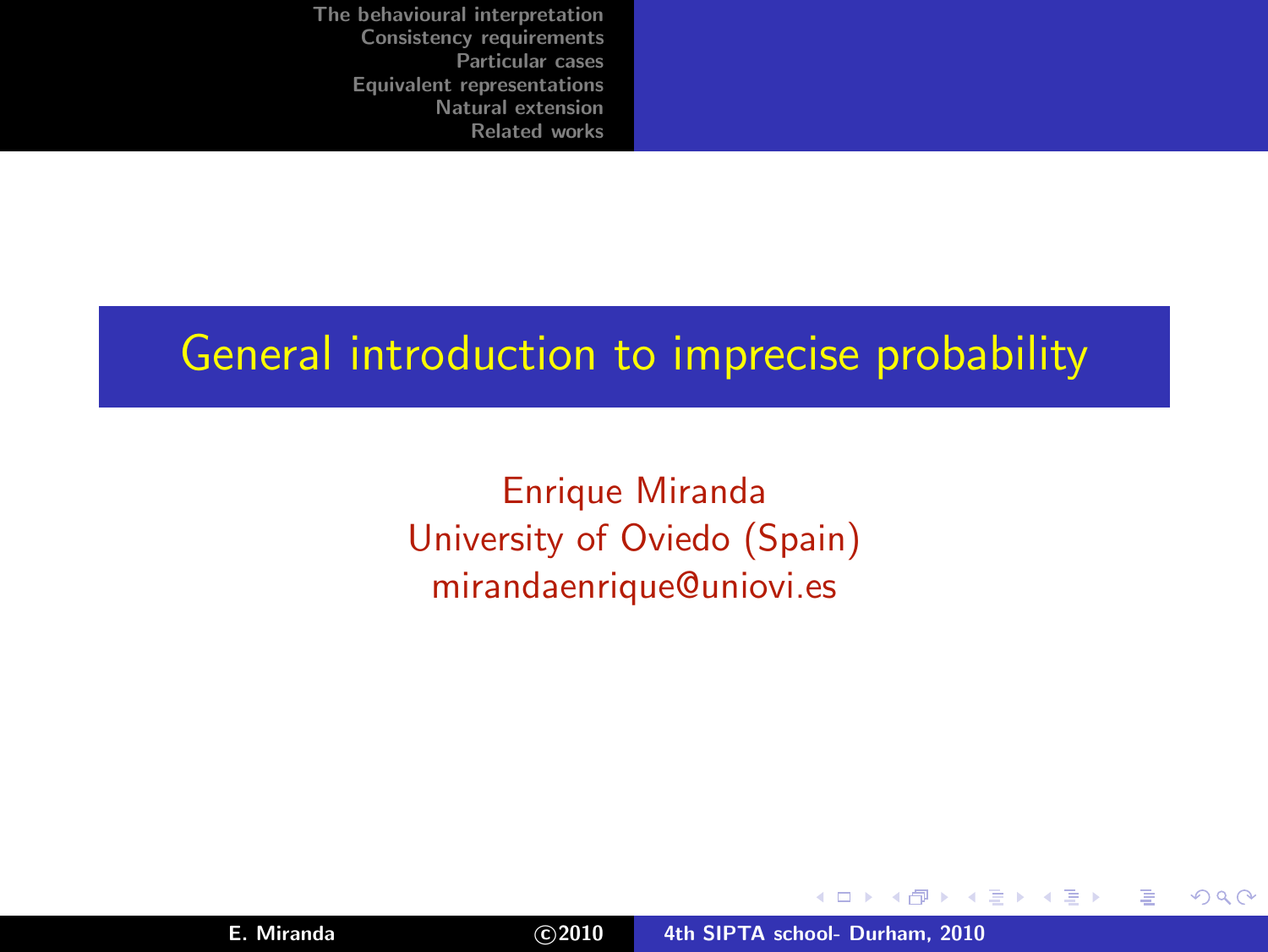# Overview, Part I

- 1. Some considerations about probability.
- 2. Lower previsions and probabilities.
- 3. Avoiding sure loss and coherence.
- 4. Particular cases.

**K ロ ▶ K 御 ▶ K 唐 ▶** 

- 세금 베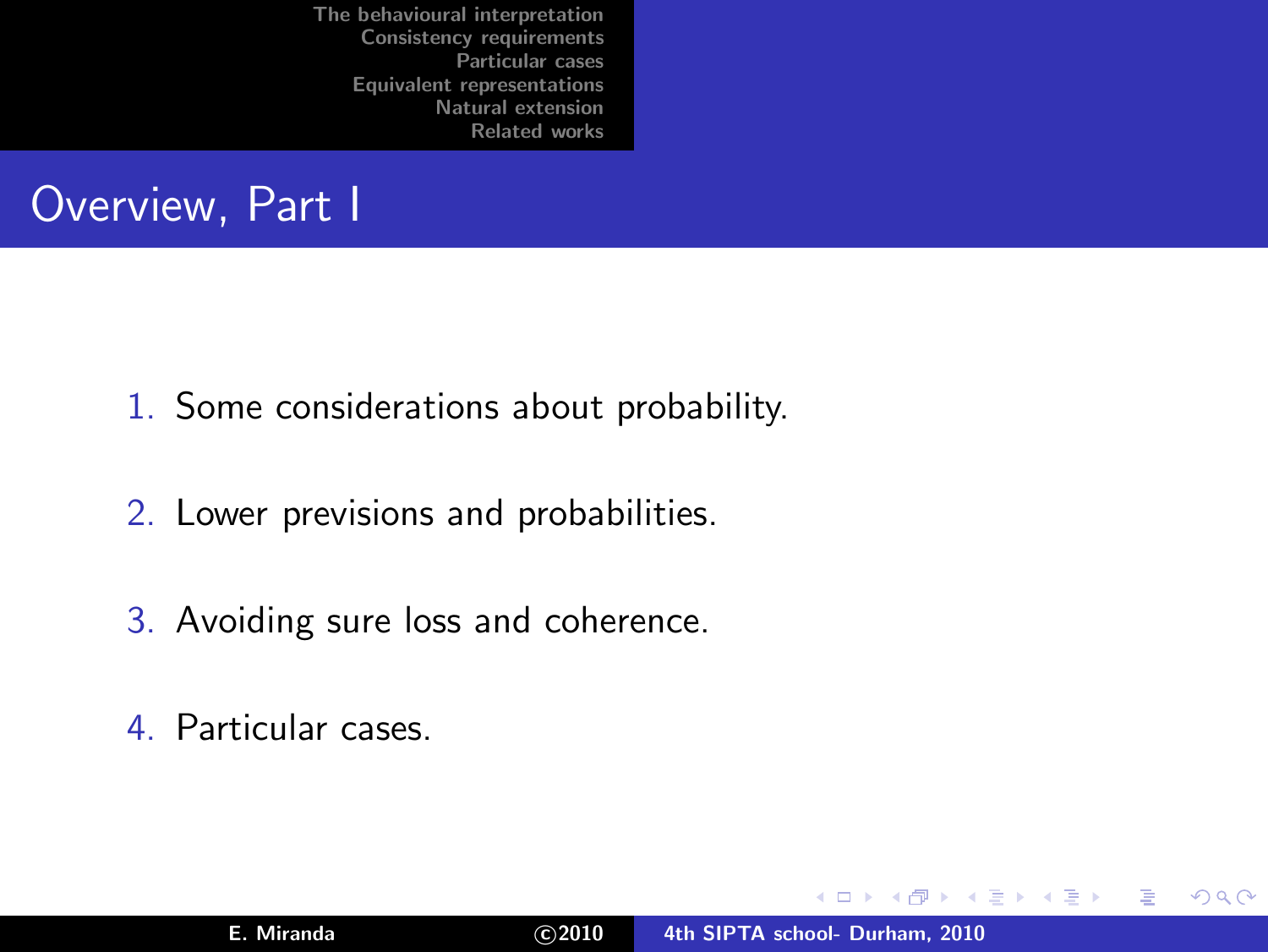# Which is the goal of probability?

Probability seeks to determine the plausibility of the different outcomes of an experiment when these cannot be predicted beforehand.

- $\triangleright$  What is the probability of guessing the 6 winning numbers in the lottery?
- $\triangleright$  What is the probability of arriving in 1 hour from Newcastle airport to the center of Durham by car?
- $\triangleright$  What is the probability of having a sunny day tomorrow?

 $4.11 \times 4.60 \times 4.71 \times$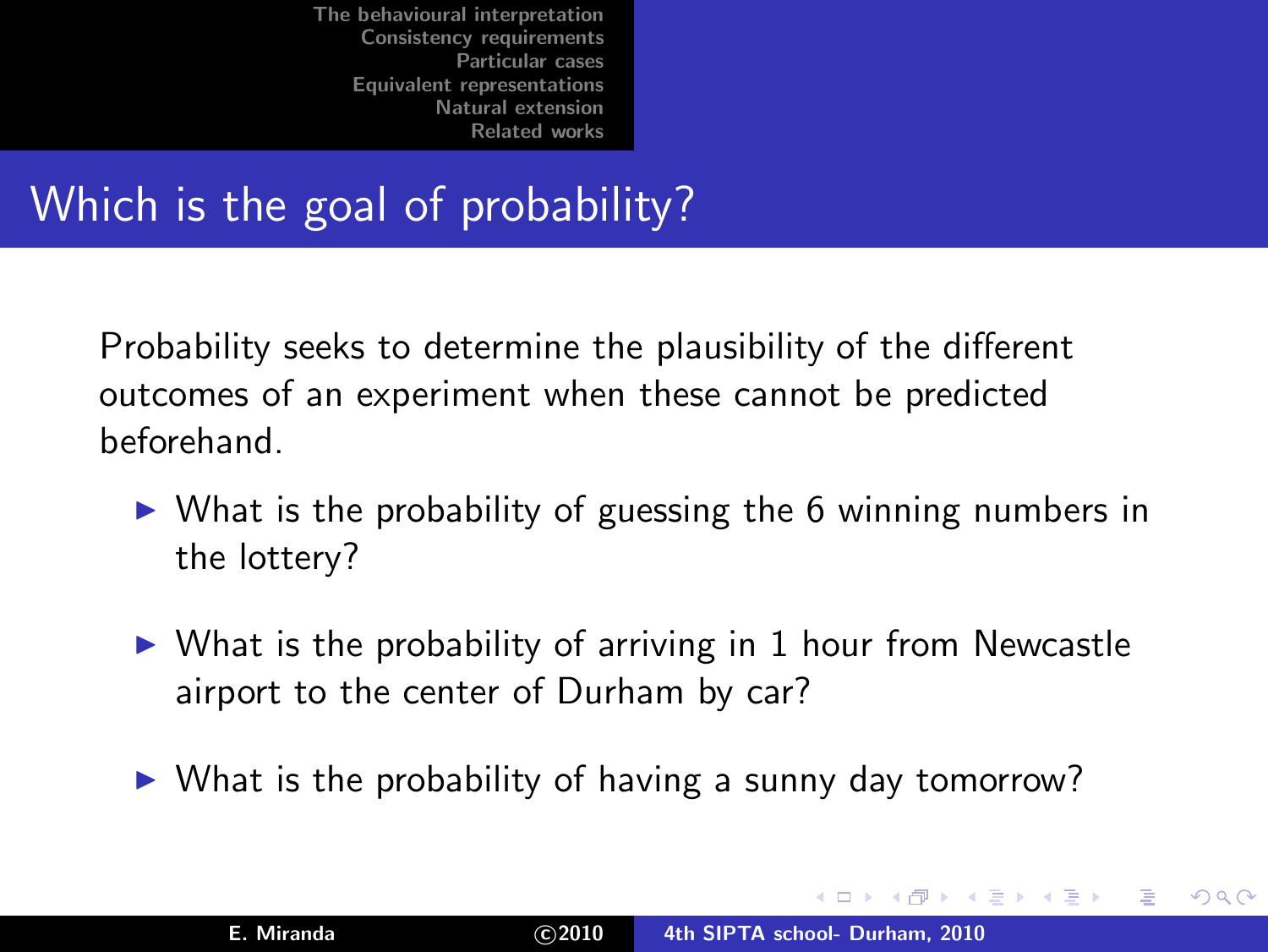# Why imprecise probabilities?

There are a number of situations where it is difficult to determine a unique probability for the different outcomes of an experiment:

- ▶ When we have little information about the experiment, and in particular when we are completely ignorant.
- $\triangleright$  When the information we have is qualitative.
- $\triangleright$  When we have computational or time limitations.
- ▶ When there are conflicts between different sources of information.

 $4.11 \times 4.60 \times 4.71 \times$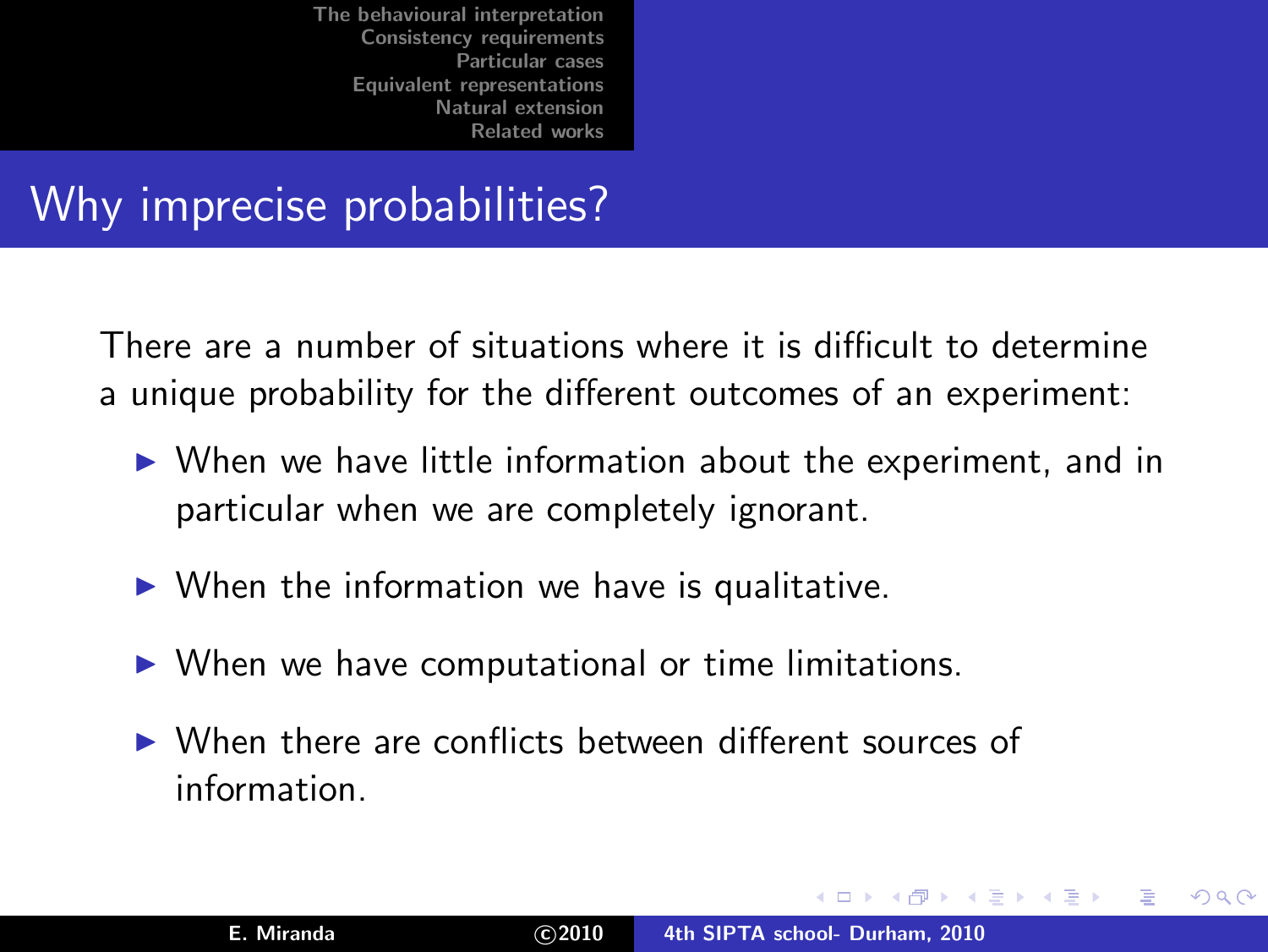# Probability: definition

A probability is a functional  $P$  on the set of outcomes of the experiment satisfying:

$$
\blacktriangleright P(\emptyset) = 0, P(\mathcal{X}) = 1.
$$

$$
\blacktriangleright A \subseteq B \Rightarrow P(A) \leq P(B).
$$

• 
$$
(A_i)_{i \in I}
$$
 pairwise disjoint  $\Rightarrow P(\cup_i A_i) = \sum_i P(A_i)$ .

If it satisfies the third property for finite I, it is called a finitely additive probability, and if it satisfies it for countable I, it is called a  $\sigma$ -additive probability.

K ロ ⊁ K 倒 ≯ K ミ ⊁ K ミ ⊁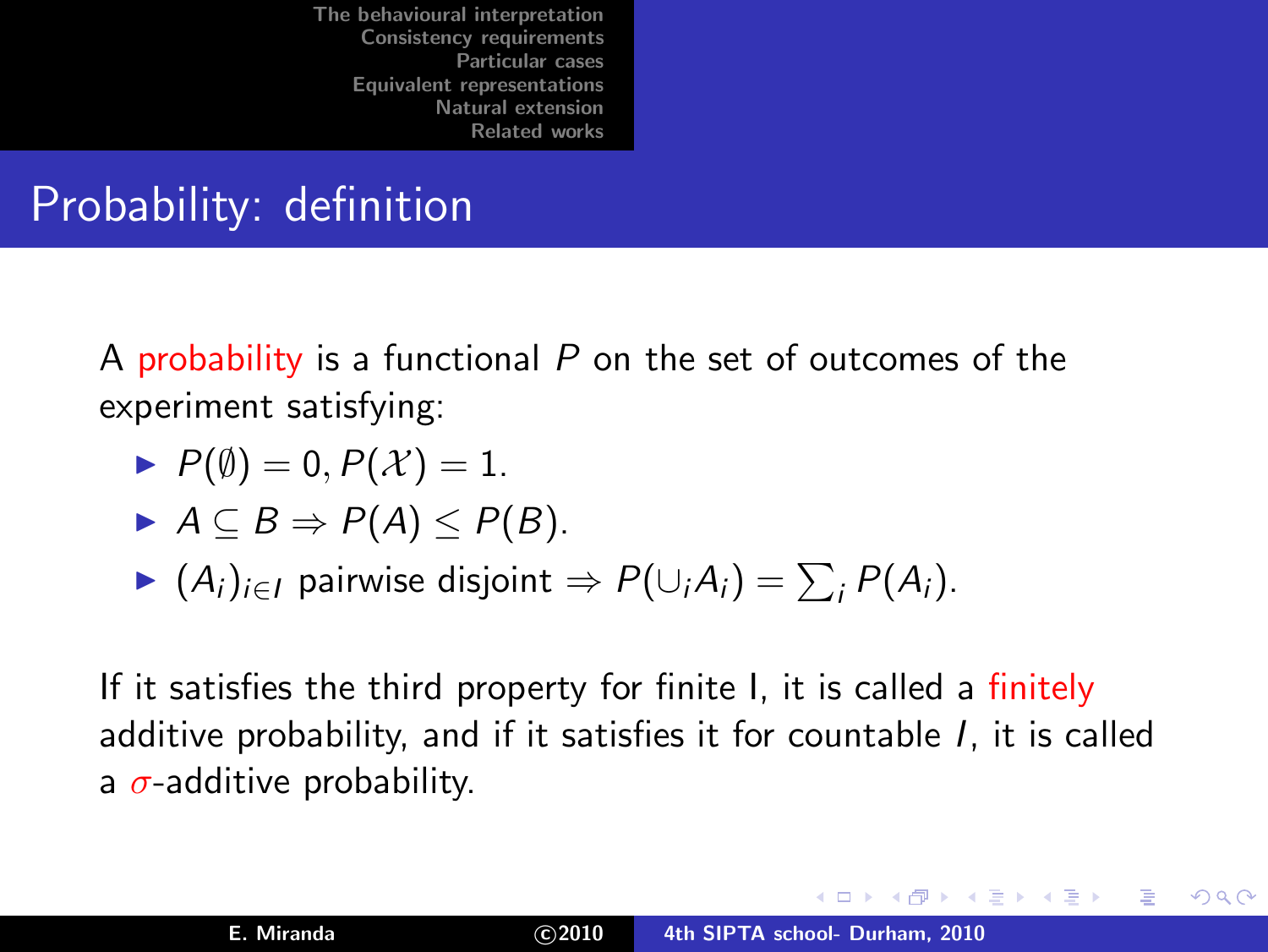# Finitely vs.  $\sigma$ -additive

σ-additive probabilities are defined on σ-fields of events, and have a number of interesting continuity properties.

On the other hand, finitely additive probabilities can always be extended to  $\mathcal{P}(\mathcal{X})$ , without any measurability conditions.

The theory we present here is based on finitely additive probabilities.

イロメ イ母メ イラメ

- 4 ⊞ +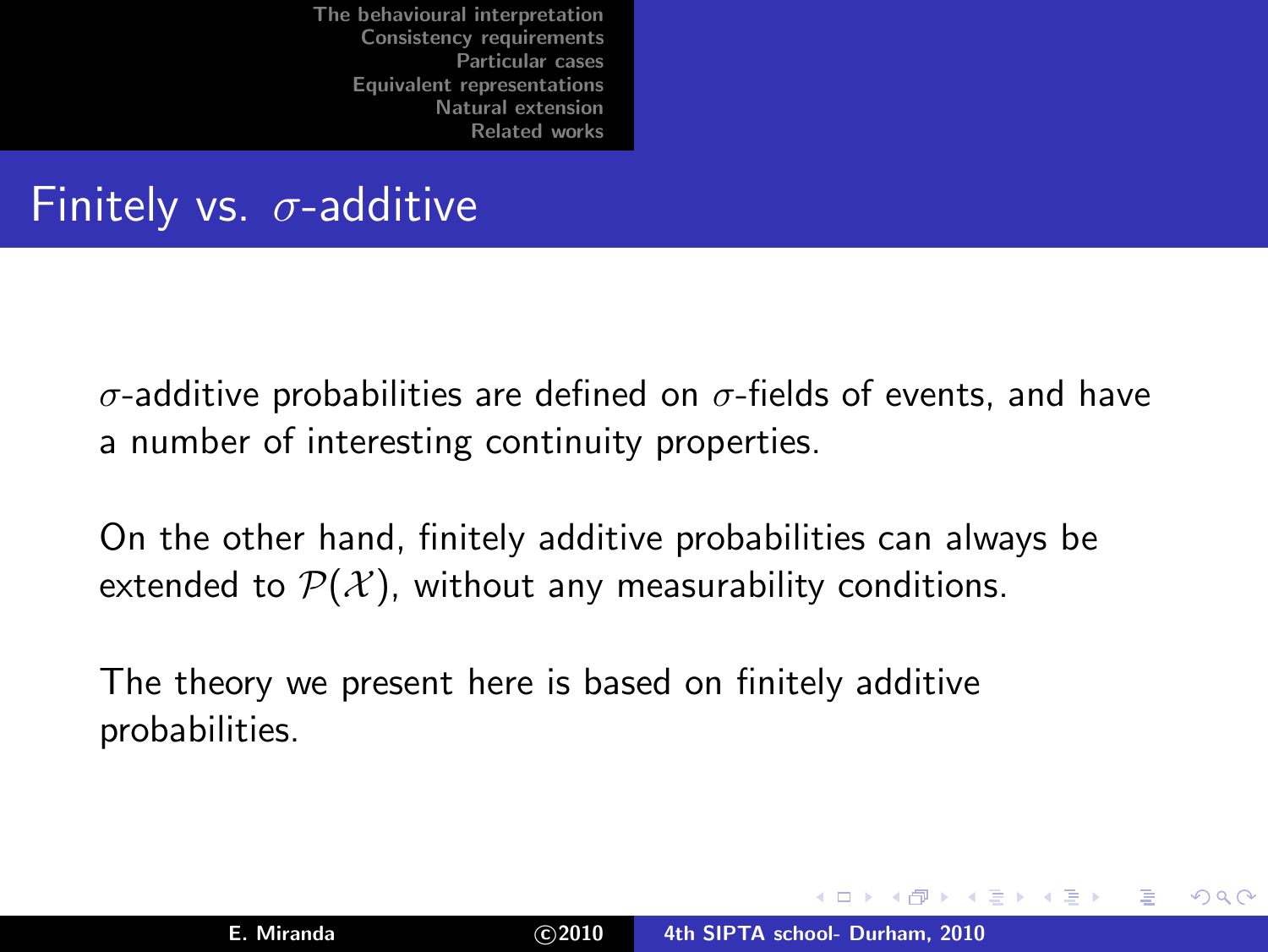## Aleatory vs. epistemic probabilities

In some cases, the probability of an event  $\overline{A}$  is a property of the event, meaning that it does not depend on the subject making the assessment. We talk then of aleatory probabilities.

However, and specially in the framework of decision making, we may need to assess probabilities that represent our beliefs. Hence, these may vary depending on the subject or on the amount of information he possesses at the time. We talk then of subjective probabilities.

K ロ ⊁ K 倒 ≯ K ミ ⊁ K ミ ⊁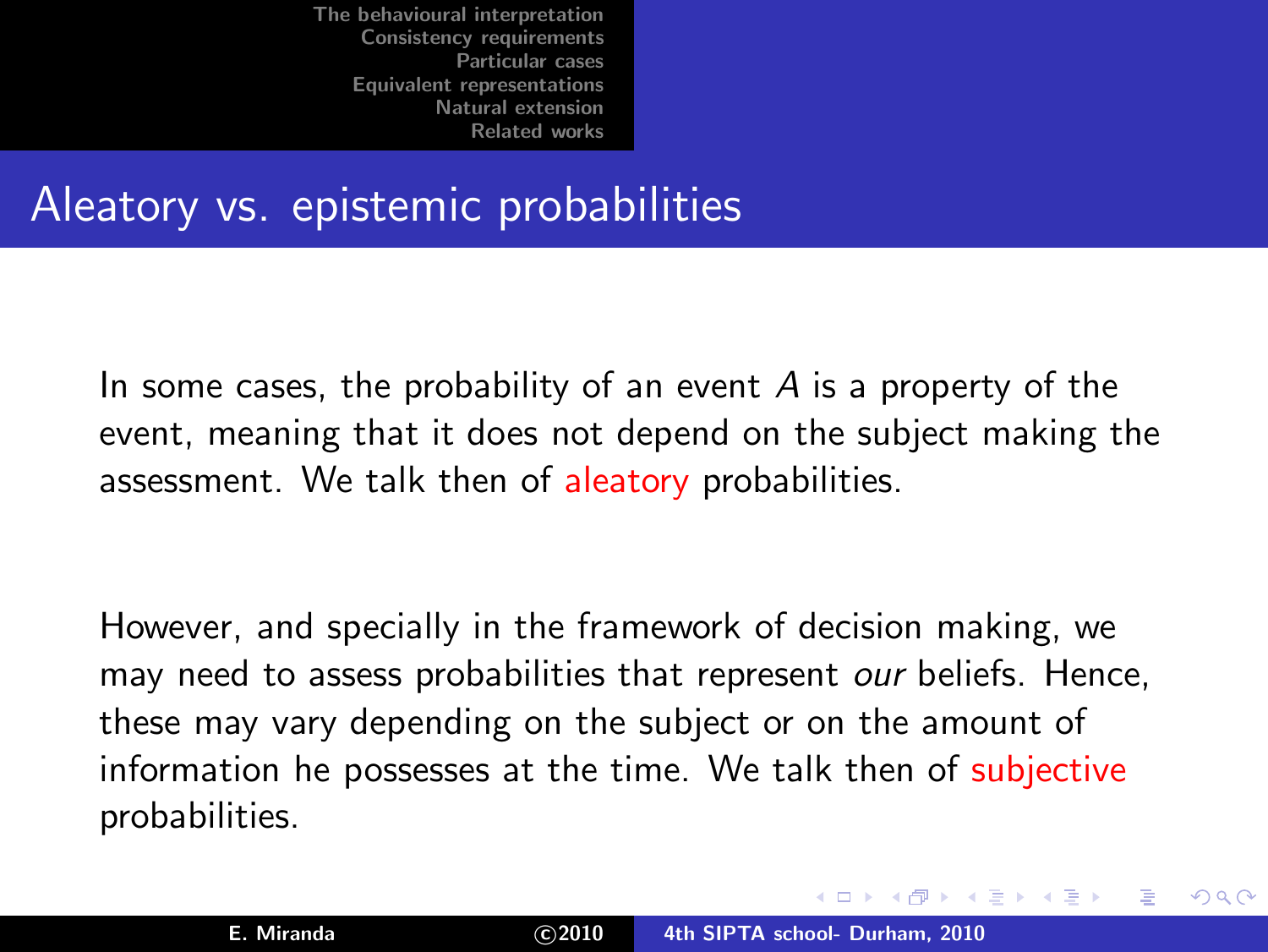[Consistency requirements](#page-23-0) [Particular cases](#page-35-0) [Equivalent representations](#page-44-0) [Natural extension](#page-58-0) [Related works](#page-68-0)

[Lower and upper previsions](#page-13-0) [Lower and upper probabilities](#page-18-0)

### The behavioural interpretation

One of the possible interpretations of subjective probability is the behavioural interpretation. We interpret the probability of an event A in terms of our betting behaviour: we are disposed to bet at most  $P(A)$  on the event A.

If we consider the gamble  $I_A$  where we win 1 if A happens and 0 if it doesn't happen, then we accept the transaction  $I_A - P(A)$ , because the expected gain is

$$
(1 - P(A)) * P(A) + (0 - P(A))(1 - P(A)) = 0.
$$

<span id="page-7-0"></span>メロメ メ御 メメ ミメ メミメ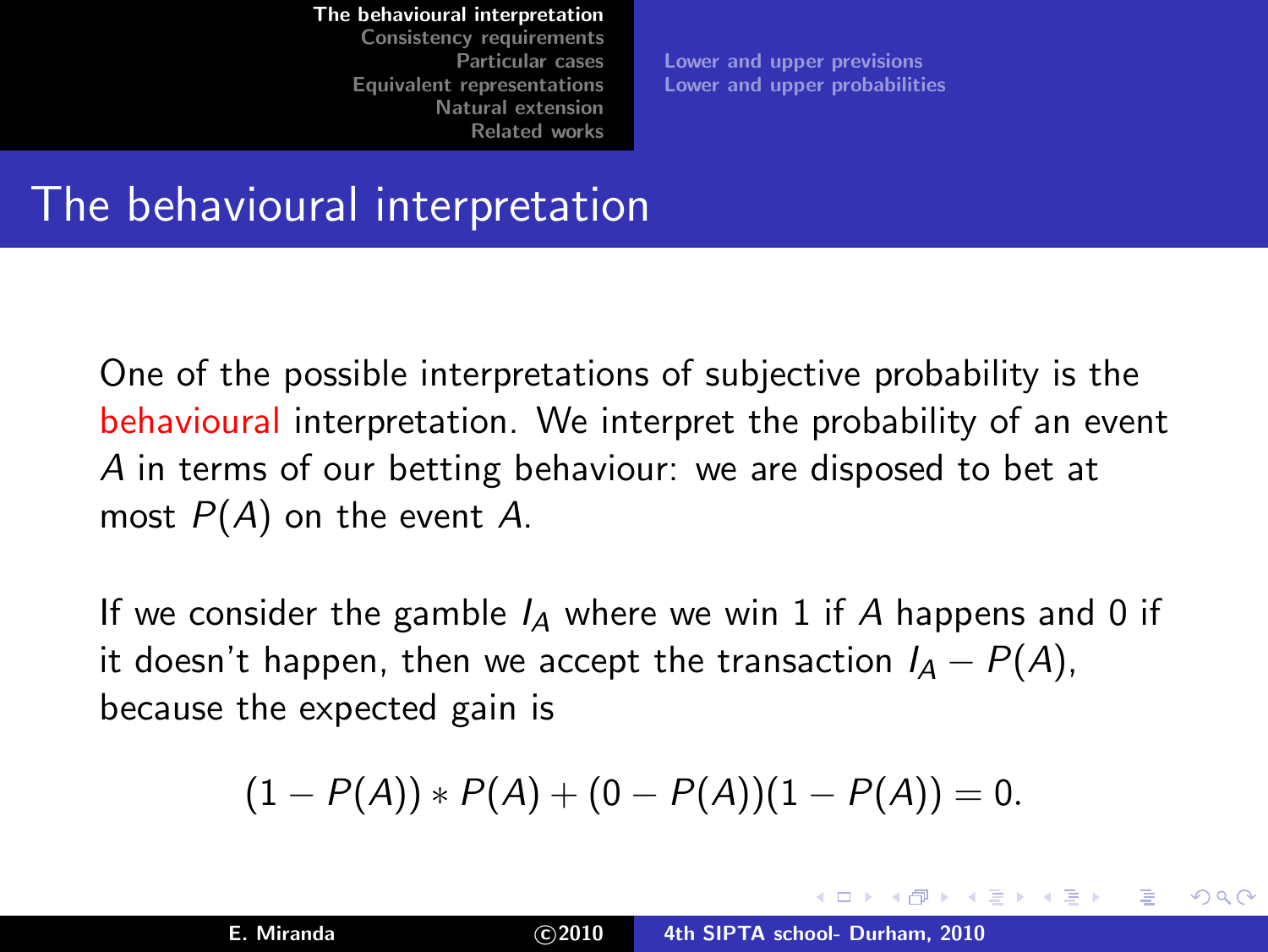[Consistency requirements](#page-23-0) [Particular cases](#page-35-0) [Equivalent representations](#page-44-0) [Natural extension](#page-58-0) [Related works](#page-68-0)

[Lower and upper previsions](#page-13-0) [Lower and upper probabilities](#page-18-0)

## Gambles

More generally, we can consider our betting behaviour on gambles.

A gamble is a bounded real-valued variable on  $X$ ,  $f : \mathcal{X} \to \mathbb{R}$ .

It represents a reward that depends on the outcome of the experiment modelled by  $X$ .

We shall denote the set of all gambles by  $\mathcal{L}(\mathcal{X})$ .

K ロ ⊁ K 倒 ≯ K ミ ⊁ K ミ ⊁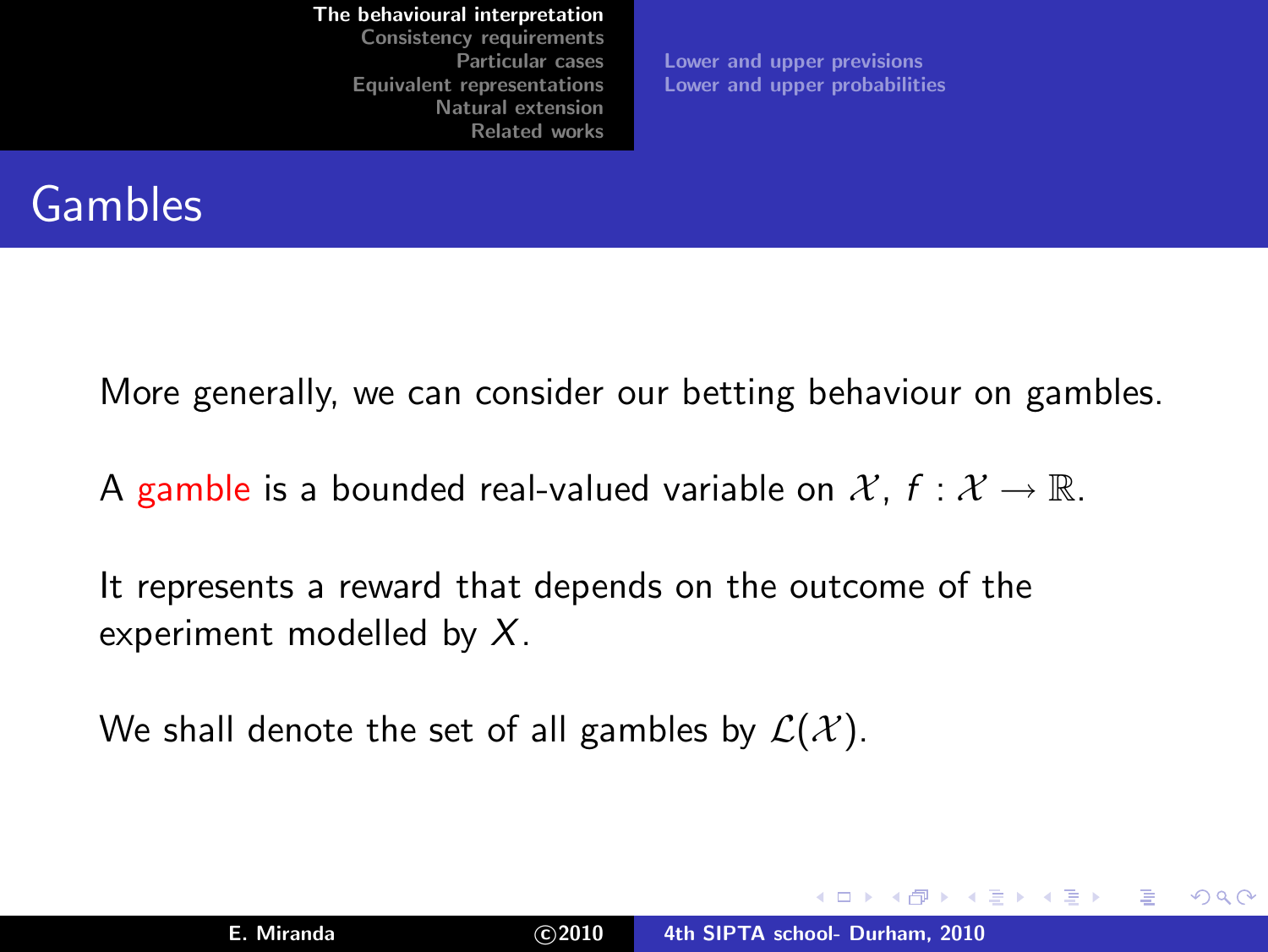[Consistency requirements](#page-23-0) [Particular cases](#page-35-0) [Equivalent representations](#page-44-0) [Natural extension](#page-58-0) [Related works](#page-68-0)

[Lower and upper previsions](#page-13-0) [Lower and upper probabilities](#page-18-0)

# Example

Who shall win the next US'Open?

Consider the outcomes  $a =$ Federer, b=Nadal, c=Murray, d=Other.

 $\mathcal{X} = \{a, b, c, d\}.$ 

Consider the gamble  $f(a) = 3, f(b) = -2, f(c) = 5, f(d) = 10$ .

Depending on how likely we consider each of the outcomes we will accept the gamble or not.

イロメ イ部メ イヨメ イヨメー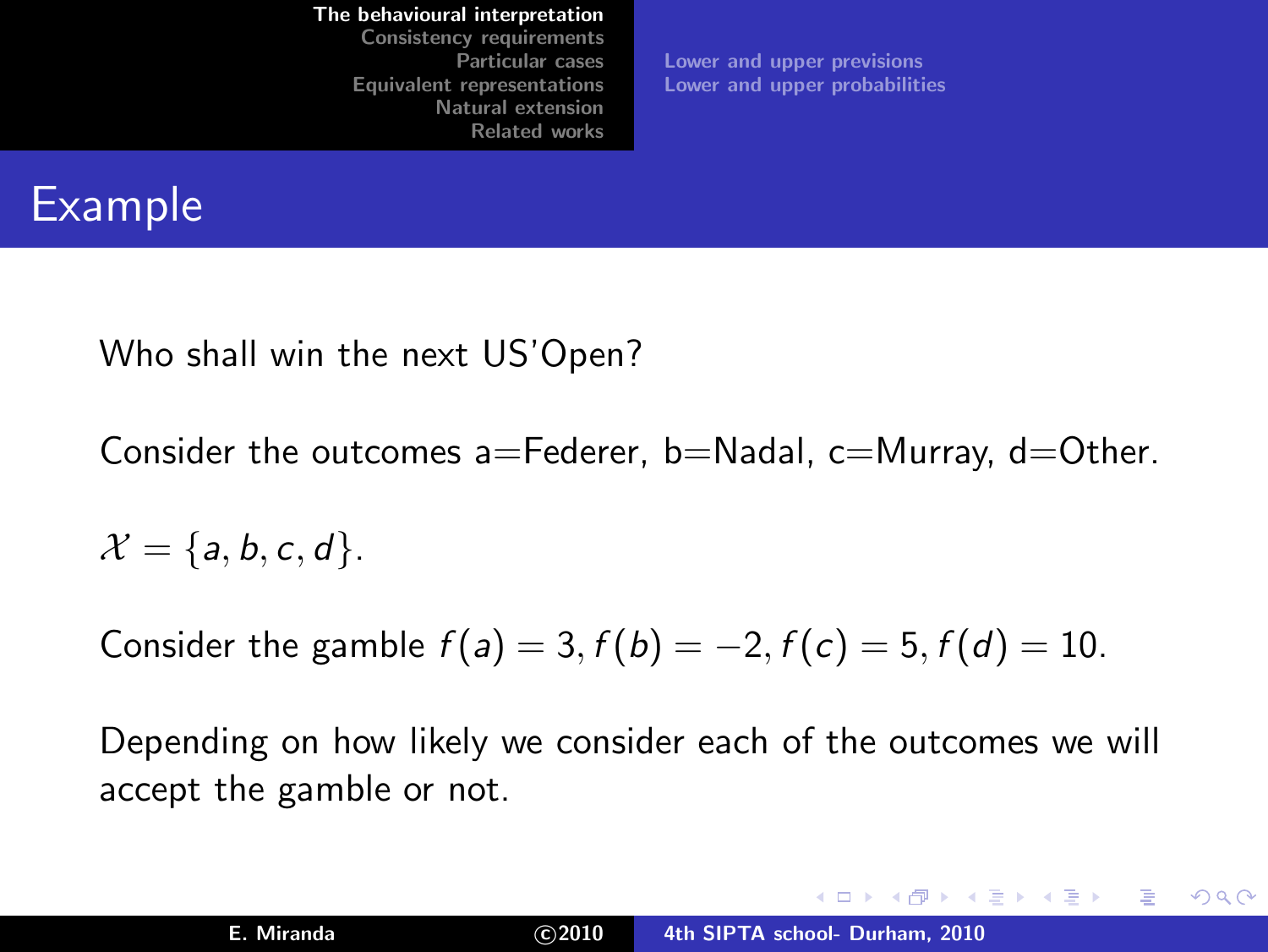[Consistency requirements](#page-23-0) [Particular cases](#page-35-0) [Equivalent representations](#page-44-0) [Natural extension](#page-58-0) [Related works](#page-68-0)

[Lower and upper previsions](#page-13-0) [Lower and upper probabilities](#page-18-0)

# Betting on gambles

Consider now a gamble f on  $\mathcal{X}$ . We may consider the supremum value  $\mu$  such that we are disposed to pay  $\mu$  for f, i.e., such that the reward  $f - \mu$  is desirable: it will be the expectation  $E(f)$ .

 $\blacktriangleright$  For any  $\mu < E(f)$ , we expect to have a gain.

► For any  $\mu > E(f)$ , we expect to have a loss.

K ロ ⊁ K 倒 ≯ K ミ ⊁ K ミ ⊁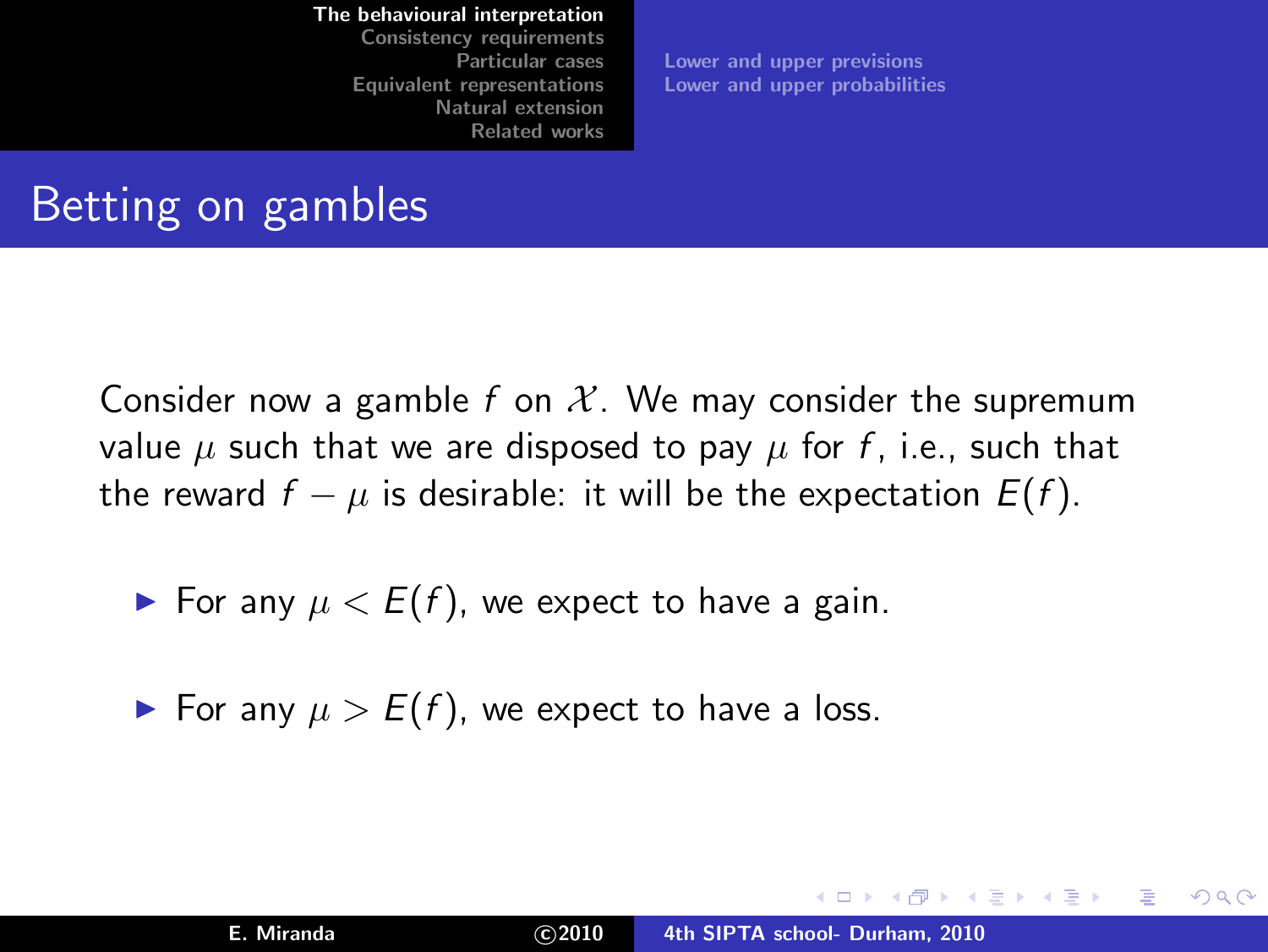[Consistency requirements](#page-23-0) [Particular cases](#page-35-0) [Equivalent representations](#page-44-0) [Natural extension](#page-58-0) [Related works](#page-68-0)

[Lower and upper previsions](#page-13-0) [Lower and upper probabilities](#page-18-0)

## Buying and selling prices

We may also give money in order to get the reward: if we are disposed to pay x for the gamble f, then the gamble  $f - x$  is desirable to us.

We may also sell a gamble  $f$ , meaning that if we are disposed to sell it at a price x then the gamble  $x - f$  is desirable to us.

In the case of probabilities, the supremum buying price for a gamble  $f$  coincides with the infimum selling price, and we have a fair price for  $f$ .

イロト イ母 ト イヨ ト イヨト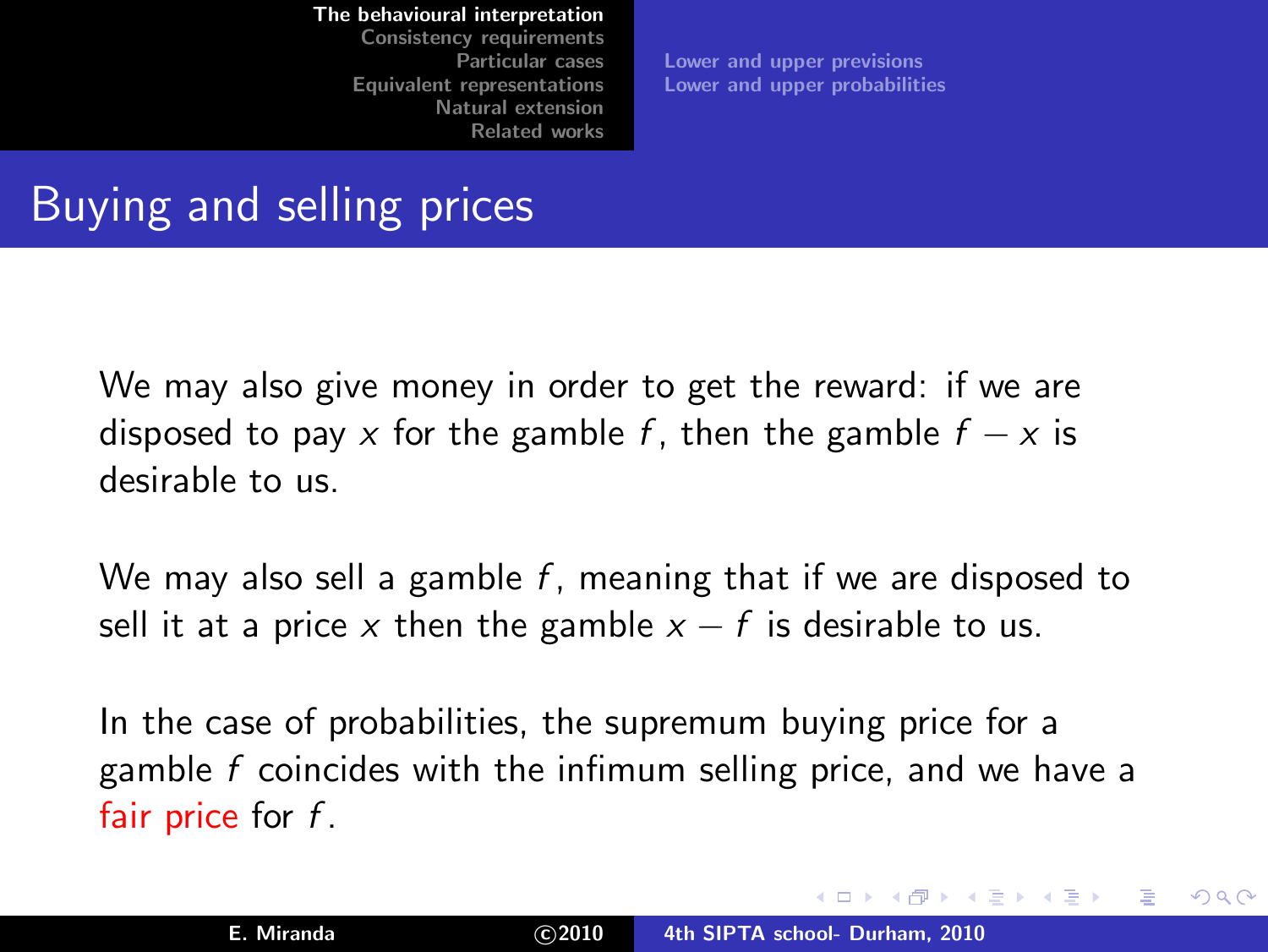[Consistency requirements](#page-23-0) [Particular cases](#page-35-0) [Equivalent representations](#page-44-0) [Natural extension](#page-58-0) [Related works](#page-68-0)

[Lower and upper previsions](#page-13-0) [Lower and upper probabilities](#page-18-0)

## Existence of indecision

When we don't have much information, it may be difficult (and unreasonable) to give a fair price  $P(f)$ : there may be some prices  $\mu$  for which we would not be disposed to buy nor sell the gamble f.

In terms of desirable gambles, this means that we would be undecided between two gambles.

It is sometimes considered preferable to give different values  $P(f) < \overline{P}(f)$  than to give a precise (and possibly wrong) value.

イロト イ母 ト イヨ ト イヨト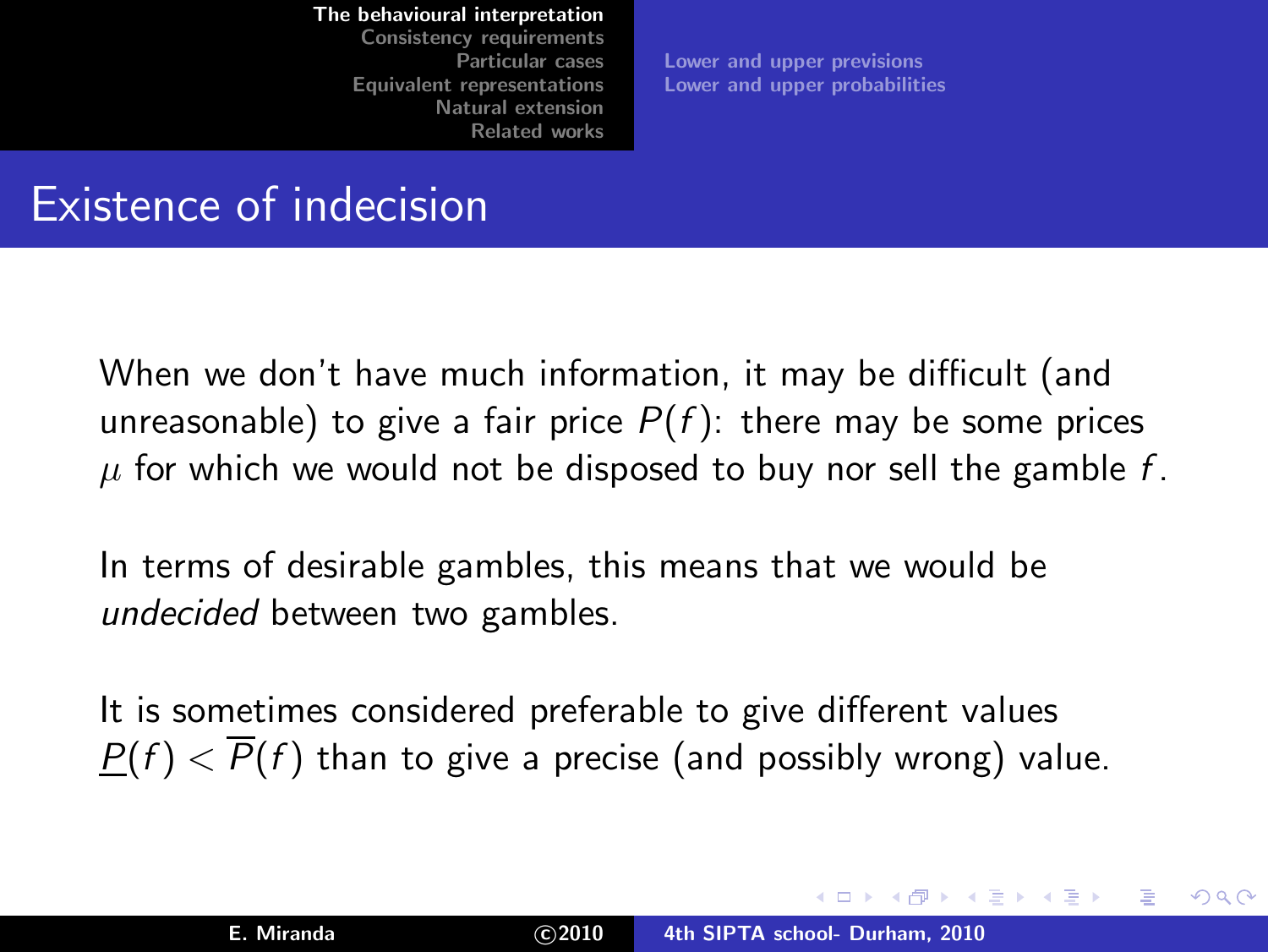[Consistency requirements](#page-23-0) [Particular cases](#page-35-0) [Equivalent representations](#page-44-0) [Natural extension](#page-58-0) [Related works](#page-68-0)

[Lower and upper previsions](#page-13-0) [Lower and upper probabilities](#page-18-0)

### Lower and upper previsions

The lower prevision for a gamble  $f$ ,  $P(f)$ , is our supremum acceptable buying price for f, meaning that we are disposed to buy it for  $P(f) - \epsilon$  (or to accept the reward  $f - (P(f) - \epsilon)$ ) for any  $\epsilon > 0$ .

The upper prevision for a gamble f,  $\overline{P}(f)$ , is our infimum acceptable selling price for  $f$ , meaning that we are disposed to sell f for  $\overline{P}(f) + \epsilon$  (or to accept the reward  $\overline{P}(f) + \epsilon - f$ ) for any  $\epsilon > 0$ .

<span id="page-13-0"></span>イロメ イ部メ イヨメ イヨメー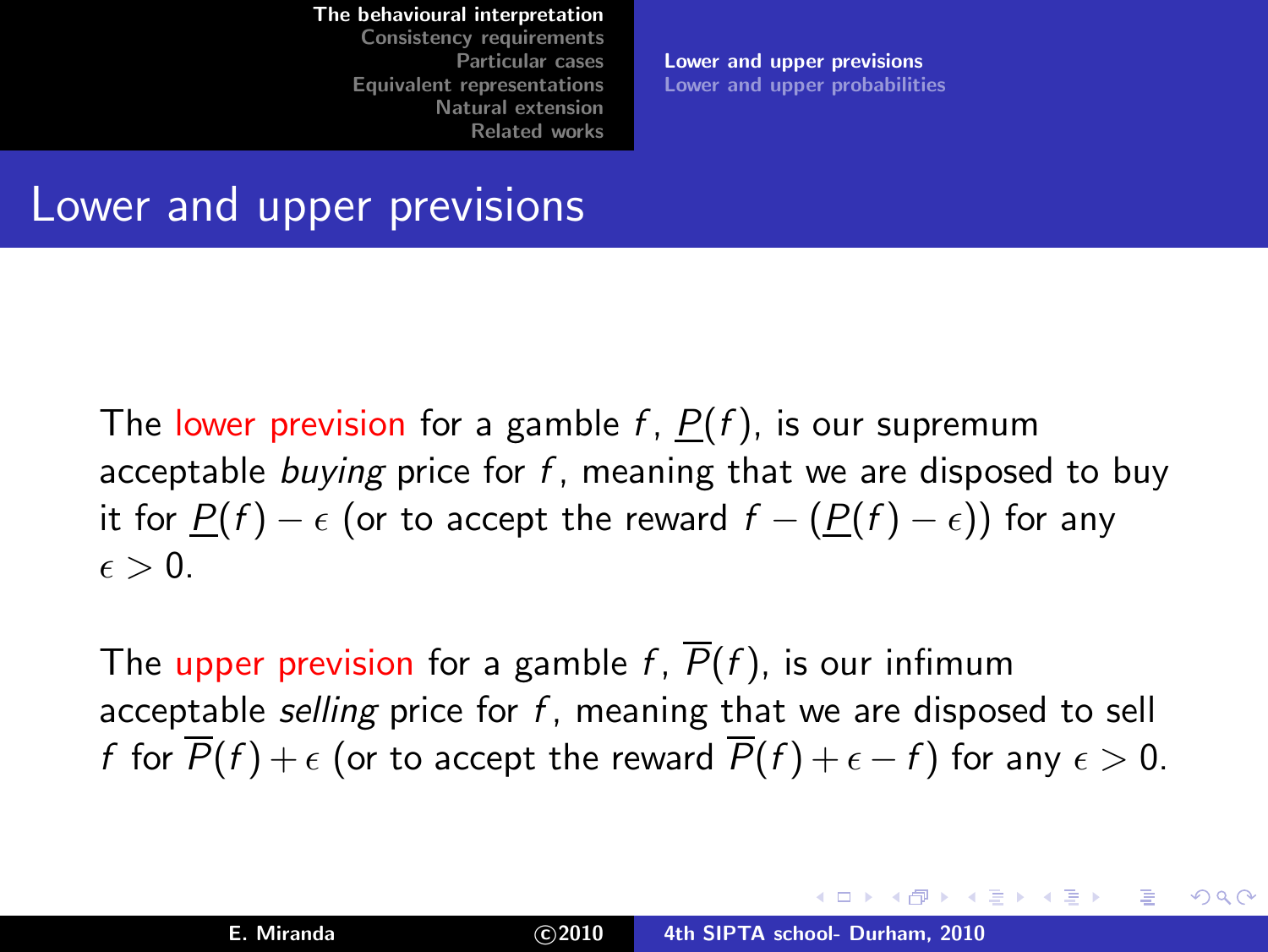[Consistency requirements](#page-23-0) [Particular cases](#page-35-0) [Equivalent representations](#page-44-0) [Natural extension](#page-58-0) [Related works](#page-68-0)

[Lower and upper previsions](#page-13-0) [Lower and upper probabilities](#page-18-0)

# Example (cont.)

### Consider the previous gamble  $f(a) = 3, f(b) = -2, f(c) = 5, f(d) = 10.$

- ► If I am certain that Nadal is not going to win US'Open, I should be disposed to accept this gamble, and even to pay as much as 3 for it. Hence, I would have  $P(f) > 3$ .
- $\triangleright$  For the infimum selling price, if I think that the winner will be either Nadal or Federer, I should sell f for anything greater than 3, because for such prices I will always win money with the transaction. Hence, I would have  $\overline{P}(f) \leq 3$ .

メロメ メ御 メメ きょくきょう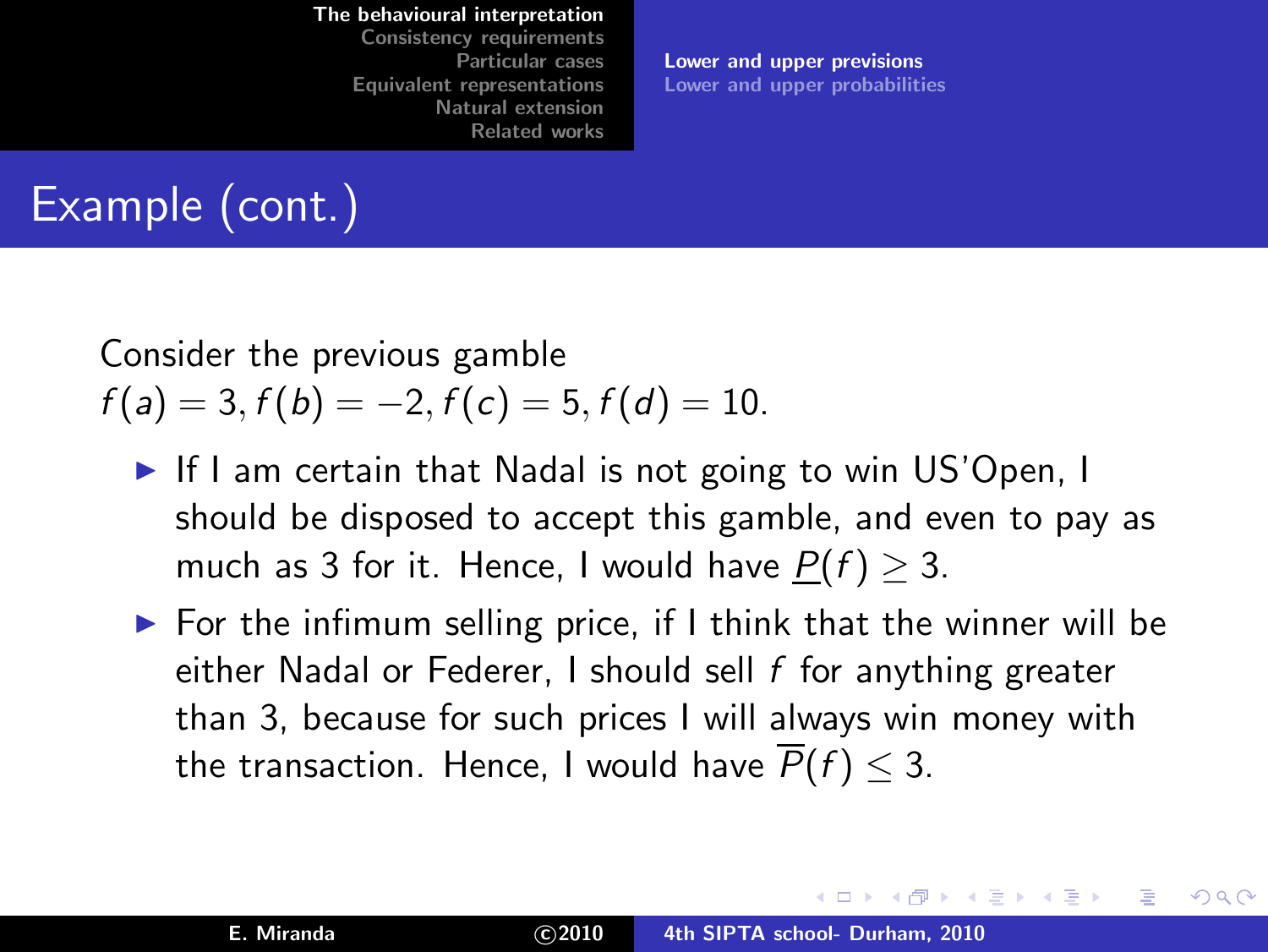[Consistency requirements](#page-23-0) [Particular cases](#page-35-0) [Equivalent representations](#page-44-0) [Natural extension](#page-58-0) [Related works](#page-68-0)

[Lower and upper previsions](#page-13-0) [Lower and upper probabilities](#page-18-0)



In the precise case we have  $P(f) = \overline{P}(f)$ .

イロト イ母 ト イヨ ト イヨト

ă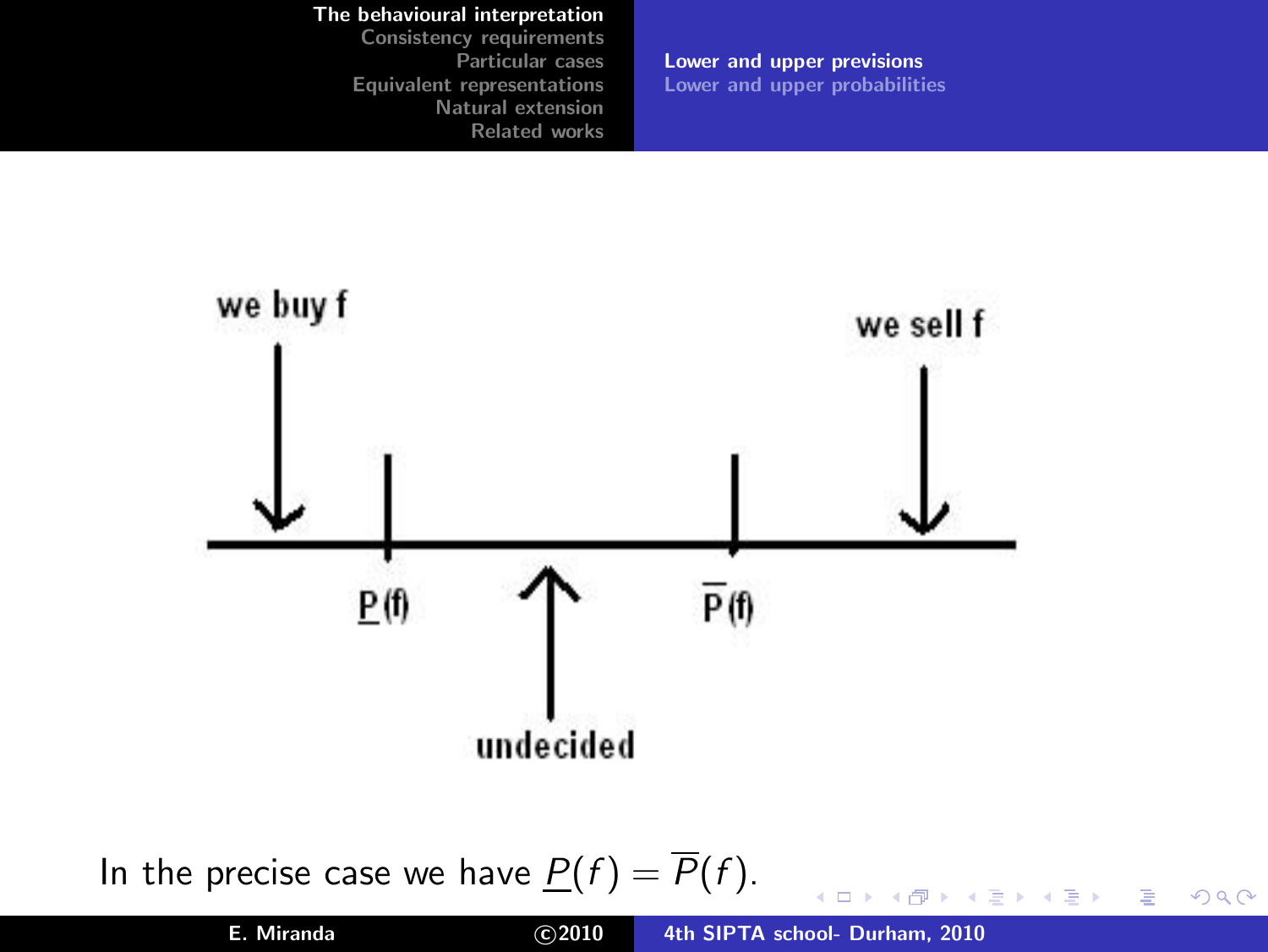[Consistency requirements](#page-23-0) [Particular cases](#page-35-0) [Equivalent representations](#page-44-0) [Natural extension](#page-58-0) [Related works](#page-68-0)

[Lower and upper previsions](#page-13-0) [Lower and upper probabilities](#page-18-0)

Conjugacy of  $\overline{P}$ ,  $\overline{P}$ 

Under this interpretation,

$$
\underline{P}(-f) = \sup\{x : -f - x \text{ acceptable }\}
$$
  
=  $-\inf\{-x : -f - x \text{ acceptable }\}$   
=  $-\inf\{y : -f + y \text{ acceptable }\}$   
=  $-\overline{P}(f)$ 

Hence, it suffices to work with one of these two functions.

メロメ メ御き メミメメミメー

重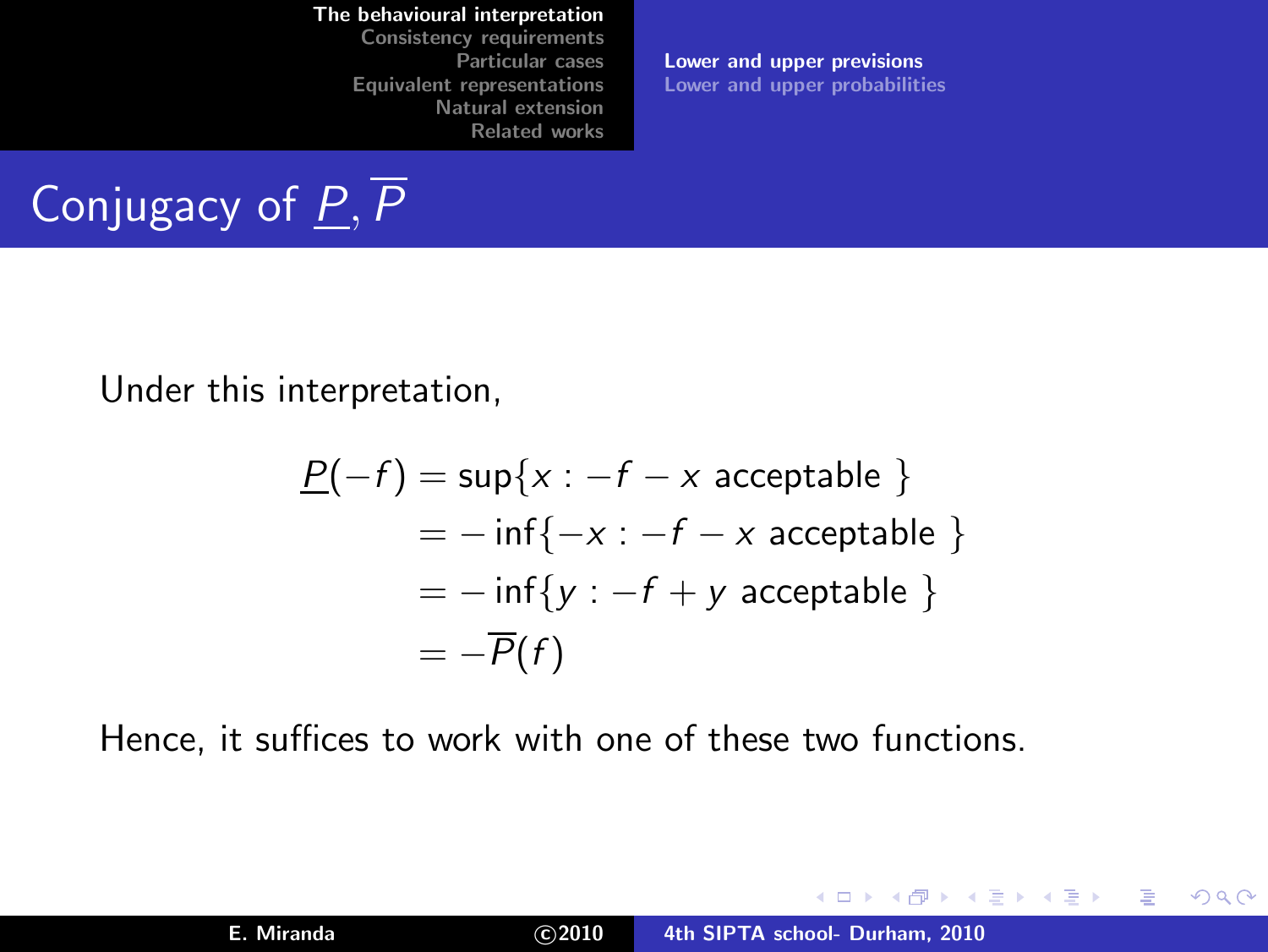[Consistency requirements](#page-23-0) [Particular cases](#page-35-0) [Equivalent representations](#page-44-0) [Natural extension](#page-58-0) [Related works](#page-68-0)

[Lower and upper previsions](#page-13-0) [Lower and upper probabilities](#page-18-0)

### Important remark

Using this reasoning, we can determine the supremum acceptable buying prices for all gambles f in some set  $\mathcal{K} \subseteq \mathcal{L}(\mathcal{X})$ .

### The domain  $K$  of  $P$ :

- $\blacktriangleright$  need not have any predefined structure.
- $\blacktriangleright$  may contain indicators of events.

**K ロ ▶ K 御 ▶ K 唐 ▶** 

- 4 E X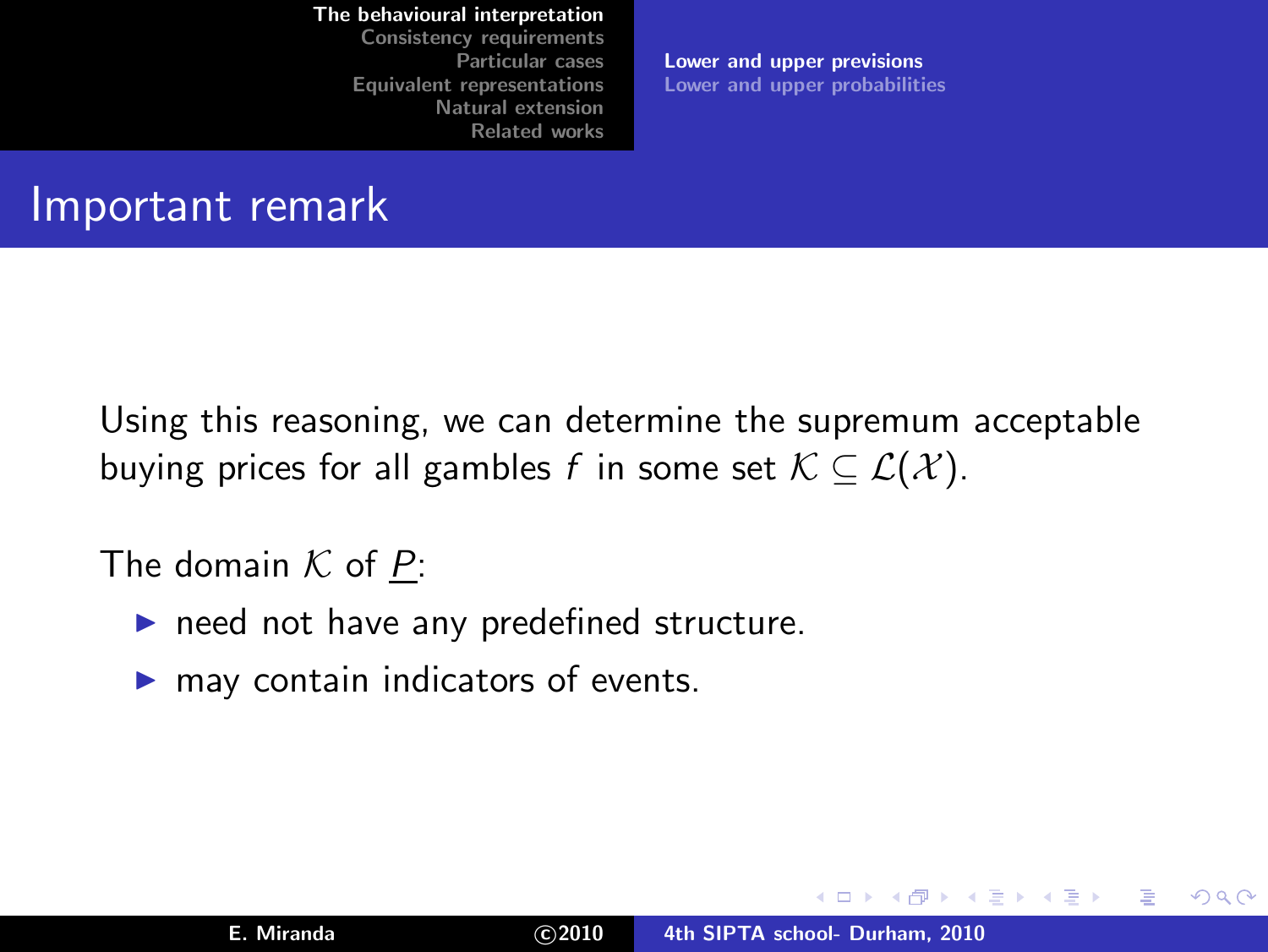[Consistency requirements](#page-23-0) [Particular cases](#page-35-0) [Equivalent representations](#page-44-0) [Natural extension](#page-58-0) [Related works](#page-68-0)

[Lower and upper previsions](#page-13-0) [Lower and upper probabilities](#page-18-0)

### Lower probabilities of events

The lower probability of A,  $P(A)$ 

- = lower prevision  $P(I_A)$  of the indicator of A.
- $=$  supremum betting rate on A.
- $=$  measure of the evidence supporting A.
- $=$  measure of the strength of our belief in A.

メロメ メ御 メメ ミメ メミメ

<span id="page-18-0"></span> $290$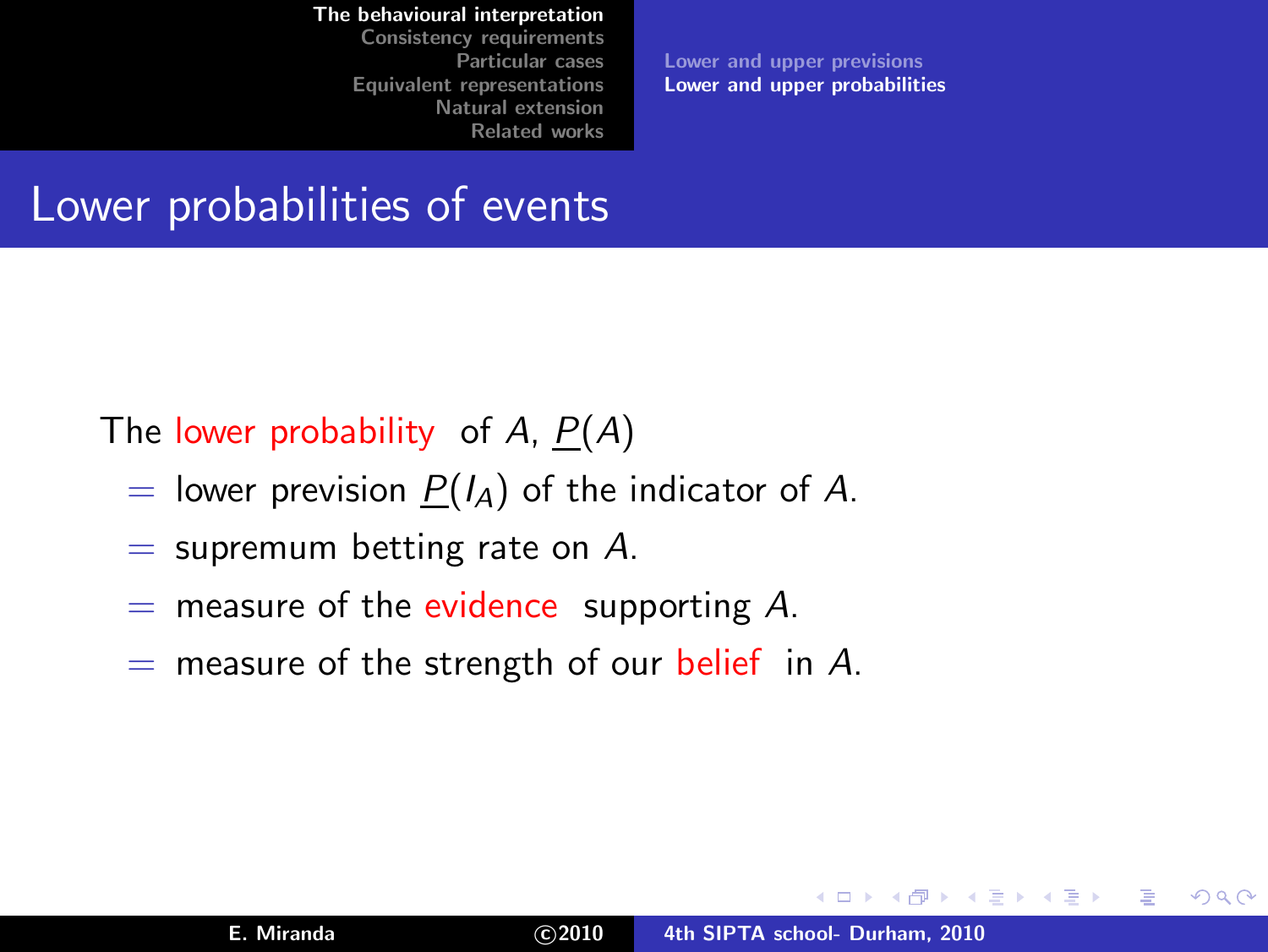[Consistency requirements](#page-23-0) [Particular cases](#page-35-0) [Equivalent representations](#page-44-0) [Natural extension](#page-58-0) [Related works](#page-68-0)

[Lower and upper previsions](#page-13-0) [Lower and upper probabilities](#page-18-0)

## Upper probabilities of events

- $\blacktriangleright$  The upper probability of A,  $\overline{P}(A)$ 
	- = upper prevision  $\overline{P}(I_A)$  of the indicator of A.
	- $=$  measure of the lack of evidence against A.
	- $=$  measure of the plausibility of A.
- ► We have then a behavioural interpretation of upper and lower probabilities:

evidence in favour of 
$$
A \uparrow \Rightarrow P(A) \uparrow
$$

\nevidence against  $A \uparrow \Rightarrow \overline{P}(A) \downarrow$ 

∢ ロ ▶ . ∢ 母 ▶ . ∢ ヨ ▶

ia ⊞is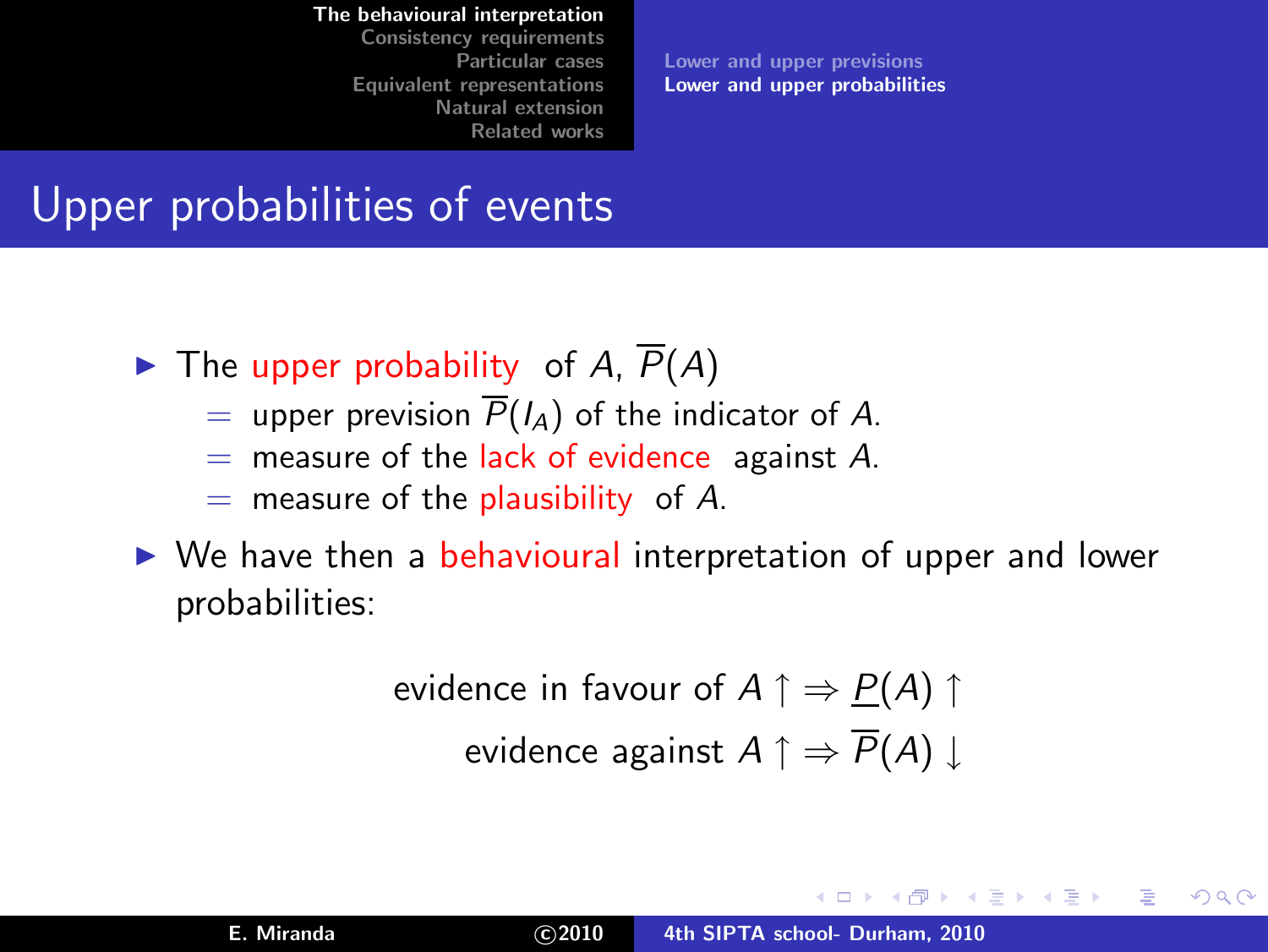[Consistency requirements](#page-23-0) [Particular cases](#page-35-0) [Equivalent representations](#page-44-0) [Natural extension](#page-58-0) [Related works](#page-68-0)

[Lower and upper previsions](#page-13-0) [Lower and upper probabilities](#page-18-0)

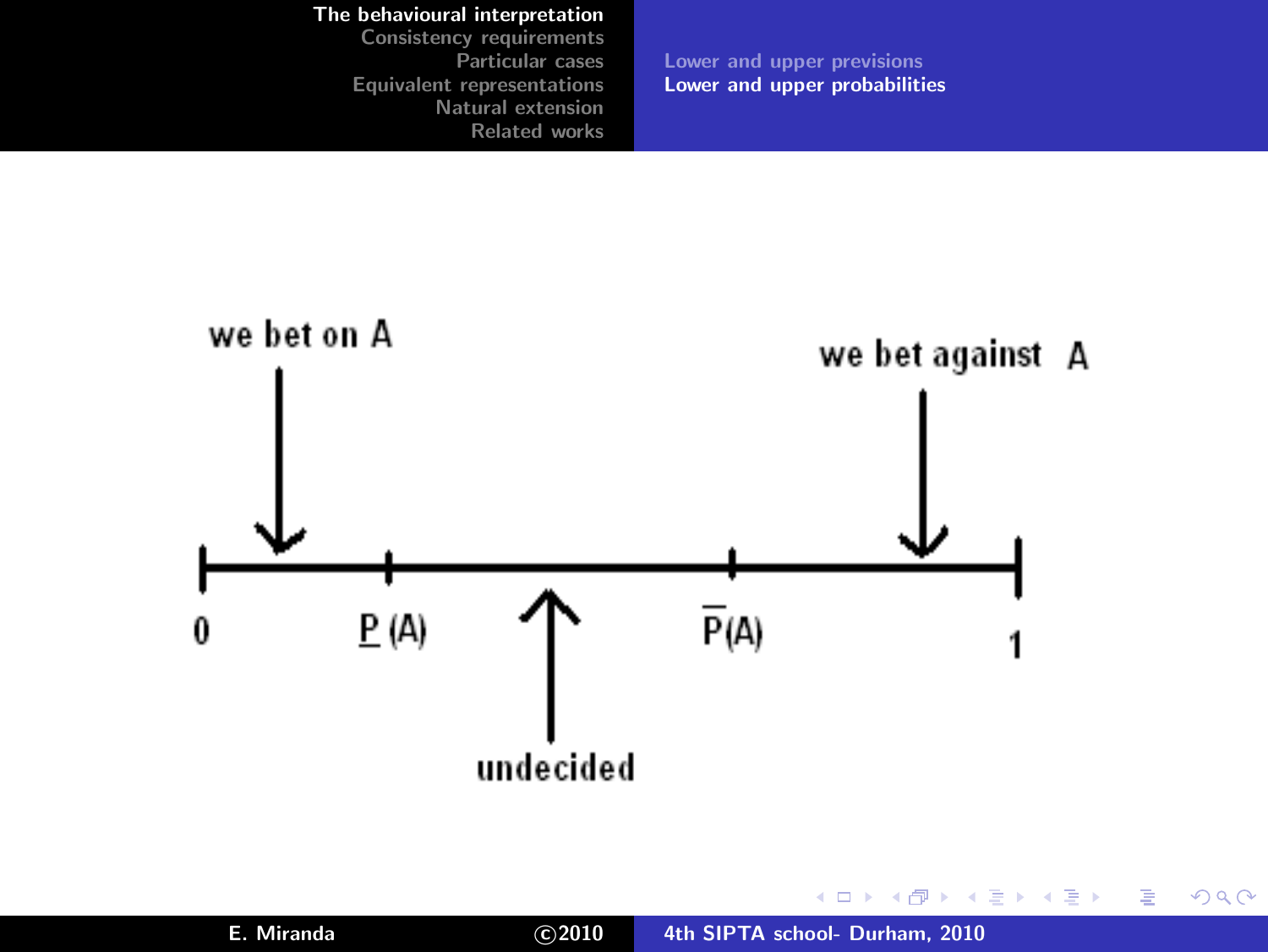[Consistency requirements](#page-23-0) [Particular cases](#page-35-0) [Equivalent representations](#page-44-0) [Natural extension](#page-58-0) [Related works](#page-68-0)

[Lower and upper previsions](#page-13-0) [Lower and upper probabilities](#page-18-0)

# Example(cont.)

▶ The lower probability we give to Nadal being the winner would be the lower prevision of  $I<sub>b</sub>$ , where we get a reward of 1 if Nadal wins and 0 if it doesn't.

▶ The upper probability of Federer or Murray winning would be the upper probability of  $I_{\{a,c\}}$ , or, equivalently, 1 minus the lower probability of Federer and Murray not winning.

イロメ イ母 トラ ミッショント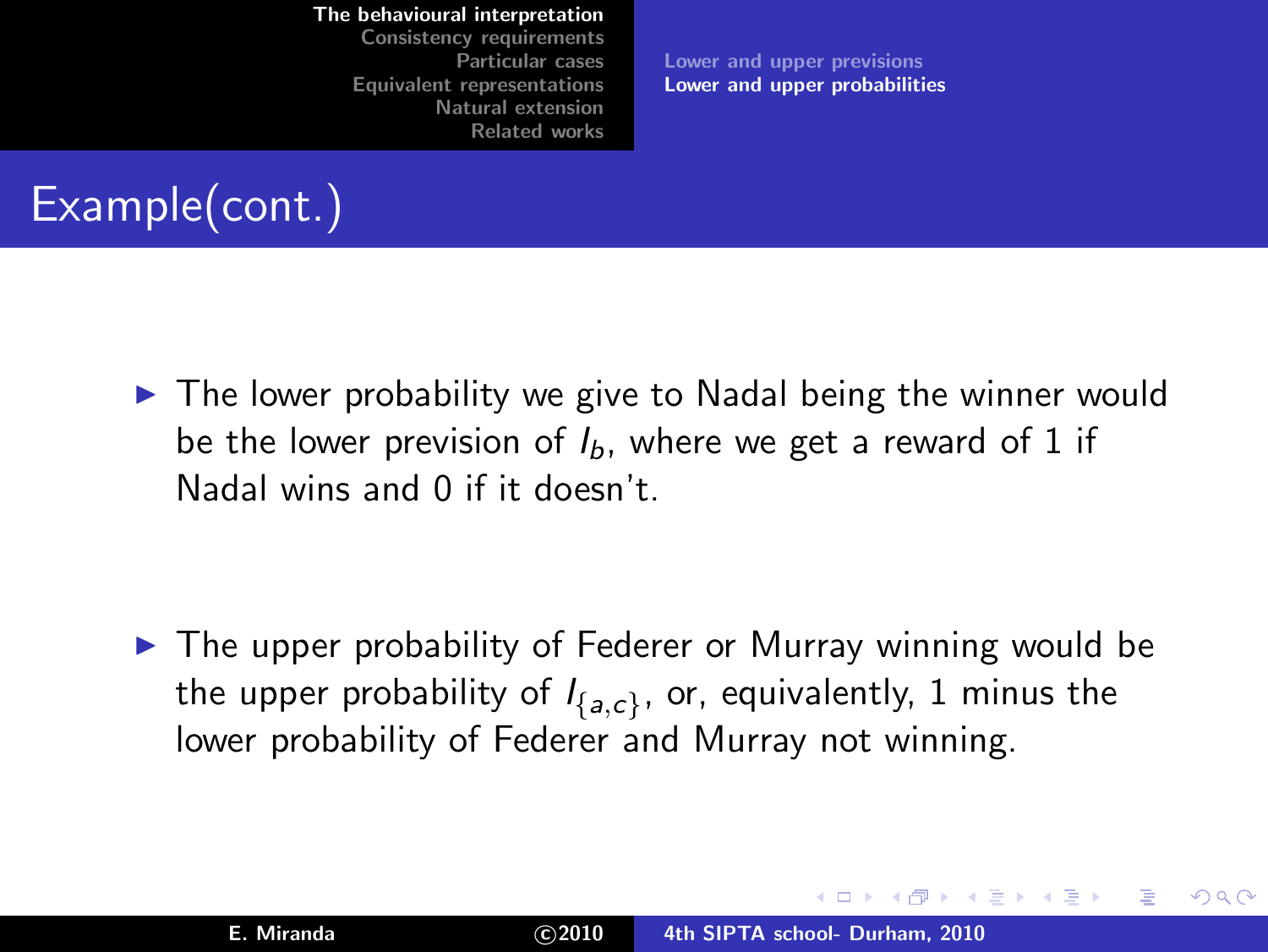[Consistency requirements](#page-23-0) [Particular cases](#page-35-0) [Equivalent representations](#page-44-0) [Natural extension](#page-58-0) [Related works](#page-68-0)

[Lower and upper previsions](#page-13-0) [Lower and upper probabilities](#page-18-0)

# Events or gambles?

In the case of probabilities, we are indifferent between betting on events or on gambles: our betting rates on events (a probability) determine our betting rates on gambles (its expectation).

However, in the imprecise case, the lower and upper previsions for events do not determine the lower and upper previsions for gambles uniquely.

Hence, lower and upper previsions are more informative than lower and upper probabilities.

K ロ ⊁ K 倒 ≯ K ミ ⊁ K ミ ⊁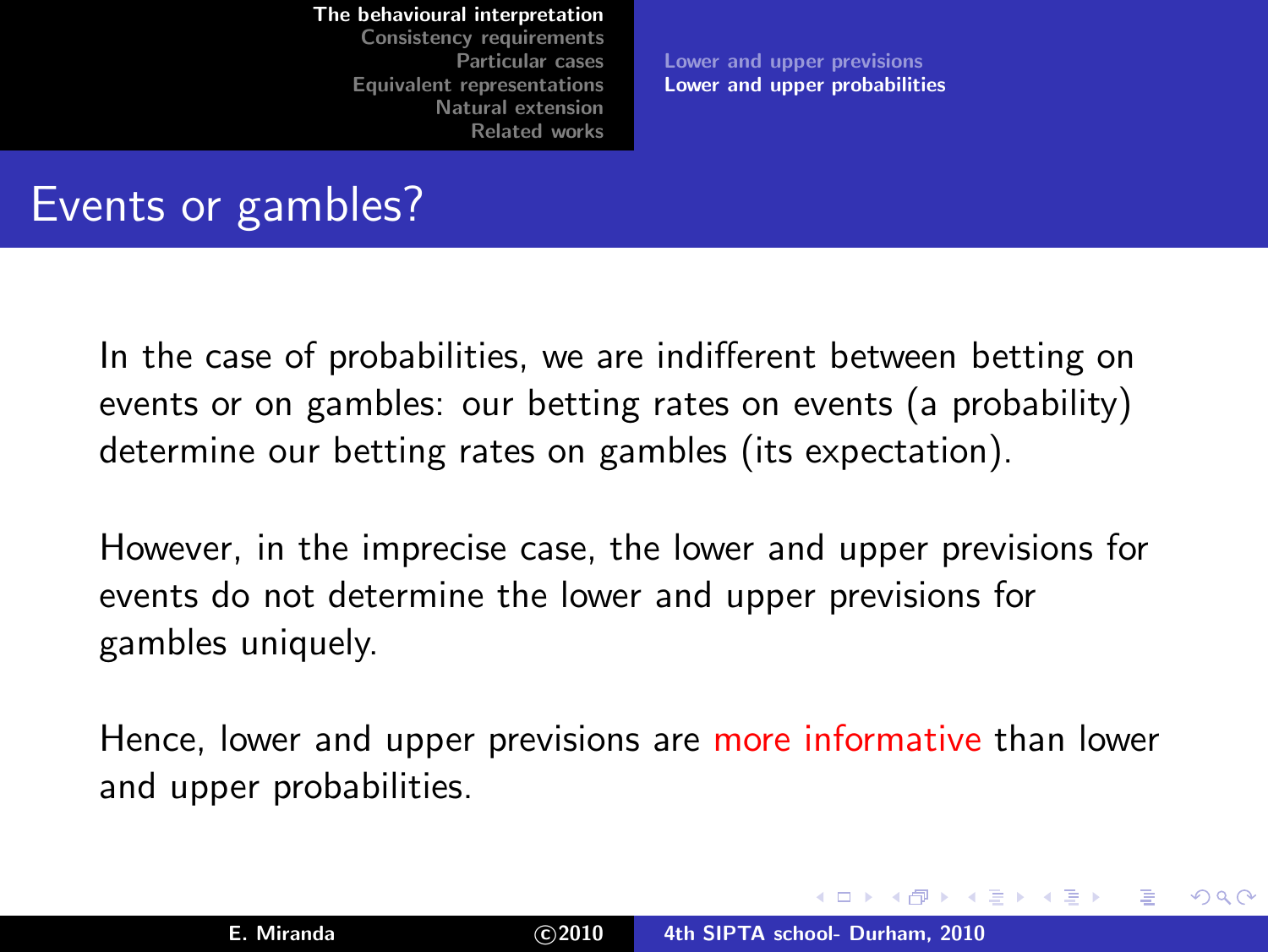[Avoiding sure loss](#page-24-0) **[Coherence](#page-27-0)** 

### Consistency requirements

The assessments made by a lower prevision on a set of gambles should satisfy a number of consistency requirements:

- ▶ A combination of the assessments should not produce a net loss, no matter the outcome: avoiding sure loss.
- $\triangleright$  Our supremum buying price for a gamble f should not depend on our assessments for other gambles: coherence.

<span id="page-23-0"></span> $4.11 \times 4.60 \times 4.71 \times$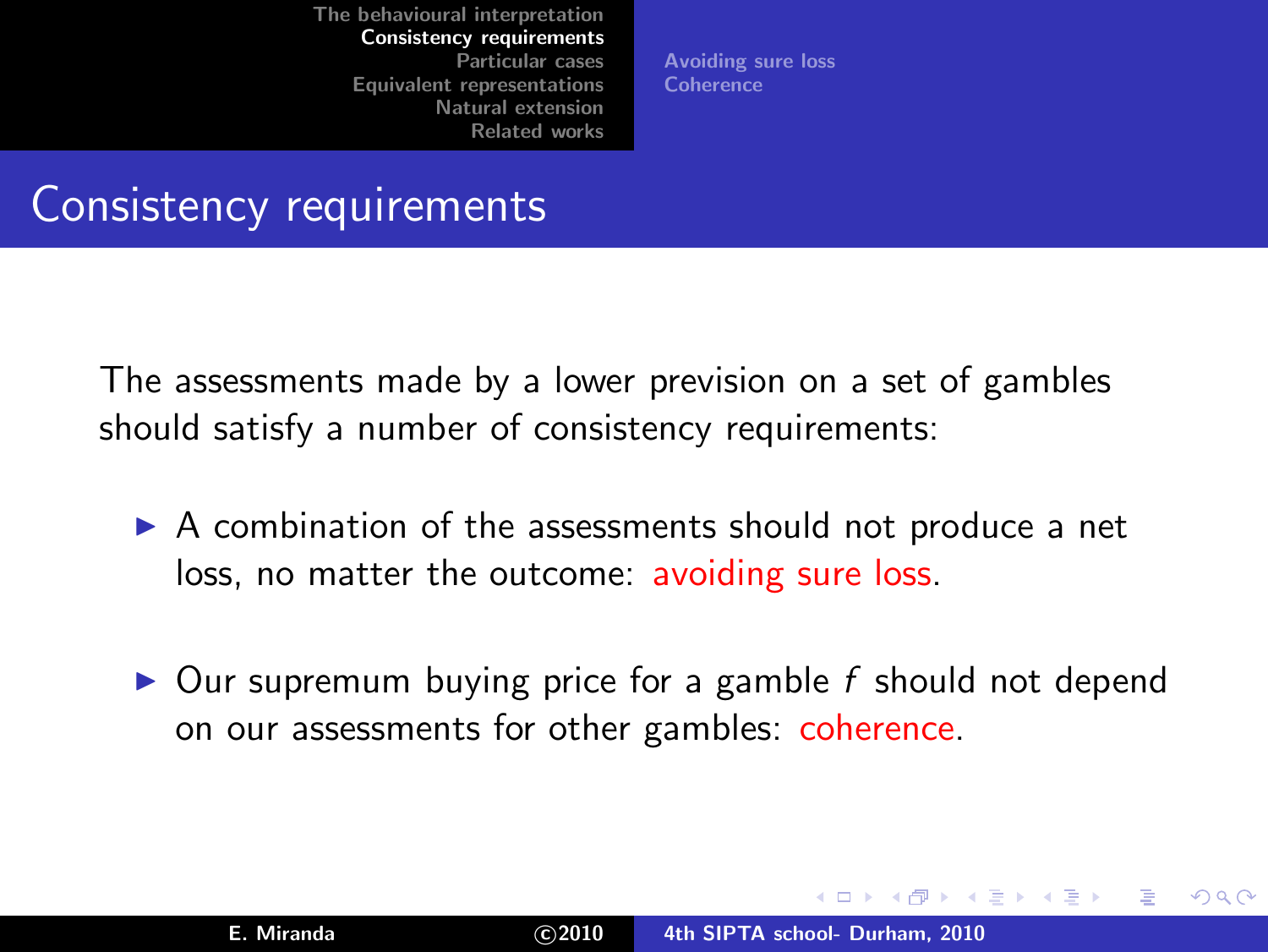[Avoiding sure loss](#page-24-0) **[Coherence](#page-27-0)** 

### Avoiding sure loss

I represent my beliefs about the possible winner of US'Open saying that

$$
\overline{P}(a) = 0.55, \overline{P}(b) = 0.25, \overline{P}(c) = 0.4, \overline{P}(d) = 0.1
$$
  

$$
\underline{P}(a) = 0.45, \underline{P}(b) = 0.2, \underline{P}(c) = 0.35, \underline{P}(d) = 0.05
$$

where  $\{a, b, c, d\} = \{Federer, Nadal, Murray, Other\}.$ 

This means that the gambles  $I_a - 0.44$ ,  $I_b - 0.19$ ,  $I_c - 0.34$  and  $I_d$  − 0.04 are desirable for me. But if I accept all of them I get the sum

$$
[l_a + l_b + l_c + l_d] - 1.01 = -0.01
$$

<span id="page-24-0"></span>へのへ

which produces a net loss of 0.01, no matte[r w](#page-23-0)[ho](#page-25-0) [wi](#page-24-0)[n](#page-25-0)[s.](#page-23-0)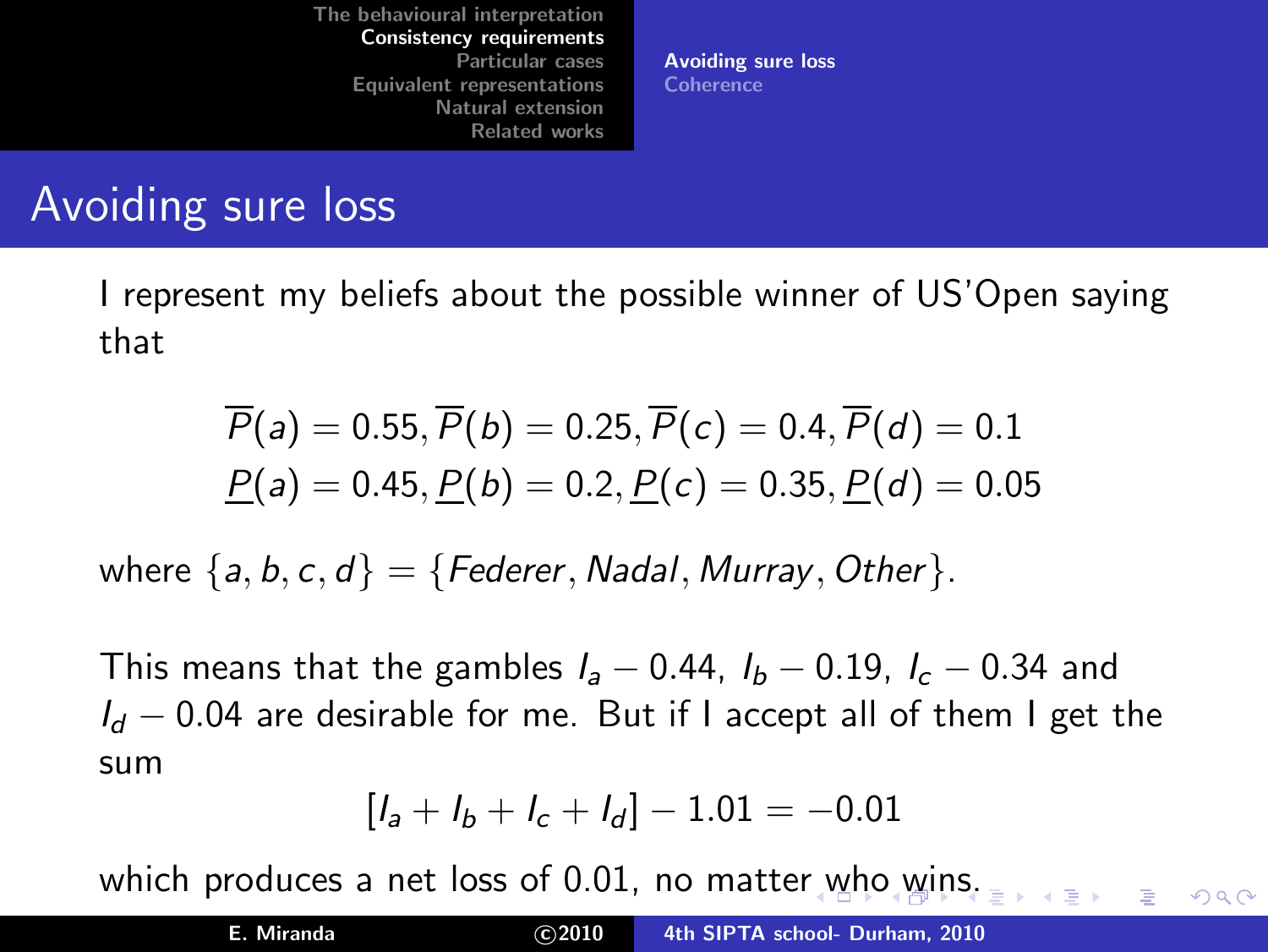[Avoiding sure loss](#page-24-0) **[Coherence](#page-27-0)** 

### Avoiding sure loss: general definition

Let P be a lower prevision defined on a set of gambles  $K$ . It avoids sure loss iff

$$
\sup_{x \in \mathcal{X}} \sum_{i=1}^n f_i(x) - \underline{P}(f_i) \geq 0
$$

for any  $f_1, \ldots, f_n \in \mathcal{K}$ . Otherwise, there is some  $\epsilon > 0$  such that

$$
\sum_{i=1}^n f_i - (\underline{P}(f_i) - \epsilon) < -\epsilon
$$

no matter the outcome.

<span id="page-25-0"></span>K ロ ⊁ K 倒 ≯ K ミ ⊁ K ミ ⊁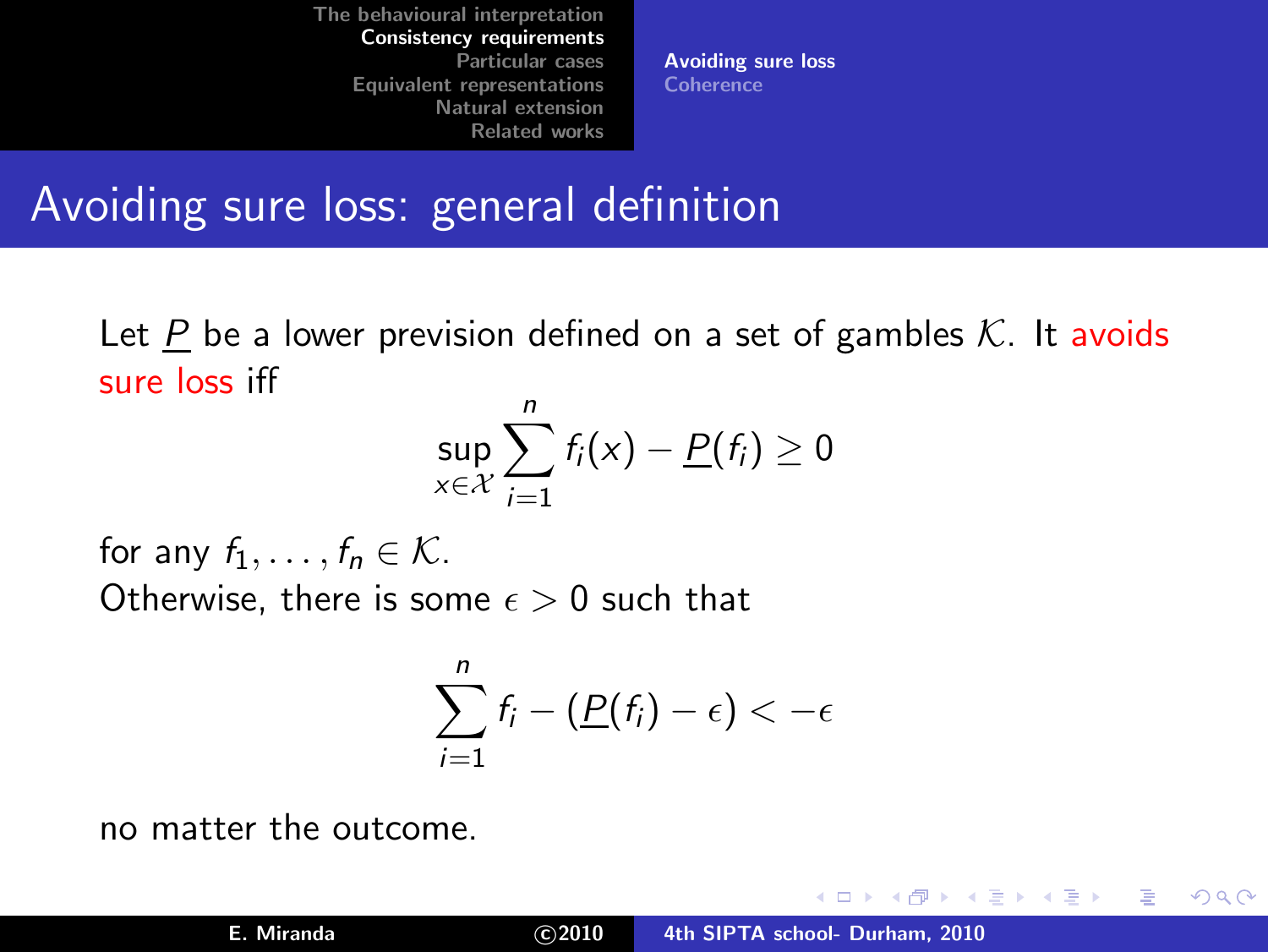[Avoiding sure loss](#page-24-0) **[Coherence](#page-27-0)** 

### Consequences of avoiding sure loss

$$
\blacktriangleright \underline{P}(f) \leq \sup f.
$$

$$
\blacktriangleright \underline{P(\mu)} \leq \mu \leq \overline{P}(\mu) \ \forall \mu \in \mathbb{R}.
$$

• If 
$$
f \geq g + \mu
$$
, then  $\overline{P}(f) \geq \underline{P}(g) + \mu$ .

 $\blacktriangleright P(\lambda f + (1 - \lambda)g) \leq \lambda \overline{P}(f) + (1 - \lambda) \overline{P}(g).$ 

$$
\blacktriangleright \underline{P}(f+g) \leq \overline{P}(f) + \overline{P}(g).
$$

メロメ メ御き メミメメミメー

重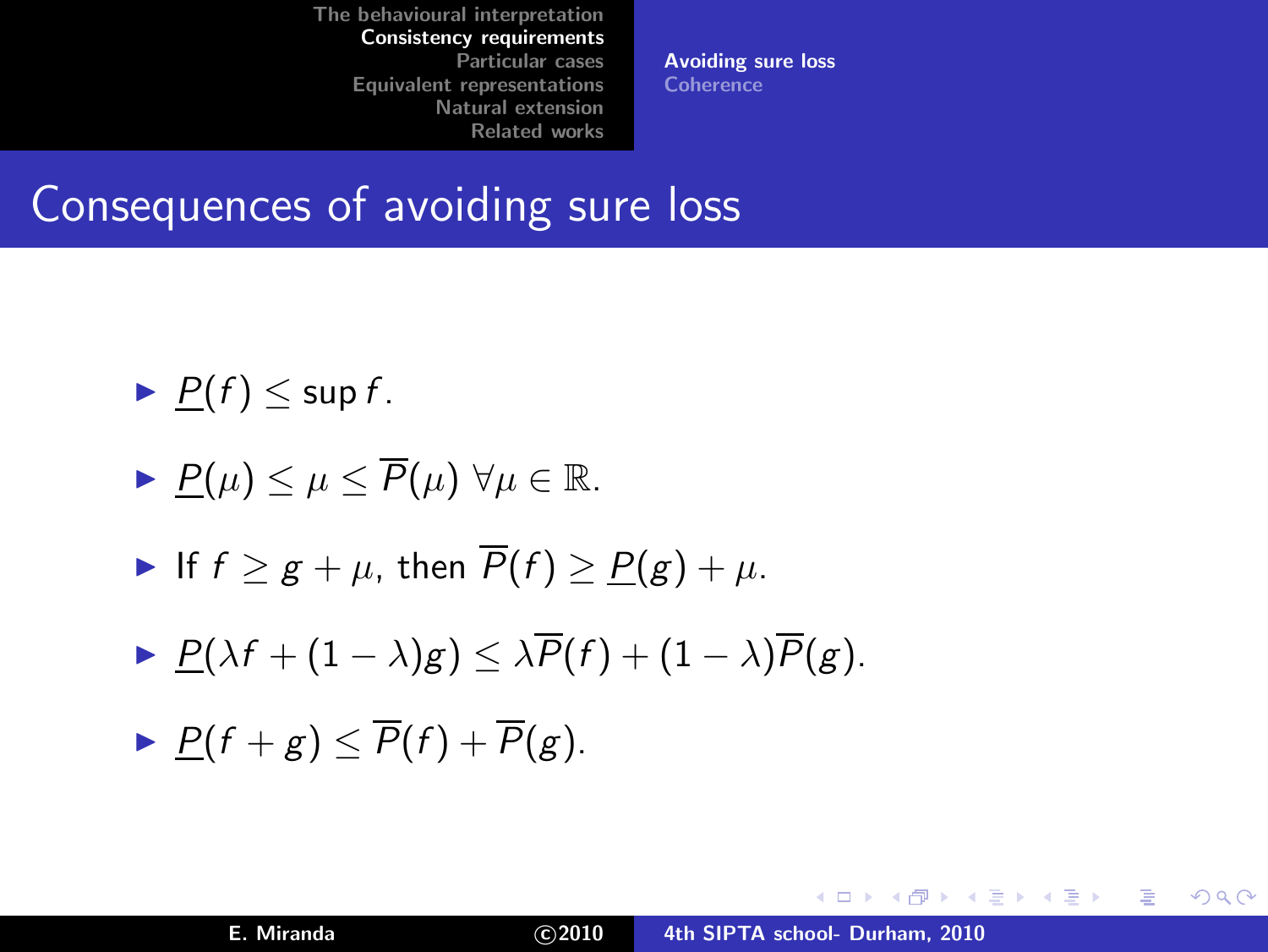[Avoiding sure loss](#page-24-0) [Coherence](#page-27-0)

## **Coherence**

After reflecting a bit, I come up with the assessments:

$$
\overline{P}(a) = 0.55, \overline{P}(b) = 0.25, \overline{P}(c) = 0.4, \overline{P}(d) = 0.1
$$
  

$$
\underline{P}(a) = 0.45, \underline{P}(b) = 0.15, \underline{P}(c) = 0.30, \underline{P}(d) = 0.05
$$

These assessments avoid sure loss. However, they imply that the transaction

$$
I_a - 0.44 + I_c - 0.29 + I_d - 0.04 = 0.23 - I_b
$$

is acceptable for me, which means that I am disposed to bet against Nadal at a rate 0.23, smaller that  $\overline{P}(b)$ . This indicates that  $\overline{P}(b)$  is too large.

**K ロ ▶ K 御 ▶ K 唐 ▶** 

<span id="page-27-0"></span>- 4 E X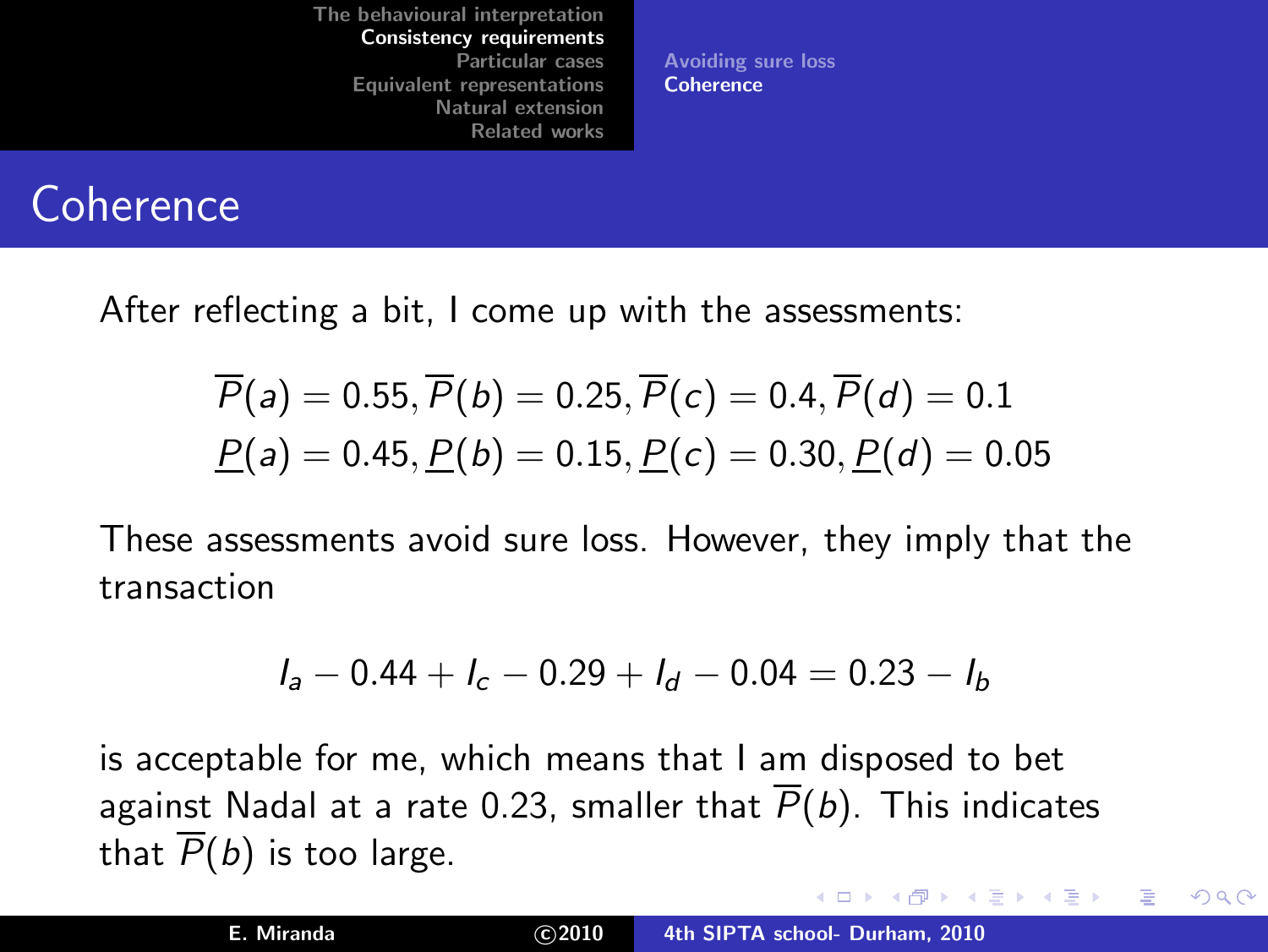[Avoiding sure loss](#page-24-0) **[Coherence](#page-27-0)** 

### Coherence: general definition

A lower prevision  $P$  is called coherent when given gambles  $f_0, f_1, \ldots, f_n$  in its domain and  $m \in \mathbb{N}$ ,

$$
\sup_{x \in \mathcal{X}} \left[ \sum_{i=1}^n [f_i(x) - \underline{P}(f_i)] - m[f_0(x) - \underline{P}(f_0)] \right] \geq 0.
$$

Otherwise, there is some  $\epsilon > 0$  such that

$$
\sum_{i=1}^n f_i - (\underline{P}(f_i) - \epsilon) < m(f_0 - \underline{P}(f_0) - \epsilon),
$$

and  $P(f_0) + \epsilon$  would be an acceptable buying price for  $f_0$ .

イロメ イ母メ イラメ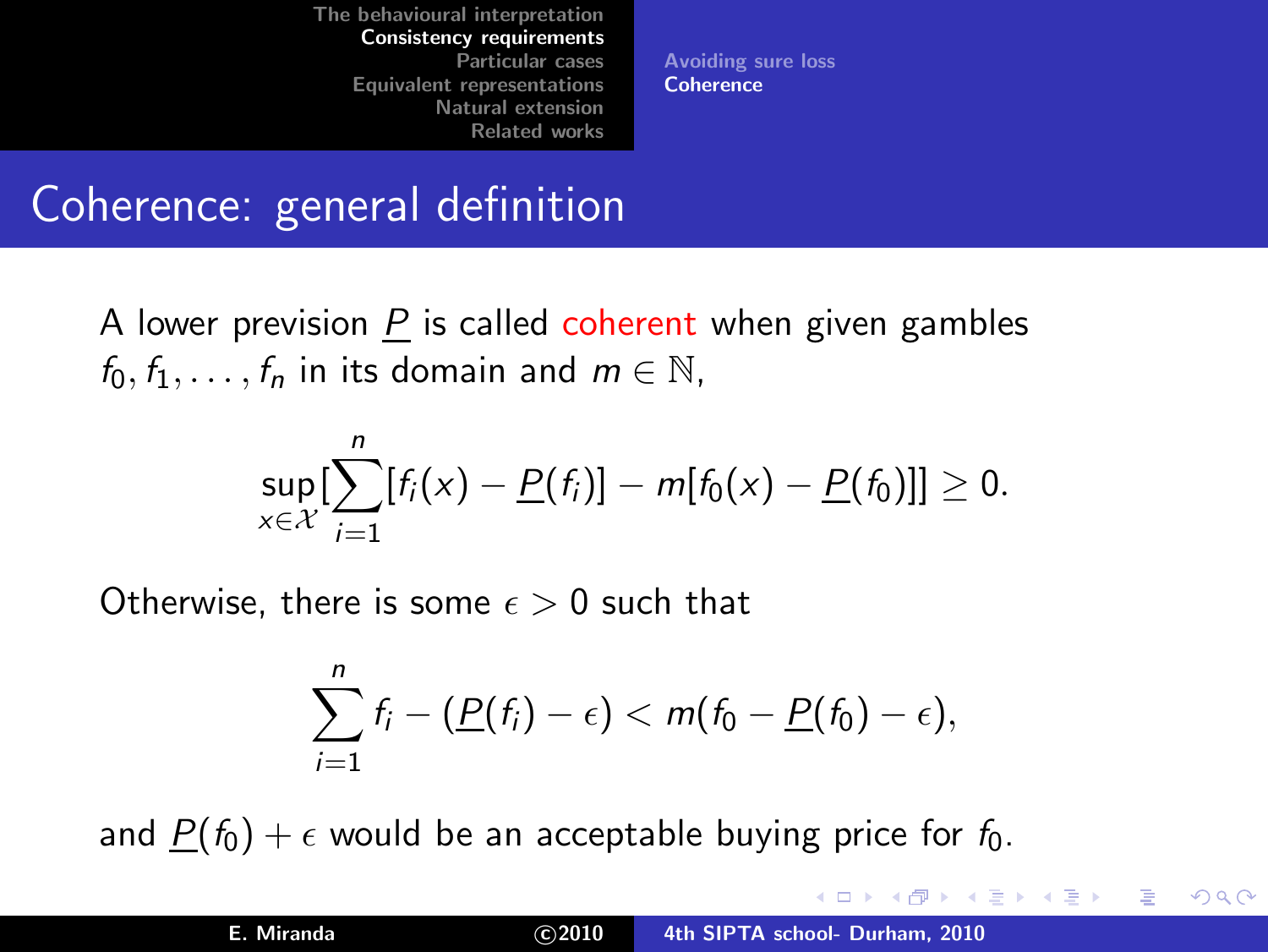[Avoiding sure loss](#page-24-0) **[Coherence](#page-27-0)** 



Consider the lower prevision given by:

|    | f (1 | $\overline{f(2)}$ | f(3) |     |
|----|------|-------------------|------|-----|
|    |      |                   |      | 0.5 |
| to |      |                   |      |     |
| t٦ |      |                   |      |     |

(a) Does it avoid sure loss? (b) Is it coherent?

K ロ ⊁ K 倒 ≯ K ミ ⊁ K ミ ⊁

重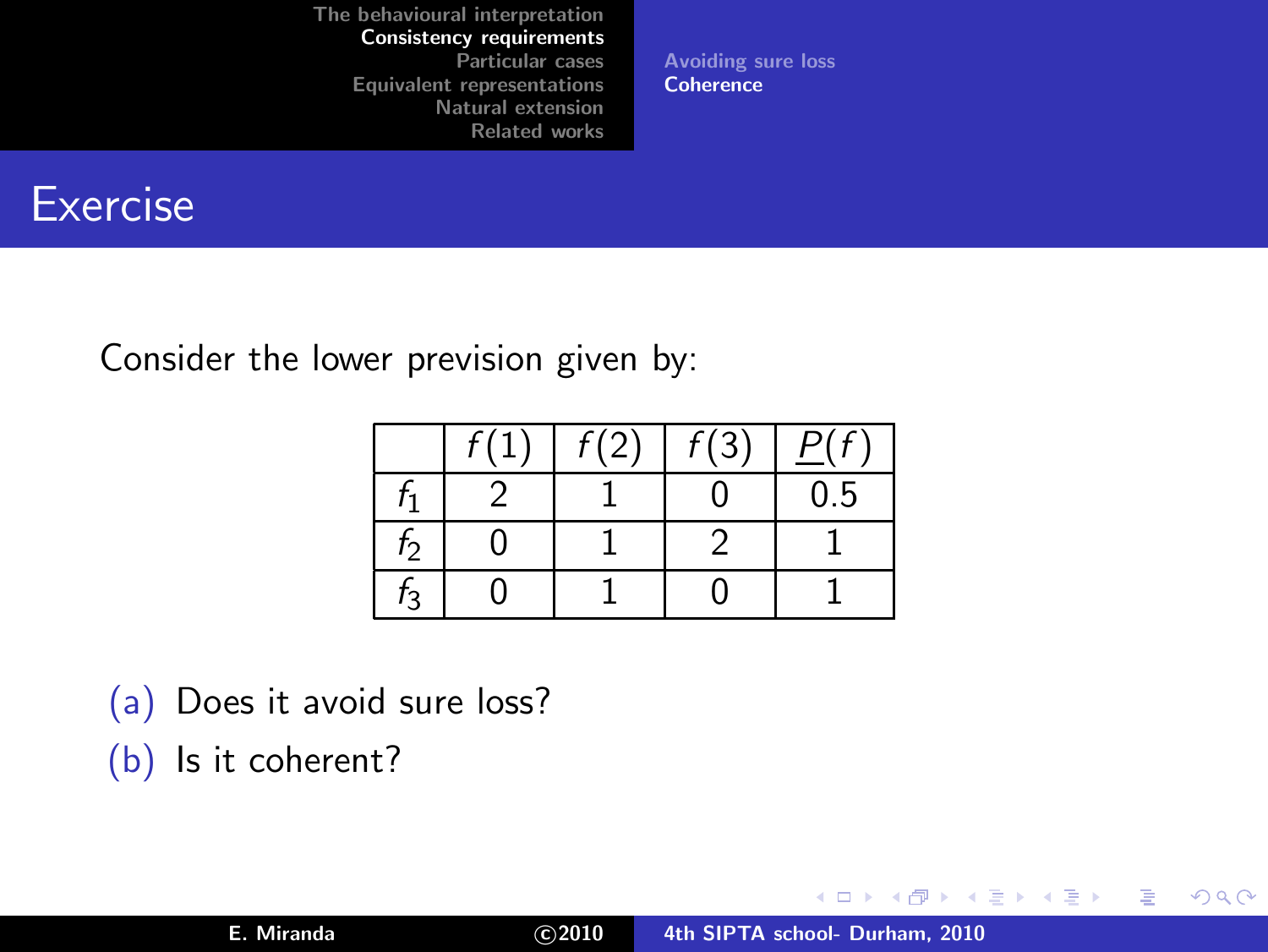[Avoiding sure loss](#page-24-0) [Coherence](#page-27-0)

### Exercise

Let A be a non-empty subset of a (not necessarily finite) set  $\mathcal{X}$ . Say we only know that the lower probability of A is equal to 1. This assessment is embodied through the lower prevision P defined on the singleton  $\{I_A\}$  by  $P(A) = 1$ . We extend it to all gambles by  $P(f) = \inf_{x \in A} f(x)$ .

(a) Show that  $P$  avoids sure loss.

 $(b)$  Show that P is coherent.

メロメ メ団メ メミメ メミメ

 $290$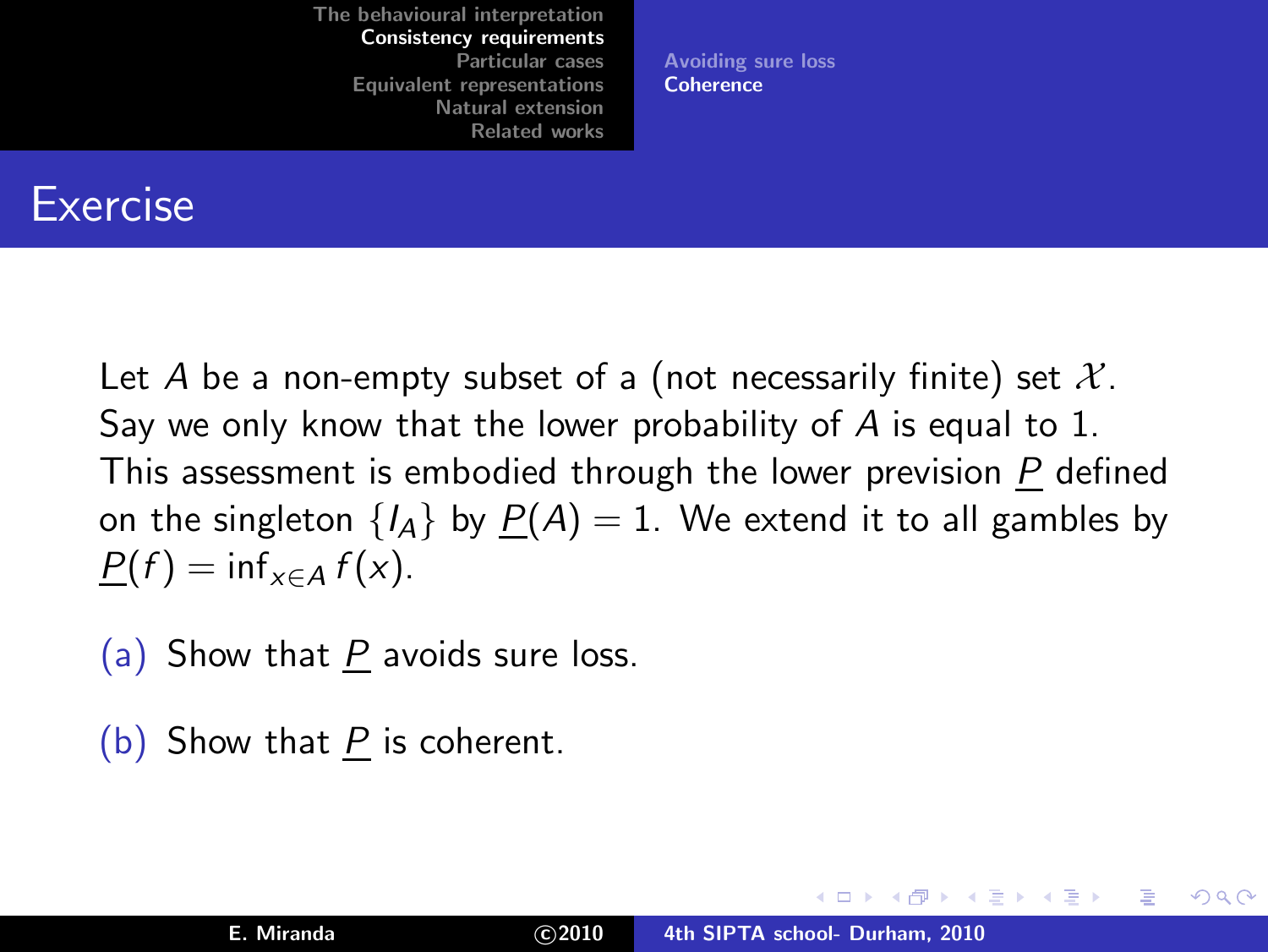[Avoiding sure loss](#page-24-0) **[Coherence](#page-27-0)** 

### Coherence on linear spaces

Suppose the domain K is a linear space of gambles:

If 
$$
f, g \in \mathcal{K}
$$
, then  $f + g \in \mathcal{K}$ .

If 
$$
f \in \mathcal{K}, \lambda \in \mathbb{R}
$$
, then  $\lambda f \in \mathcal{K}$ .

Then, P is coherent if and only if for any  $f, g \in \mathcal{K}, \lambda > 0$ ,

$$
\blacktriangleright \underline{P}(f) \geq \inf f.
$$

$$
\blacktriangleright \underline{P}(\lambda f) = \lambda \underline{P}(f).
$$

$$
\blacktriangleright \underline{P}(f+g) \geq \underline{P}(f) + \underline{P}(g).
$$

K ロ ⊁ K 倒 ≯ K ミ ⊁ K ミ ⊁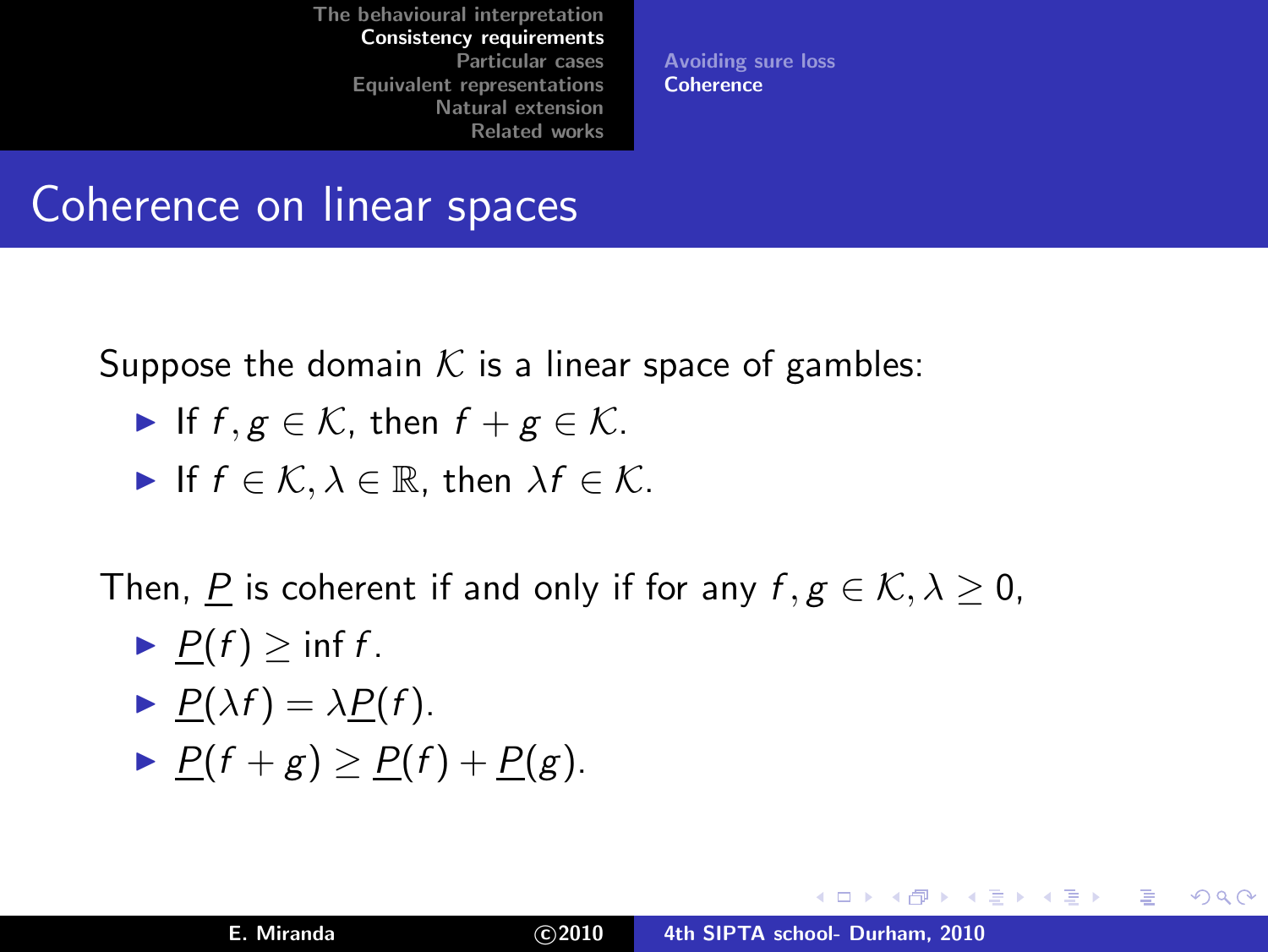[Avoiding sure loss](#page-24-0) **[Coherence](#page-27-0)** 

### Consequences of coherence

Whenever the gambles belong to the domain of  $P, \overline{P}$ :

- $P(\emptyset) = \overline{P}(\emptyset) = 0, P(\mathcal{X}) = \overline{P}(\mathcal{X}) = 1.$
- $\blacktriangleright$   $A \subseteq B \Rightarrow P(A) \leq P(B), \overline{P}(A) \leq \overline{P}(B).$
- $\blacktriangleright$   $\underline{P}(f) + \underline{P}(g) \le \underline{P}(f + g) \le \underline{P}(f) + P(g) \le P(f + g) \le$  $P(f) + P(g)$ .
- $P(\lambda f) = \lambda P(f), \overline{P}(\lambda f) = \lambda \overline{P}(f)$  for  $\lambda > 0$ .
- If  $f_n \to f$  uniformly, then  $\underline{P}(f_n) \to \underline{P}(f)$  and  $\overline{P}(f_n) \to \overline{P}(f)$ .

イロメ イ部メ イヨメ イヨメー

 $\Omega$ 

目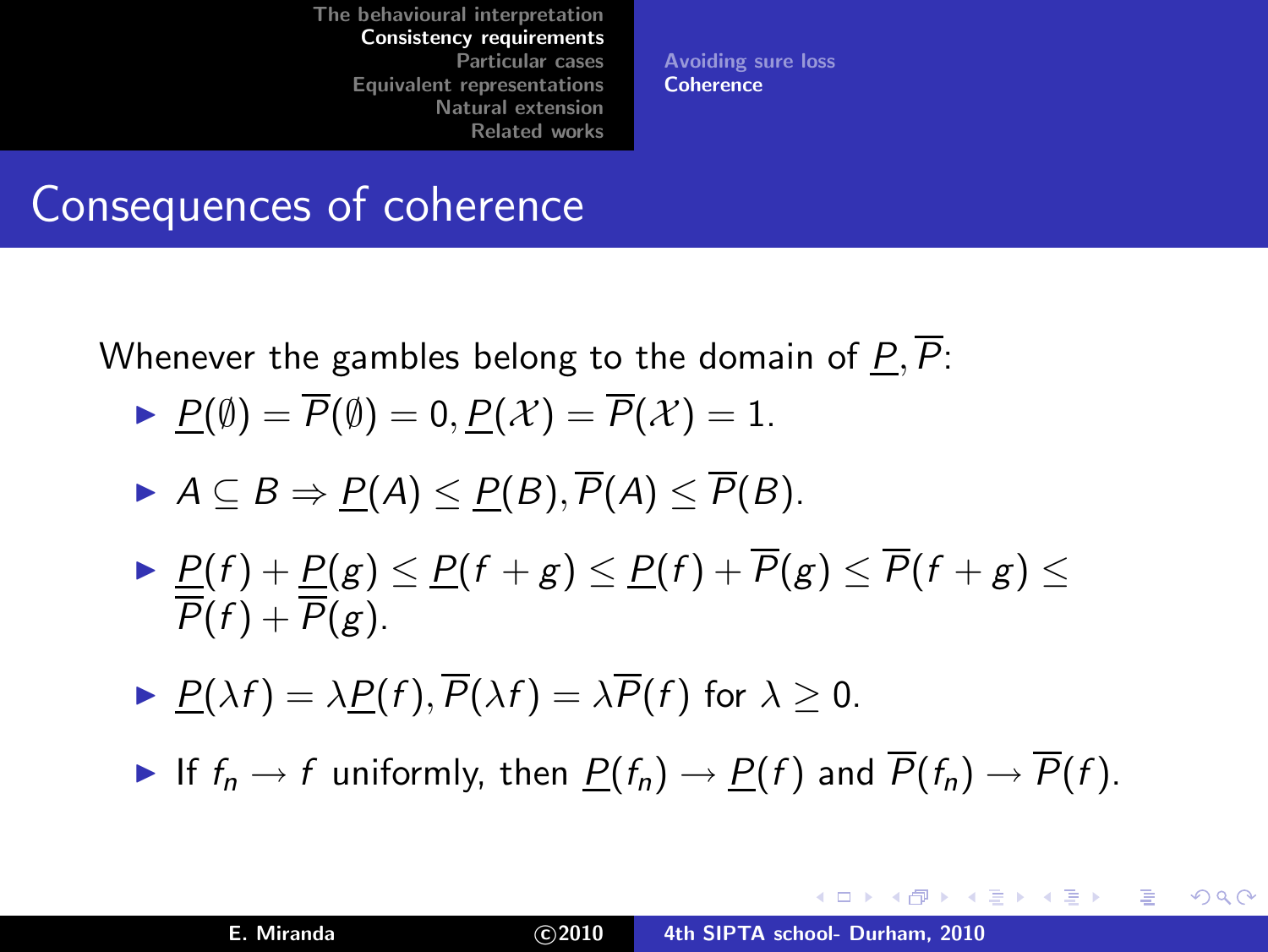[Avoiding sure loss](#page-24-0) [Coherence](#page-27-0)

# Consequences of coherence (II)

 $\rightarrow \lambda P(f) + (1 - \lambda) P(g) \leq P(\lambda f + (1 - \lambda) g) \ \forall \lambda \in [0, 1].$ 

$$
\blacktriangleright \underline{P}(f + \mu) = \underline{P}(f) + \mu \ \forall \mu \in \mathbb{R}.
$$

- $\triangleright$  The lower envelope of a set of coherent lower previsions is coherent.
- ▶ A convex combination of coherent lower previsions (with the same domain) is coherent.
- $\triangleright$  The point-wise limit (inferior) of coherent lower previsions is coherent.

K ロ ⊁ K 倒 ≯ K ミ ⊁ K ミ ⊁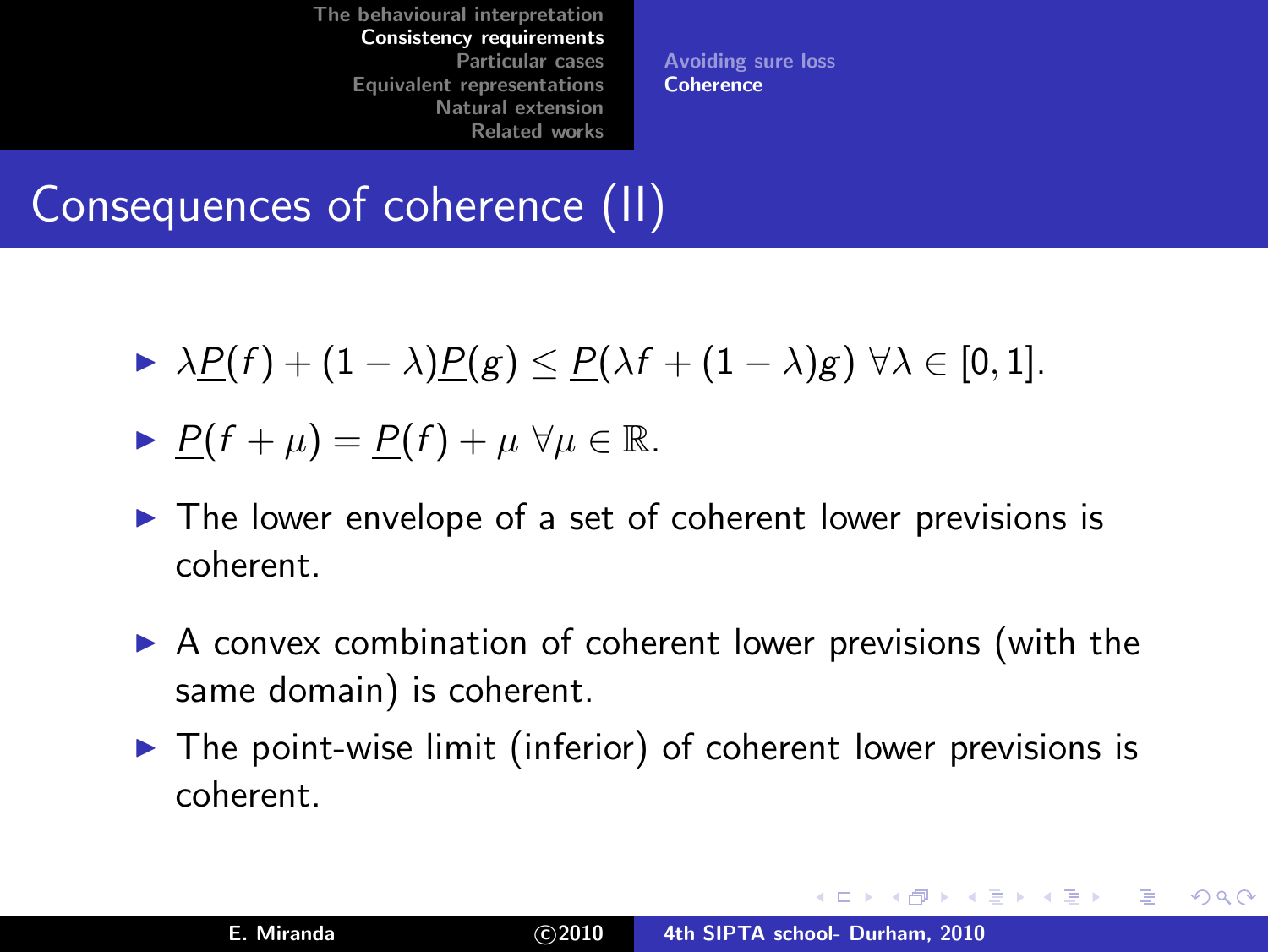[Avoiding sure loss](#page-24-0) **[Coherence](#page-27-0)** 

### Exercise

Let P be the lower prevision on  $\mathcal{L}(\{1, 2, 3\})$  given by

$$
\underline{P}(f) = \frac{\min\{f(1), f(2), f(3)\}}{2} + \frac{\max\{f(1), f(2), f(3)\}}{2}.
$$

Is it coherent?

イロト イ部 トイミト イミト

重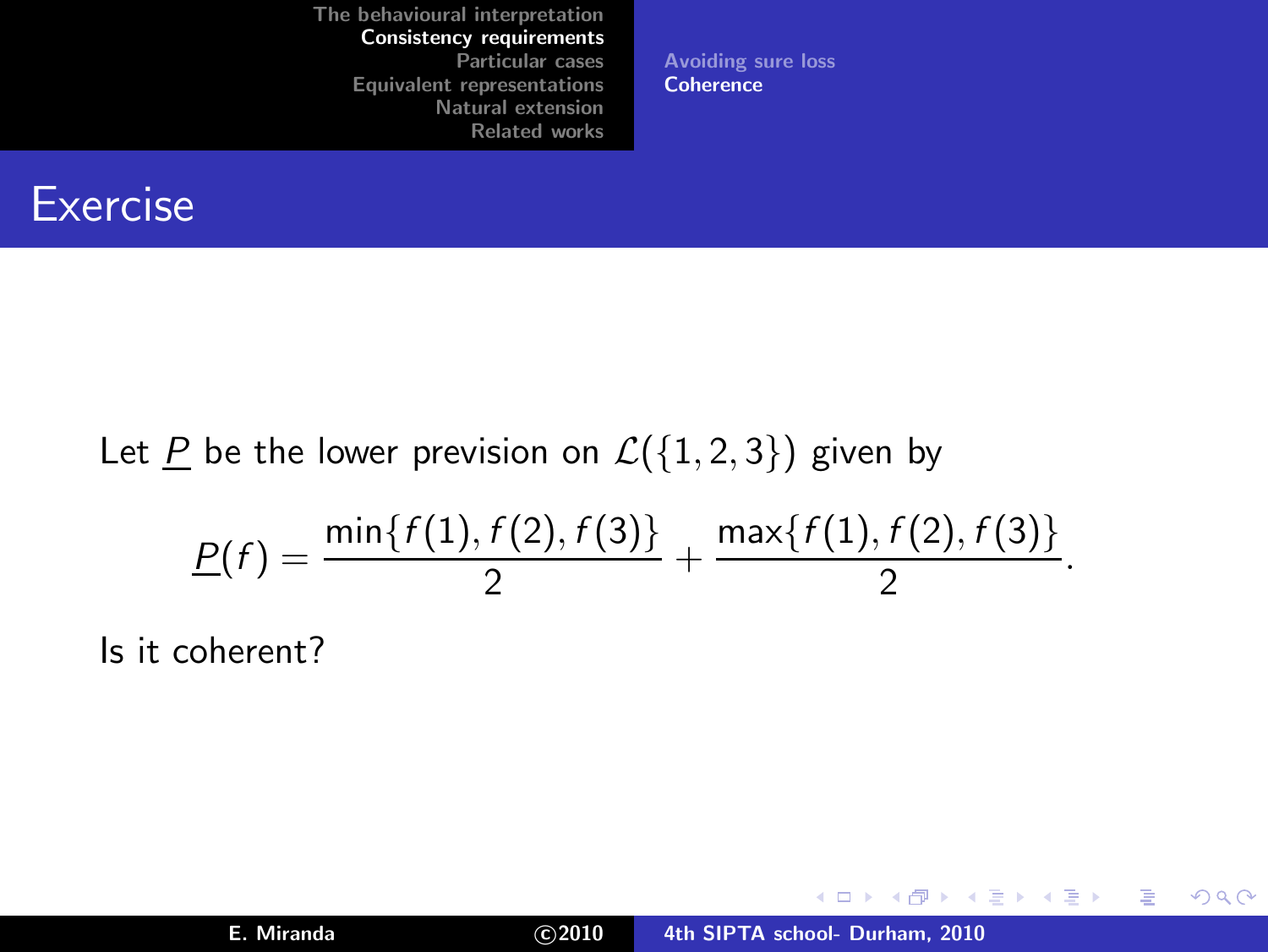## Non-additive measures

As particular cases of coherent lower or upper probabilities, we have most of the models of non-additive measures existing in the literature. Let  $\mu : \mathcal{P}(\mathcal{X}) \to [0,1]$ . It is called a capacity or non-additive measure when it satisfies:

1. 
$$
\mu(\emptyset) = 0, \mu(\mathcal{X}) = 1
$$
 (normalisation).

2. 
$$
A \subseteq B \Rightarrow \mu(A) \le \mu(B)
$$
 (monotonicity).

Capacities are also called fuzzy measures or Choquet capacities of the 1st order. They are used as alternative models to probability where we do not require the additivity axiom.

<span id="page-35-0"></span>K ロ ⊁ K 倒 ≯ K ミ ⊁ K ミ ⊁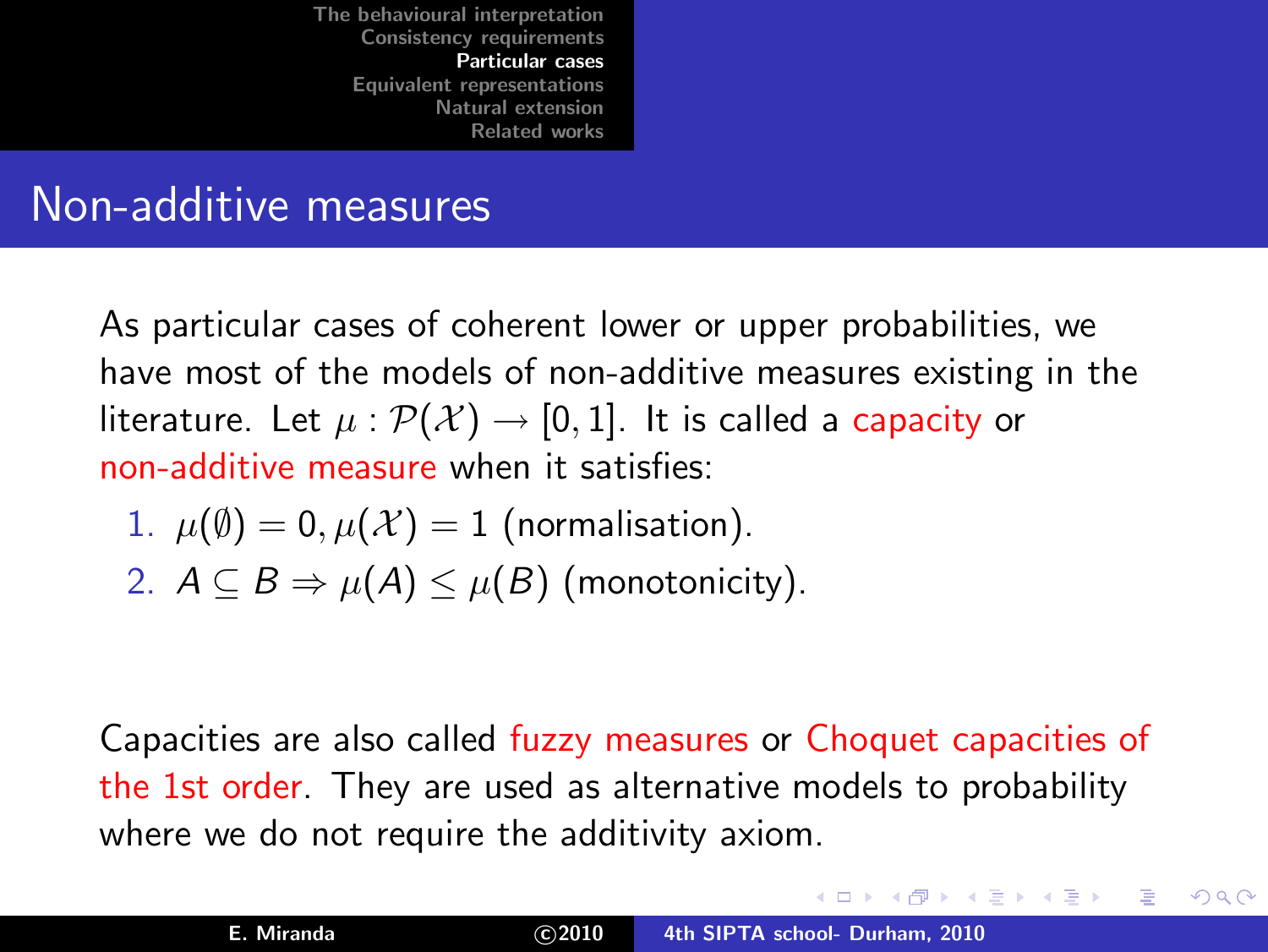## Some types of non-additive measures

- $\blacktriangleright$  Coherent lower probabilities.
- $\blacktriangleright$  2 and *n*-monotone capacities.
- $\blacktriangleright$  Belief functions.
- $\blacktriangleright$  Possibility/necessity measures.
- $\blacktriangleright$  Convex sets of probabilities.

4 0 1 1

→ 伊 ▶ → 唐

オ 三 玉

 $\Omega$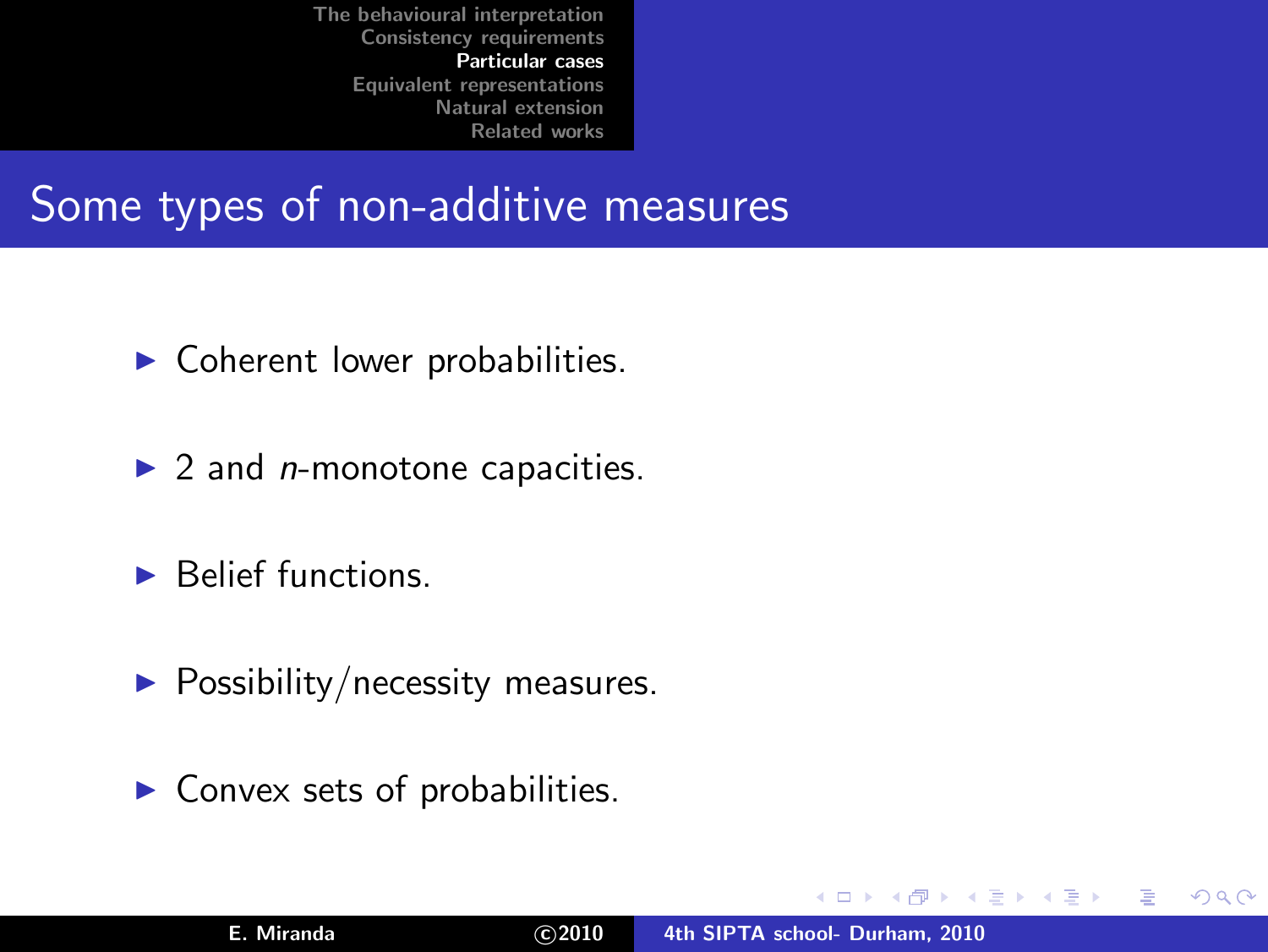### n-monotone capacities (Choquet, 1953)

Let P be a lower probability defined on a field of subsets  $\mathcal{A}$ . It is called n-monotone when

$$
\underline{P}(A_1 \cup \cdots \cup A_n) \geq \sum_{\emptyset \neq I \subseteq \{1,\ldots,n\}} (-1)^{|I|+1} \underline{P}(\cap_{i \in I} A_i)
$$

for any subsets  $A_1, \ldots, A_n$  in A.

Its conjugate is called  $n$ -alternating and satisfies

$$
\overline{P}(A_1 \cap \cdots \cap A_n) \leq \sum_{\emptyset \neq l \subseteq \{1,\ldots,n\}} (-1)^{|l|+1} \overline{P}(\cup_{i \in I} A_i)
$$

for any subsets  $A_1, \ldots, A_n$  in A.

イロメ イ母メ イミメ

 $\rightarrow$   $\equiv$   $\rightarrow$ 

 $\Omega$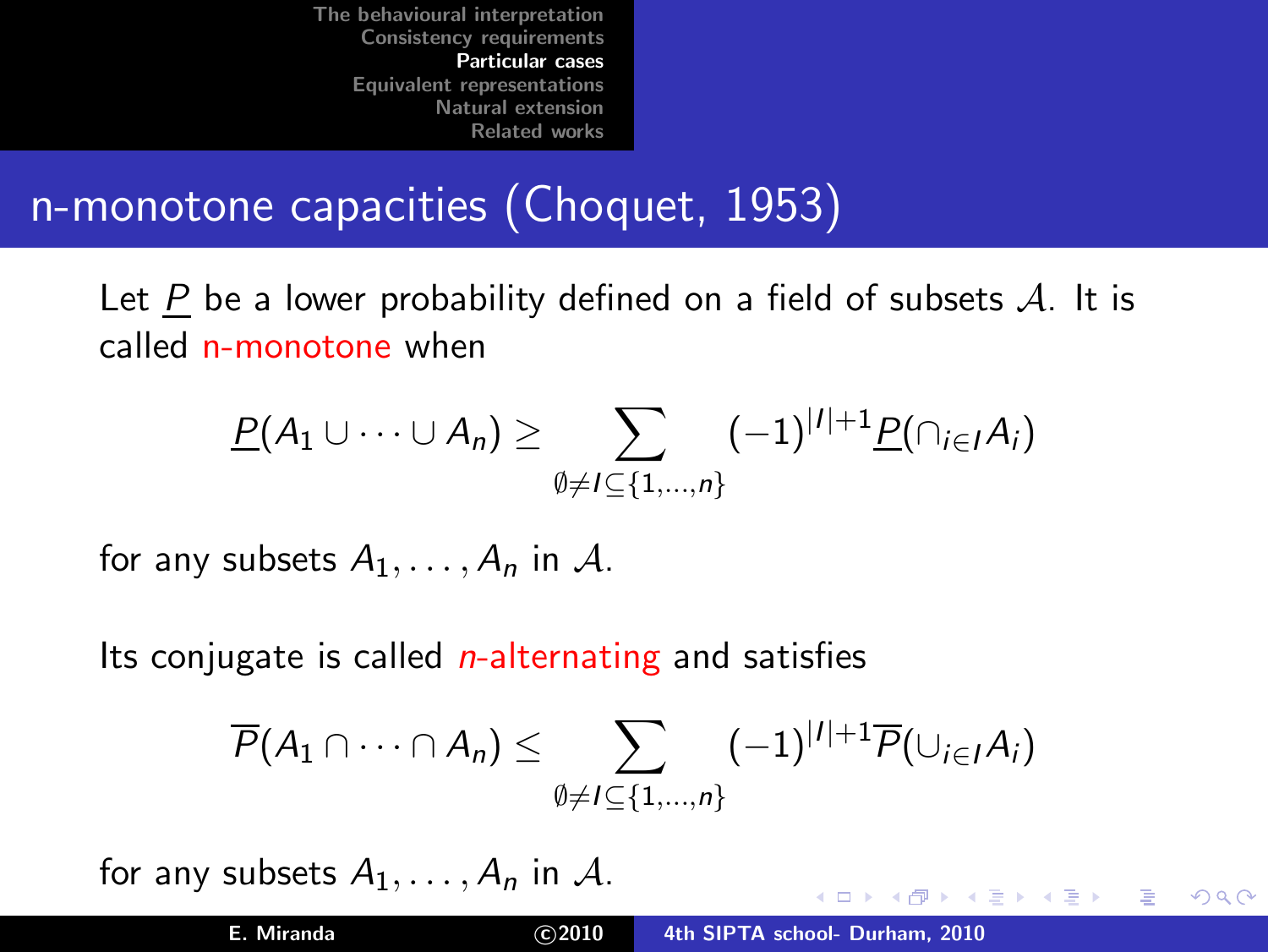## Belief functions (Shafer, 1976)

When a lower probability  $P$  is *n*-monotone for every  $n$ , it is called  $\infty$ -monotone or a Choquet capacity of  $\infty$  order. Then, for every natural number *n* and every family  $\{A_1, \ldots, A_n\}$  of subsets of X, it holds that

$$
\underline{P}(A_1\cup\ldots A_n)\geq \sum_{\emptyset\neq I\subseteq\{1,\ldots,n\}}(-1)^{|I|+1}\underline{P}(\cap_{i\in I}A_i).
$$

When  $X$  is finite  $\infty$ -monotone capacities are called belief functions.

K ロ ⊁ K 倒 ≯ K ミ ⊁ K ミ ⊁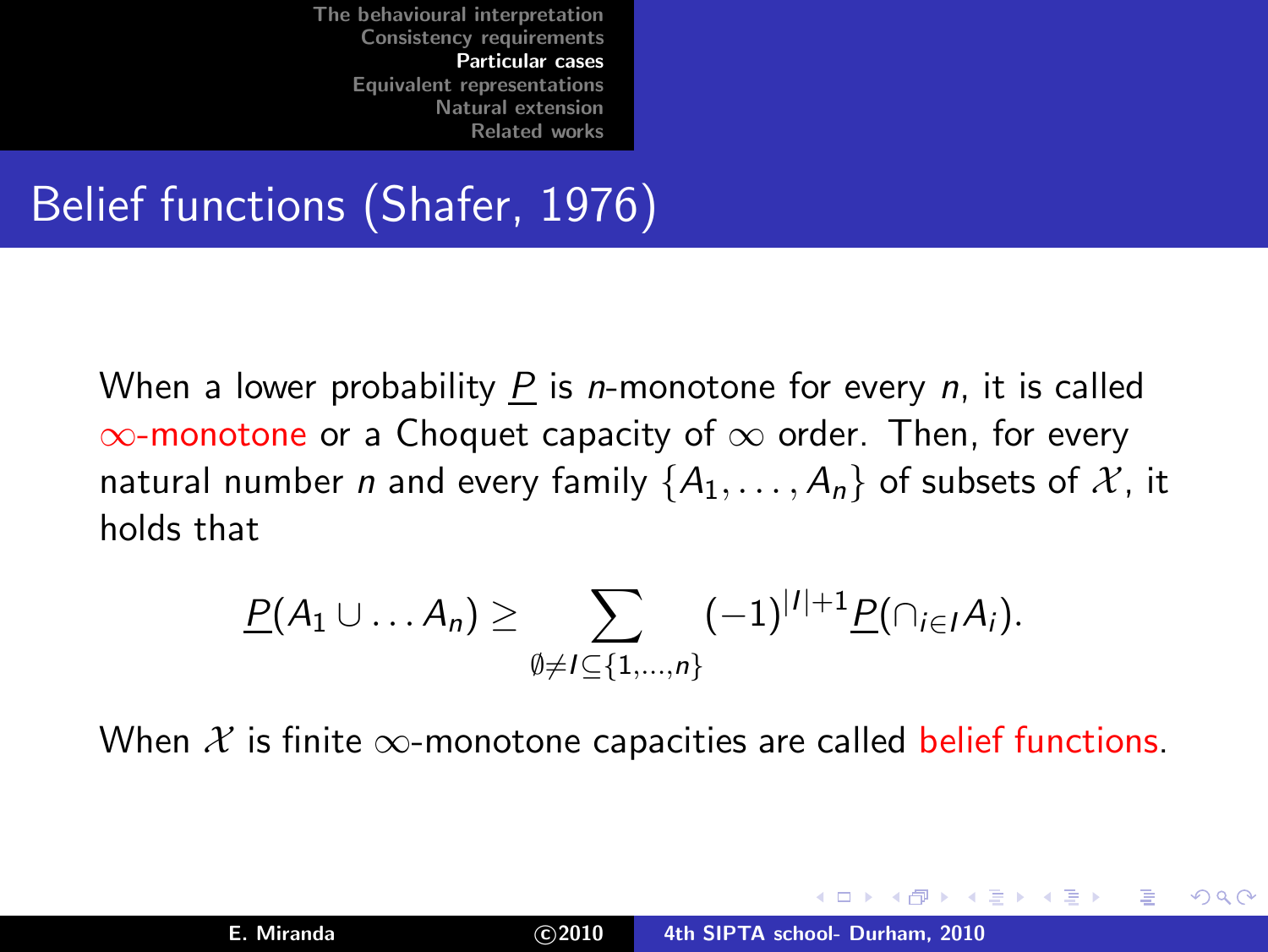Possibility and necessity measures (Dubois and Prade, 1988)

Given a space  $\mathcal{X}$ , a possibility measure is a function  $\Pi : \mathcal{P}(\mathcal{X}) \to [0,1]$  s.t. for every family of subsets  $(A_i)_{i\in I}$  of  $\mathcal{X}$ ,

$$
\Pi(\cup_{i\in I}A_i)=\sup_{i\in I}\Pi(A_i).
$$

The conjugate function of a possibility measure, given by  $Nec(A) = 1 - \Pi(A<sup>c</sup>)$ , is called a necessity measure, and satisfies

$$
Nec(\cap_{i\in I}A_i)=\inf_{i\in I}Nec(A_i)
$$

for every family of subsets  $(A_i)_{i\in I}.$ 

イロメ マ桐 メラミンマティ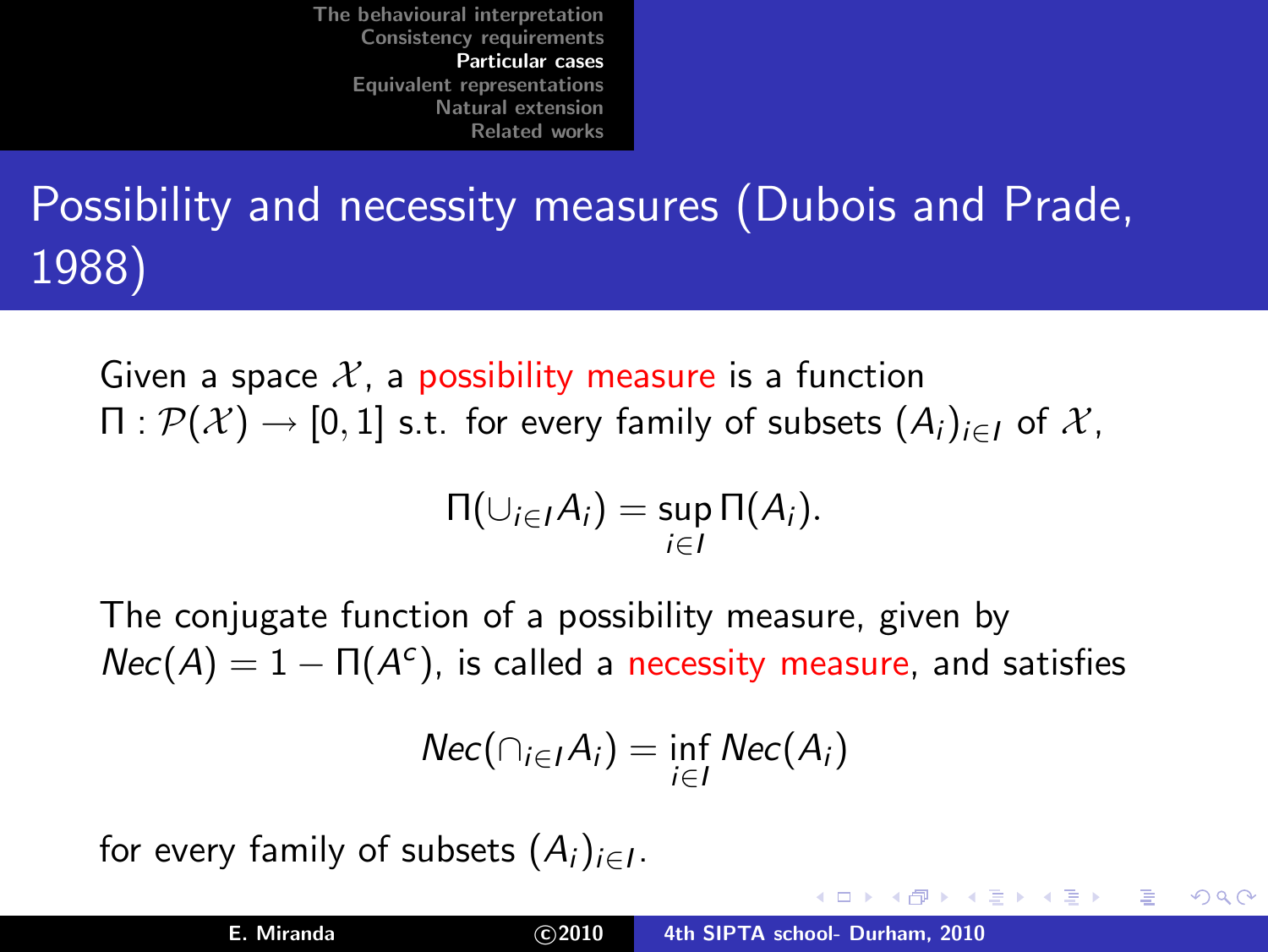### Maxitive and minitive measures

A slightly more general model than possibility measures, which is less used in practice, are the so-called maxitive measures, those upper probabilities  $\overline{P}: \mathcal{P}(\mathcal{X}) \rightarrow [0, 1]$  satisfying

$$
\overline{P}(A \cup B) = \max{\{\overline{P}(A), \overline{P}(B)\}}
$$

para todo  $A, B \subset \mathcal{X}$ .

Their conjugate are the minitive measures, for which  $P(A \cap B) = min\{P(A), P(B)\}\$ for every  $A, B \subseteq \mathcal{X}$ .

イロト イ母ト イヨト イヨト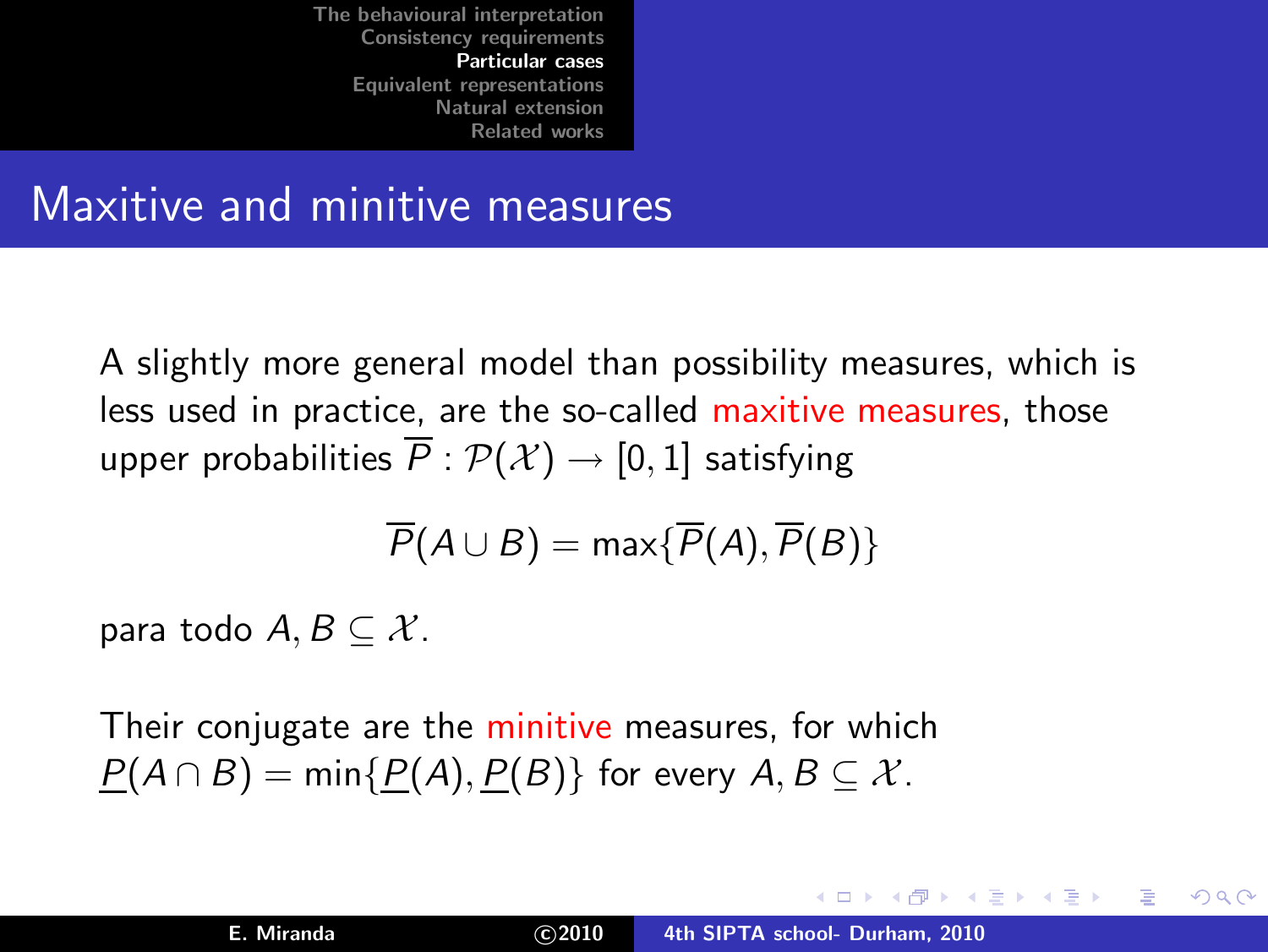#### Relationships between the definitions

The relationships between the different types of lower and upper probabilities are summarised in the following figure:



**K ロ ▶ K 御 ▶ K 唐 ▶** 

 $\rightarrow$   $\pm$   $\rightarrow$ 

 $2Q$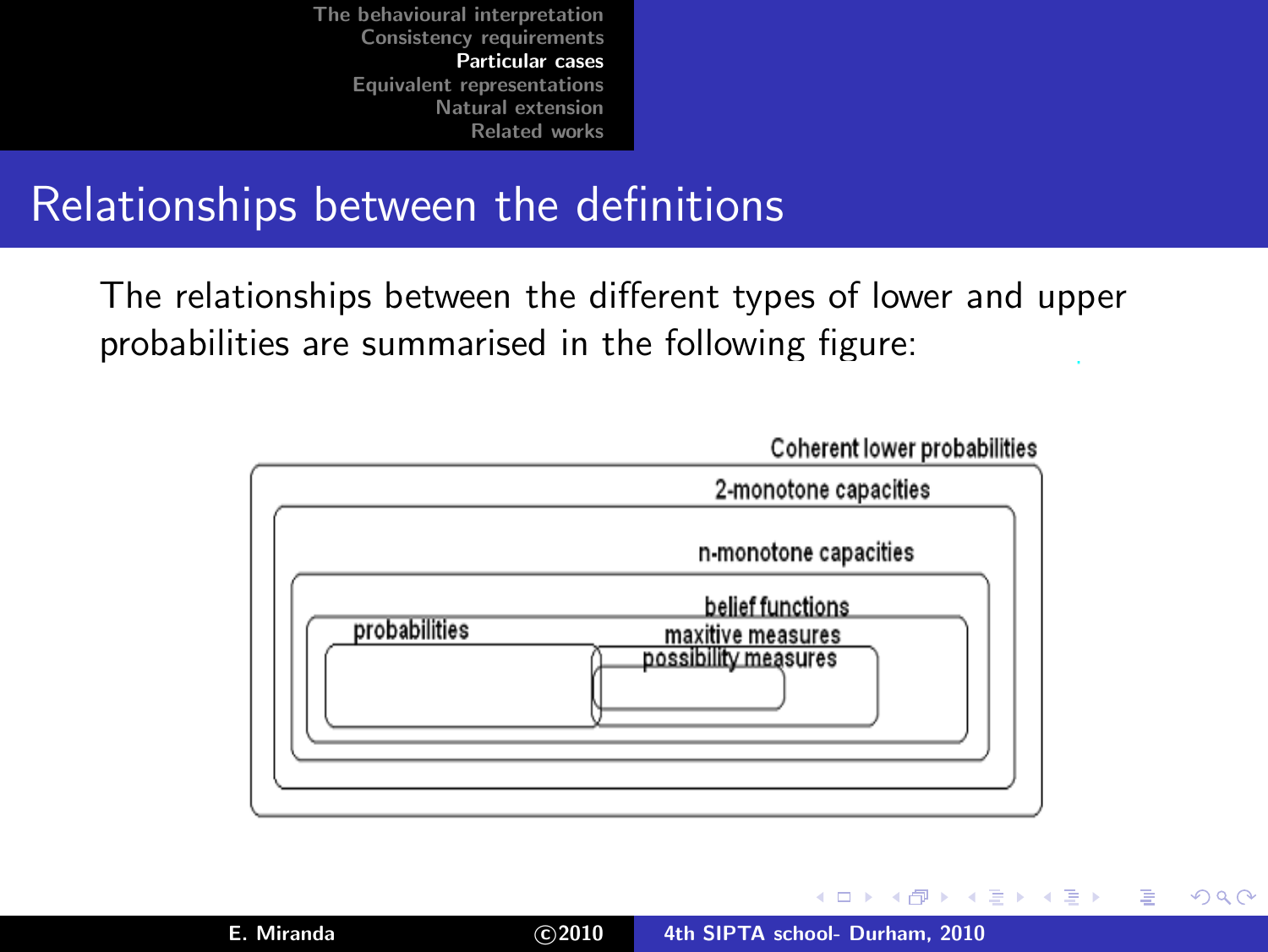## Distribution functions and p-boxes (Ferson, 2003)

We shall call a function  $F : [0, 1] \rightarrow [0, 1]$  a distribution function when it satisfies the following two properties:

$$
\blacktriangleright x \leq y \Rightarrow F(x) \leq F(y) \text{ (monotonicity)}.
$$

$$
\blacktriangleright
$$
  $F(1) = 1$  (normalisation).

A p-box is a pair of distribution functions,  $(F, \overline{F})$ , satisfying  $F(x) \leq \overline{F}(x)$  for every  $x \in [0,1]$ .

The concept can be extended to arbitrary ordered spaces, producing then the so-called generalised p-boxes.

イロメ イ母 トラ ミッショント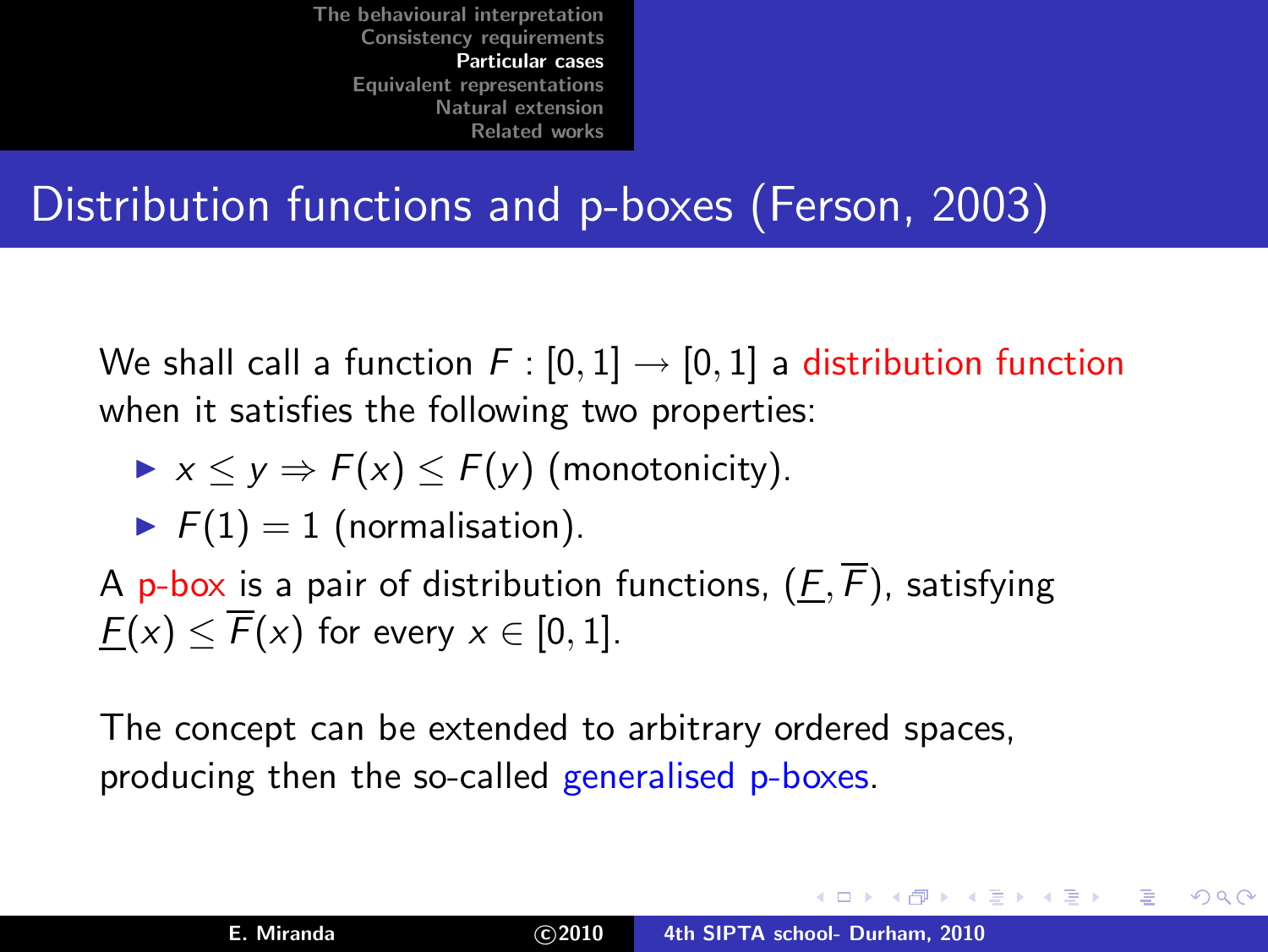### References on non-additive measures

- ▶ D. Denneberg, Non-additive measure and integral, 1994.
- $\blacktriangleright$  G. Choquet, Theory of capacities, 1953.
- ▶ G. Shafer, A mathematical theory of evidence, 1976.
- ▶ G. de Cooman, M. Troffaes, E. Miranda, *n-monotone exact* functionals. J. of Math. Analysis and Applications, 347(1), 133-146, 2009.
- ► D. Dubois and H. Prade, Possibility theory, 1988.
- ▶ S. Ferson et al., Technical Report, Sandia, 2003.

 $\left\{ \begin{array}{ccc} 1 & 0 & 0 \\ 0 & 1 & 0 \end{array} \right\}$  ,  $\left\{ \begin{array}{ccc} -1 & 0 & 0 \\ 0 & 0 & 0 \end{array} \right\}$ 

<span id="page-43-0"></span>つくい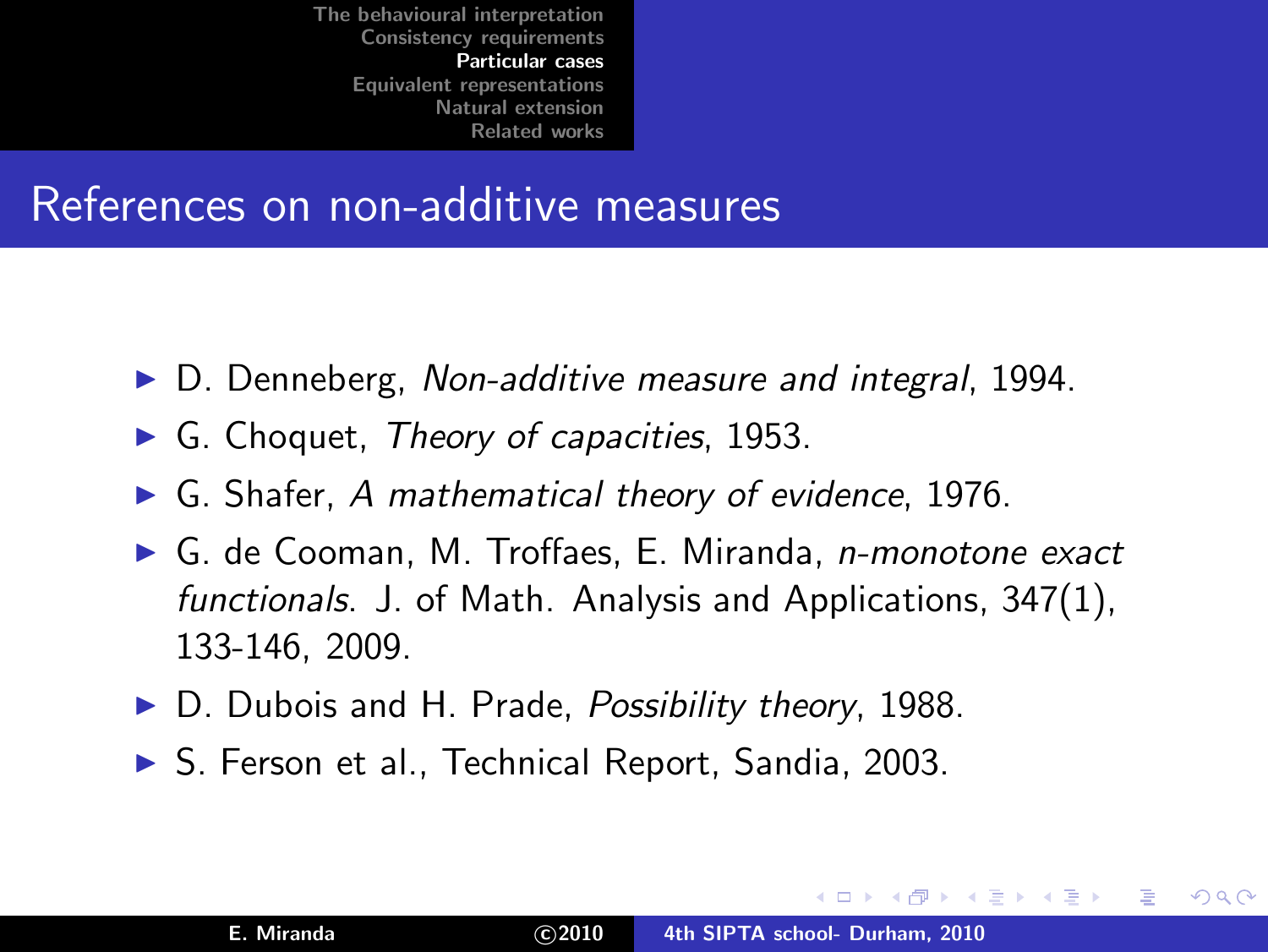## Overview, Part II

1. Equivalent representations of coherent lower previsions:

- $\triangleright$  Sets of linear previsions.
- $\triangleright$  Sets of desirable gambles.
- 2. Extension to bigger domains: natural extension.

3. Related works.

**K ロ ト K 御 ト K 走 ト** 

ia ⊞is

<span id="page-44-0"></span> $290$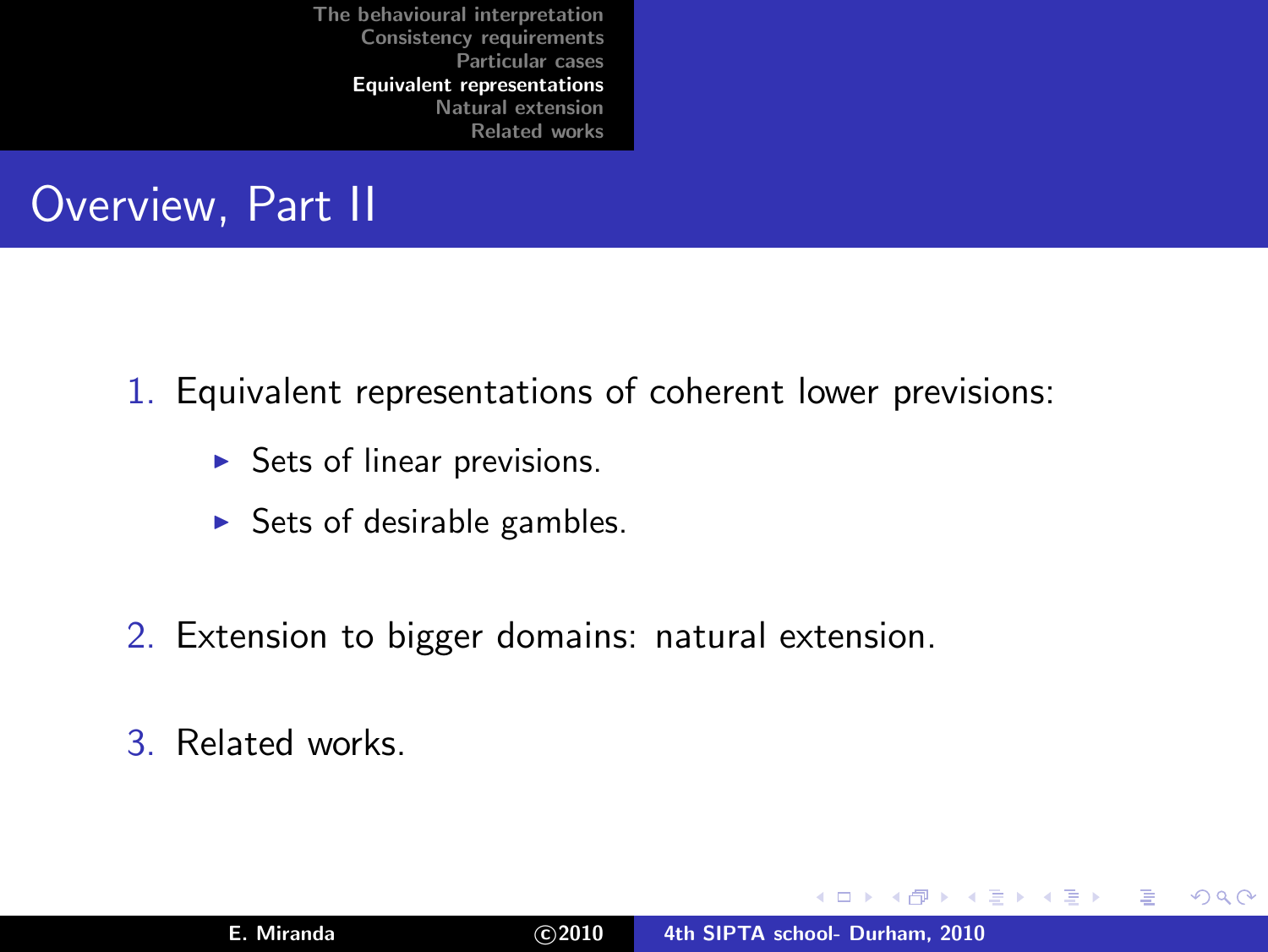#### Linear previsions

When  $\mathcal{K} = -\mathcal{K} := \{-f : f \in \mathcal{K}\}\$ and  $P(f) = \overline{P}(f)$  for all  $f \in \mathcal{K}$ , then  $P = P = \overline{P}$  is a called a linear or precise prevision on K. If K is a linear space, this is equivalent to

$$
\blacktriangleright P(f) \geq \inf f.
$$

$$
\blacktriangleright P(f+g)=P(f)+P(g),
$$

for all  $f, g \in \mathcal{K}$ .

These are the previsions considered by de Finetti. We shall denote by  $\mathbb{P}(\mathcal{X})$  the set of all linear previsions on  $\mathcal{X}$ .

イロメ イ母 トラ ミッショント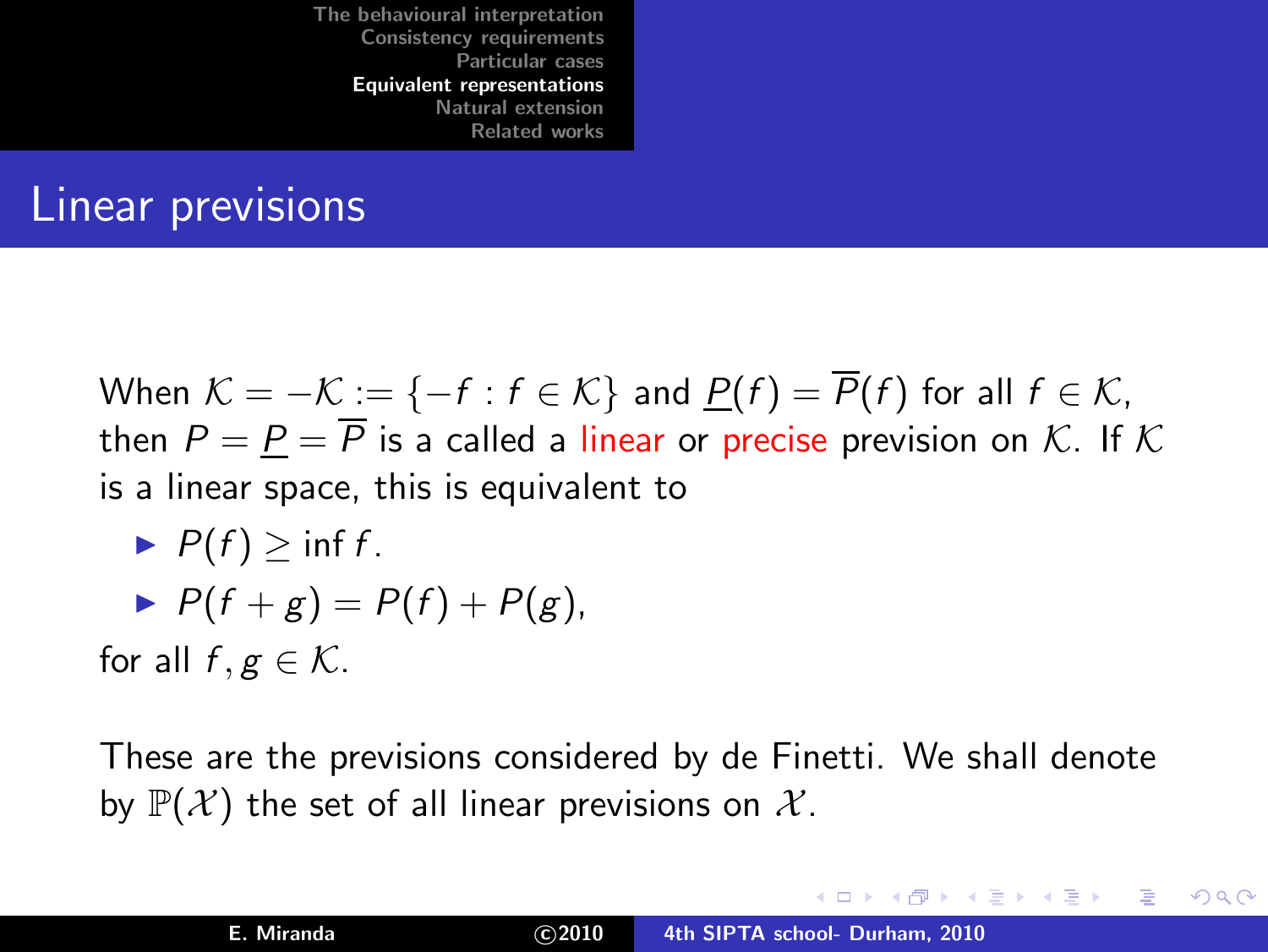## Linear previsions and probabilities

A linear prevision P defined on indicators of events only is a finitely additive probability.

Conversely, a linear prevision P defined on the set  $\mathcal{L}(\mathcal{X})$  of all gambles is characterised by its restriction to the set of events, which is a finitely additive probability on  $\mathcal{P}(\mathcal{X})$ , through the expectation operator.

イロト イ団ト イラト イラト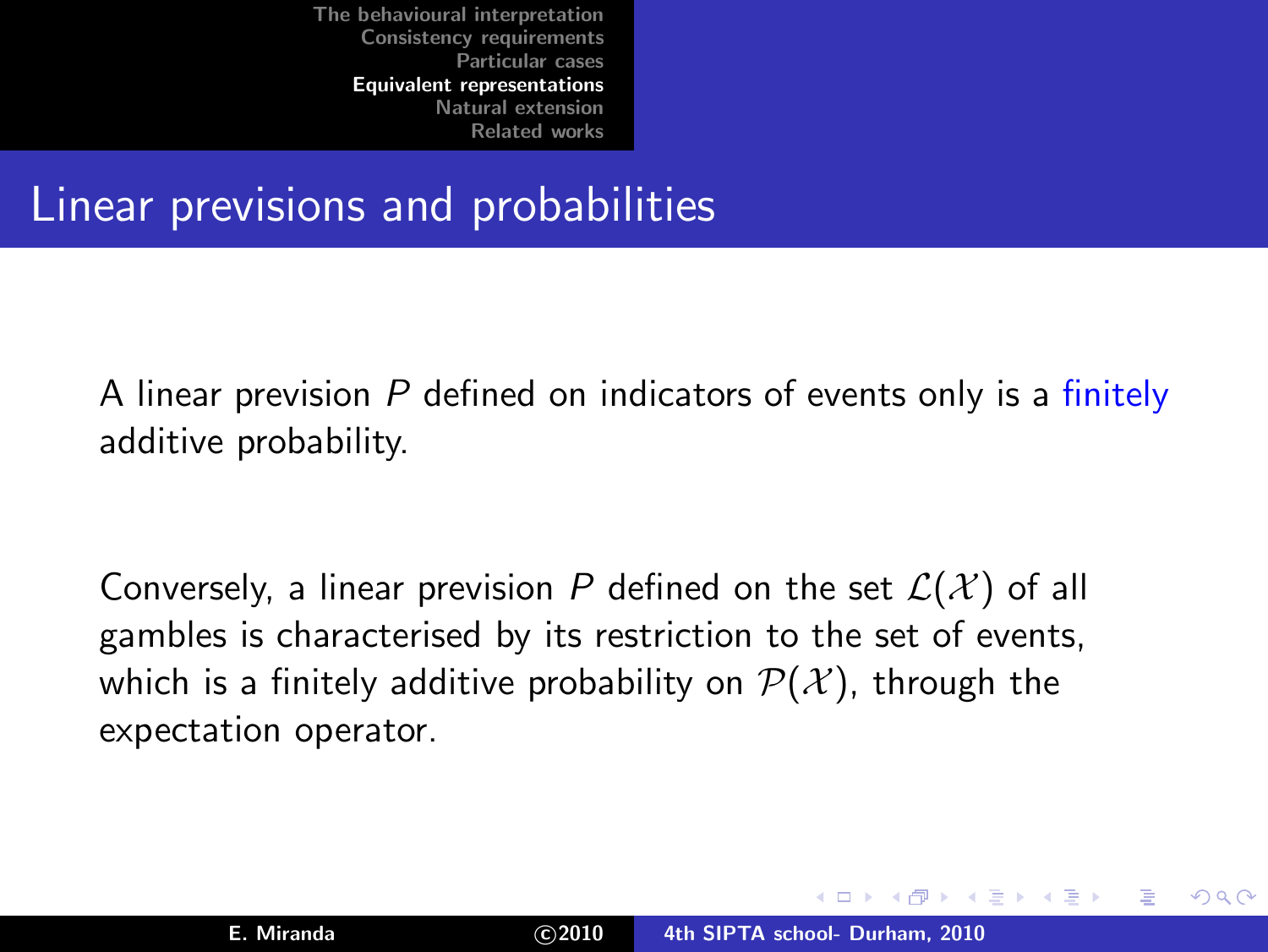Coherence and precise previsions

Given a lower prevision P on  $K$ , we can consider

#### $\mathcal{M}(P) := \{ P \in \mathbb{P}(\mathcal{X}) : P(f) > P(f) \ \forall f \in \mathcal{K} \}.$

- ▶ P avoids sure loss  $\iff \mathcal{M}(P) \neq \emptyset$ .
- ▶ P coherent  $\iff$  P = min  $\mathcal{M}(P)$ .

There is a 1-to-1 correspondence between coherent lower previsions and (closed and convex) sets of linear previsions.

This correspondence establishes a sensitivity analysis interpretation to coherent lower previsions.

メロメ メ御き メミメ メミメー

<span id="page-47-0"></span> $2Q$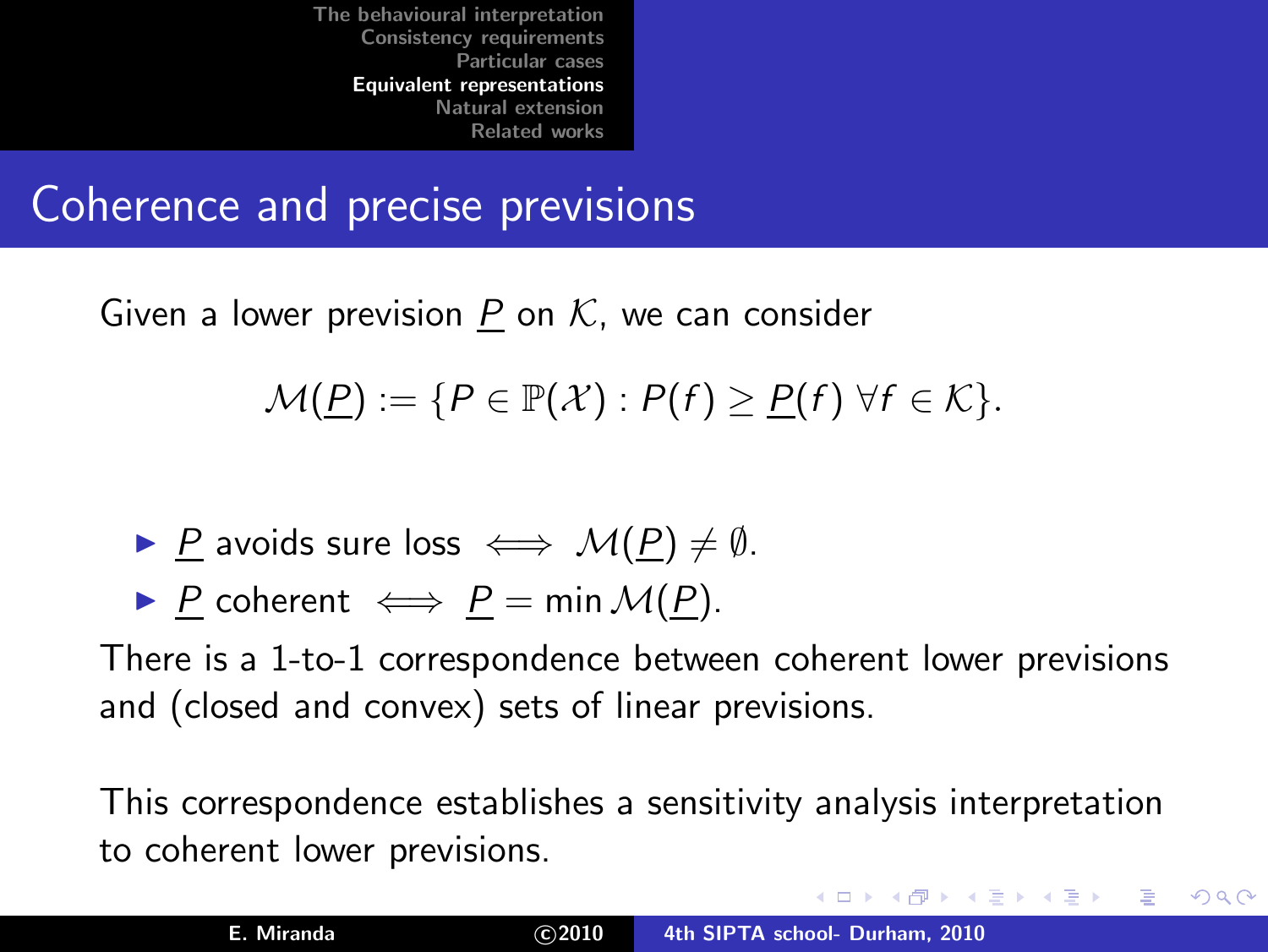# Example (cont.)

Consider the coherent assessments:

$$
\overline{P}(a) = 0.5, \overline{P}(b) = 0.2, \overline{P}(c) = 0.35, \overline{P}(d) = 0.1
$$
  

$$
\underline{P}(a) = 0.45, \underline{P}(b) = 0.15, \underline{P}(c) = 0.30, \underline{P}(d) = 0.05
$$

The equivalent set of coherent previsions represents the possible models for the probabilities of each player being the winner:

<span id="page-48-0"></span>
$$
\mathcal{M}(\underline{P}) := \{ (p_a, p_b, p_c, p_d) : p_a + p_b + p_c + p_d = 1, p_a \in [0.45, 0.5],
$$
  

$$
p_b \in [0.15, 0.2], p_c \in [0.3, 0.35], p_d \in [0.05, 0.1] \}
$$

To see that the bounds are attained, it suffices to consider the following elements of  $M(P)$ : (0.45, 0.15, 0.3, 0.1),  $(0.45, 0.2, 0.3, 0.05), (0.5, 0.15, 0.3, 0.05), (0.45, 0.15, 0.35, 0.05).$  $(0.45, 0.2, 0.3, 0.05), (0.5, 0.15, 0.3, 0.05), (0.45, 0.15, 0.35, 0.05).$  $(0.45, 0.2, 0.3, 0.05), (0.5, 0.15, 0.3, 0.05), (0.45, 0.15, 0.35, 0.05).$  $(0.45, 0.2, 0.3, 0.05), (0.5, 0.15, 0.3, 0.05), (0.45, 0.15, 0.35, 0.05).$  $(0.45, 0.2, 0.3, 0.05), (0.5, 0.15, 0.3, 0.05), (0.45, 0.15, 0.35, 0.05).$  $(0.45, 0.2, 0.3, 0.05), (0.5, 0.15, 0.3, 0.05), (0.45, 0.15, 0.35, 0.05).$  $(0.45, 0.2, 0.3, 0.05), (0.5, 0.15, 0.3, 0.05), (0.45, 0.15, 0.35, 0.05).$  $(0.45, 0.2, 0.3, 0.05), (0.5, 0.15, 0.3, 0.05), (0.45, 0.15, 0.35, 0.05).$  $(0.45, 0.2, 0.3, 0.05), (0.5, 0.15, 0.3, 0.05), (0.45, 0.15, 0.35, 0.05).$  $(0.45, 0.2, 0.3, 0.05), (0.5, 0.15, 0.3, 0.05), (0.45, 0.15, 0.35, 0.05).$  $(0.45, 0.2, 0.3, 0.05), (0.5, 0.15, 0.3, 0.05), (0.45, 0.15, 0.35, 0.05).$  $(0.45, 0.2, 0.3, 0.05), (0.5, 0.15, 0.3, 0.05), (0.45, 0.15, 0.35, 0.05).$  $(0.45, 0.2, 0.3, 0.05), (0.5, 0.15, 0.3, 0.05), (0.45, 0.15, 0.35, 0.05).$  $(0.45, 0.2, 0.3, 0.05), (0.5, 0.15, 0.3, 0.05), (0.45, 0.15, 0.35, 0.05).$  $(0.45, 0.2, 0.3, 0.05), (0.5, 0.15, 0.3, 0.05), (0.45, 0.15, 0.35, 0.05).$  $\Omega$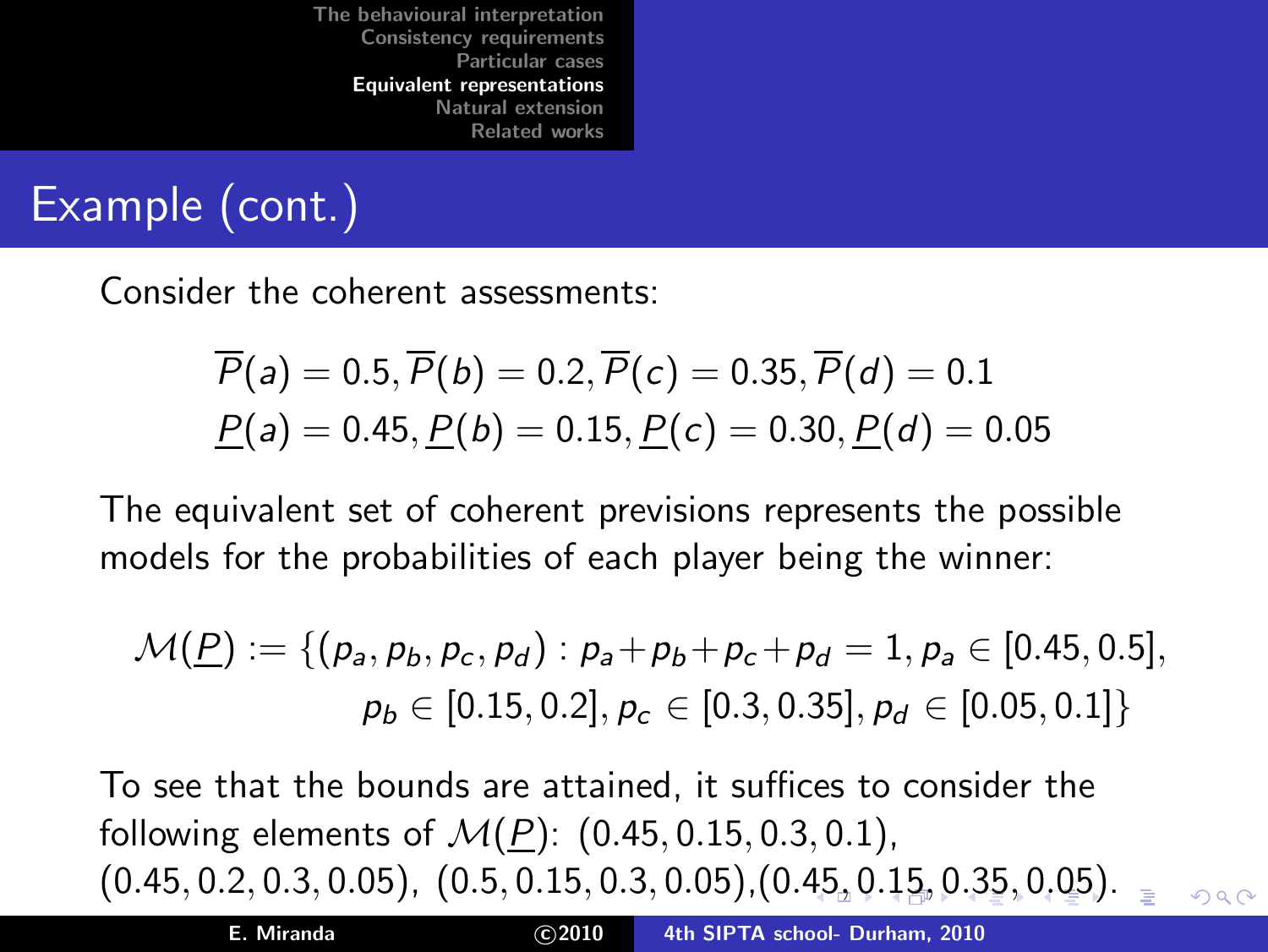#### Exercise

Consider an urn with 10 balls, of which 3 are red, and the other 7 are either blue or yellow.

- (a) Determine the set M of linear previsions that represent the possible compositions of the urn.
- (b) Let f be a gamble given by  $f(blue) = 2, f(\text{red}) = 1, f(\text{yellow}) = -1.$  Which is the lower prevision of  $f$ ?
- (c) Do the same for an arbitrary gamble g.

<span id="page-49-0"></span>K ロ ⊁ K 倒 ≯ K ミ ⊁ K ミ ⊁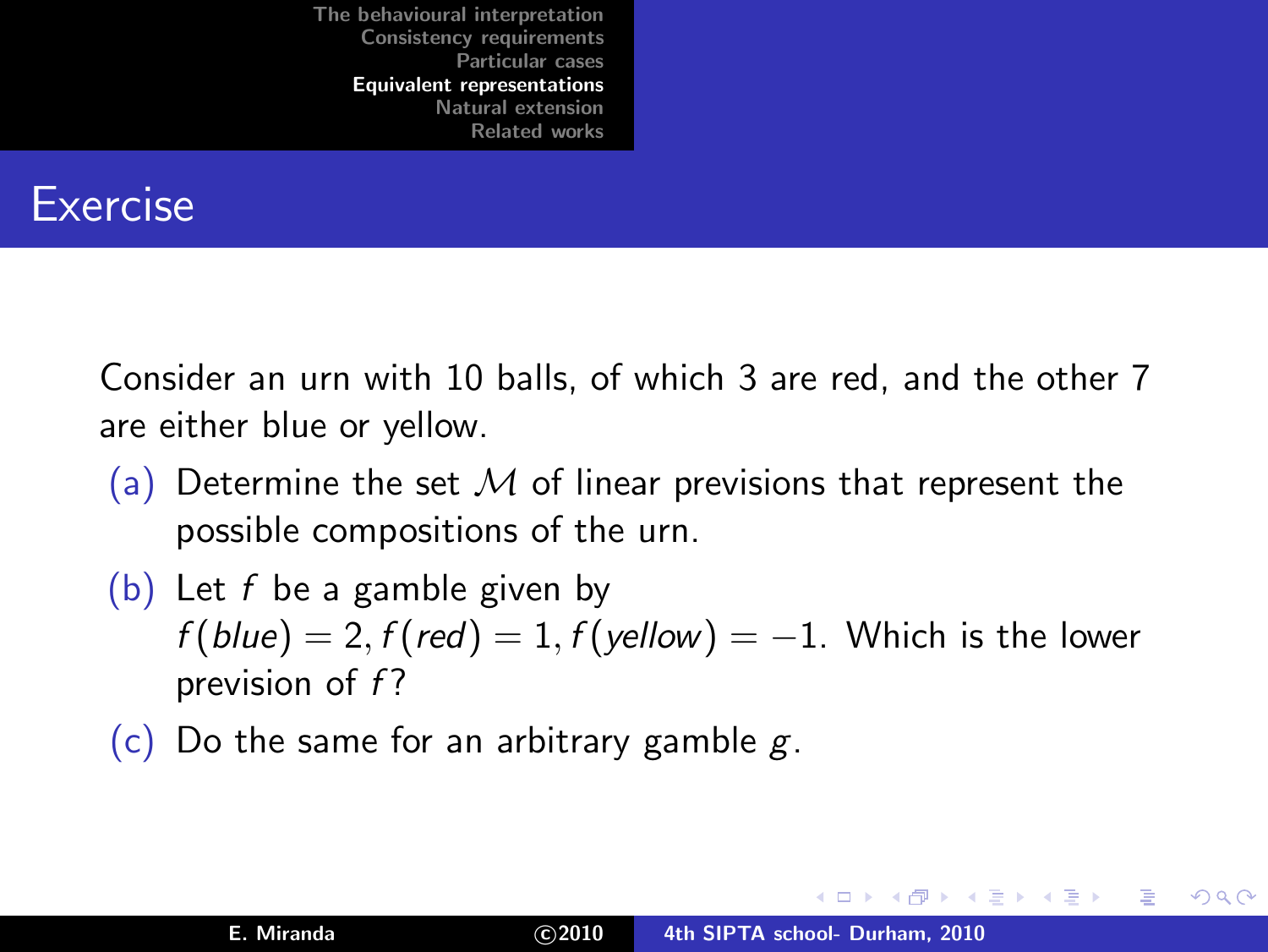#### Sets of desirable gambles

Given a lower prevision  $P$ , we can consider the set of gambles

<span id="page-50-1"></span>
$$
\mathcal{D} := \{f \in \mathcal{K} : \underline{P}(f) \ge 0\}.
$$
 (1)

Conversely, given a set of gambles  $D$  we can define

<span id="page-50-0"></span>
$$
\underline{P}(f) := \sup\{\mu : f - \mu \in \mathcal{D}\}\tag{2}
$$

K ロ ⊁ K 倒 ≯ K ミ ⊁ K ミ ⊁

 $2Q$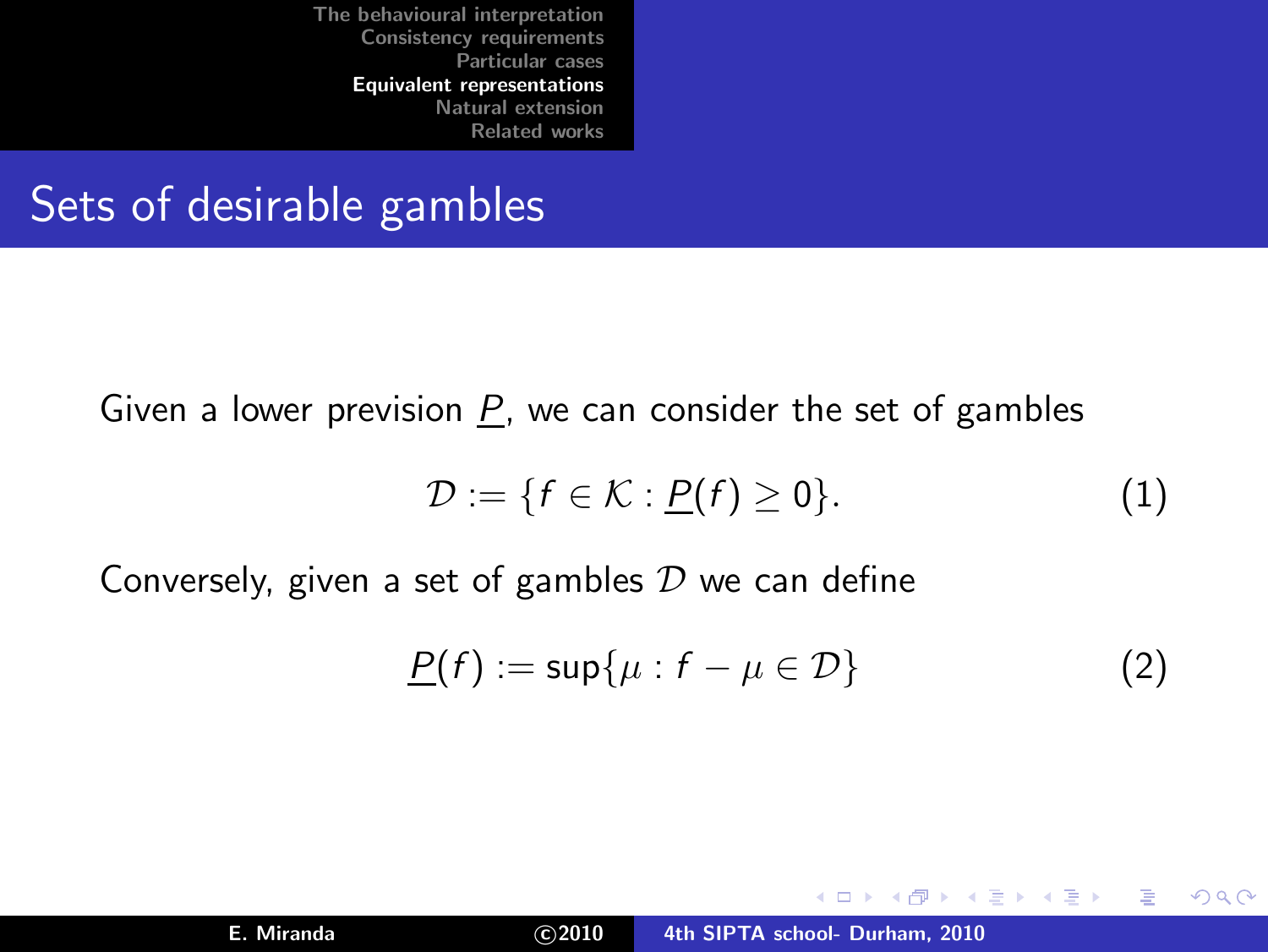## Rationality axioms for sets of desirable gambles

If we consider a set of gambles that we find desirable, there are a number of rationality requirements we can consider:

- $\triangleright$  A gamble that makes us lose money, no matter the outcome, should not be desirable, and a gamble which never makes us lose money should be desirable.
- $\triangleright$  A change of utility scale should not affect our desirability assessments.
- $\blacktriangleright$  If two transactions are desirable, so should be their sum. These ideas define the notion of coherence for sets of gambles.

イロメ マ桐 メラミンマティ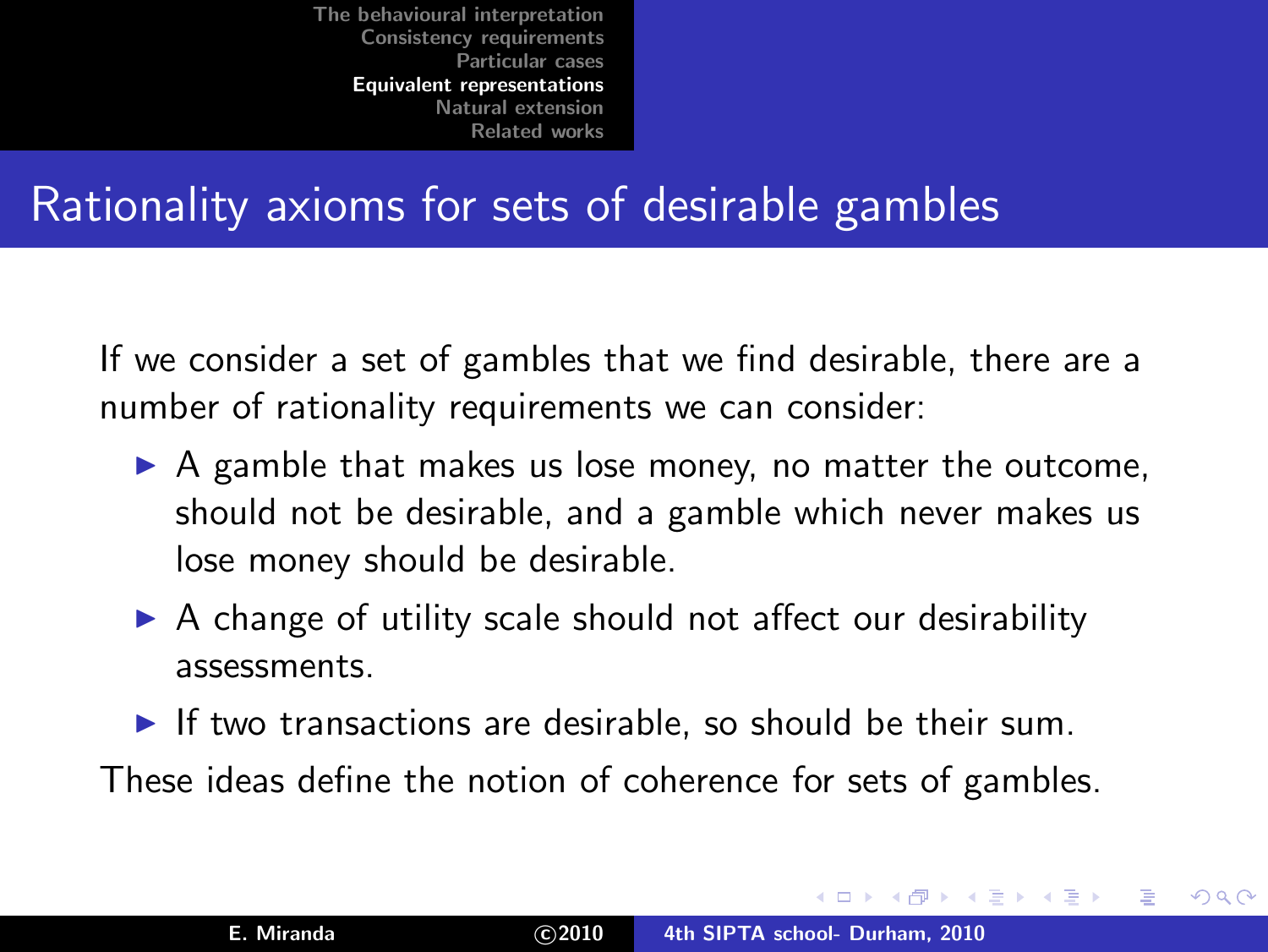## Coherence of sets of desirable gambles

A set of desirable gambles is coherent if and only if

- (D1) If sup  $f < 0$ , then  $f \notin \mathcal{D}$ .
- (D2) If  $f > 0$ , then  $f \in \mathcal{D}$ .
- (D3) If  $f, g \in \mathcal{D}$ , then  $f + g \in \mathcal{D}$ .
- (D4) If  $f \in \mathcal{D}, \lambda \geq 0$ , then  $\lambda f \in \mathcal{D}$ .

(D5) If  $f + \epsilon \in \mathcal{D}$  for all  $\epsilon > 0$ , then  $f \in \mathcal{D}$ .

- If D is a coherent set of gambles, then the lower prevision by Eq. [\(2\)](#page-50-0) it induces is coherent.
- $\triangleright$  Conversely, a coherent lower prevision P determines a coherent set of desirable gambles through Eq. [\(1\)](#page-50-1) the previous formula.

イロメ イタメ イラメ イラメ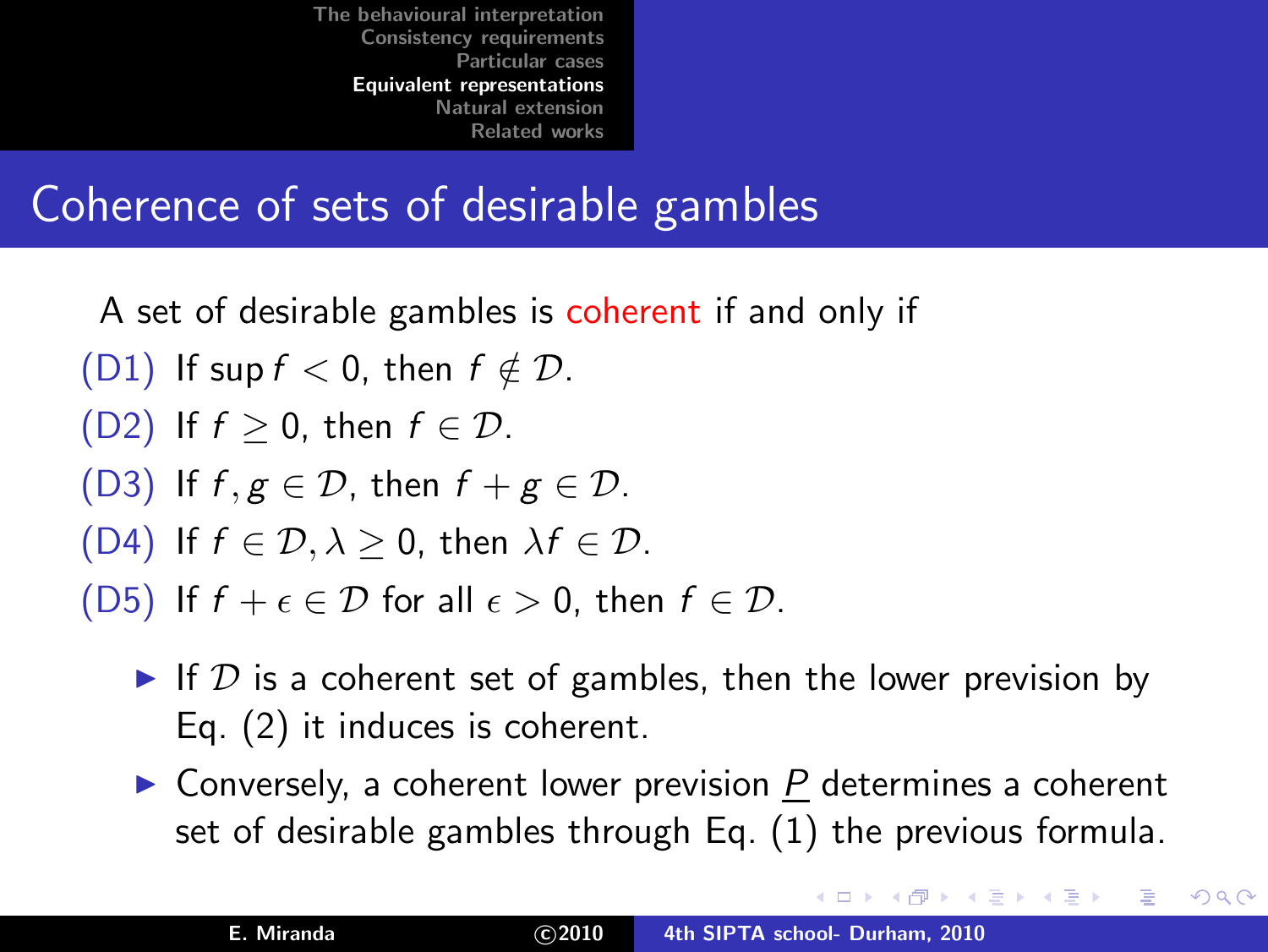#### Exercise

Let  $\mathcal{X} = \{1, 2, 3\}$ , and consider the following sets of desirable gambles:

$$
\mathcal{K}_1 := \{f : f(1) + f(2) + f(3) \ge 0\}
$$
  

$$
\mathcal{K}_2 := \{f : \max\{f(1), f(2), f(3)\} \ge 0\}.
$$

- (a) Are  $\mathcal{K}_1, \mathcal{K}_2$  coherent?
- (b) If they are, which is the lower prevision they induce on the gamble f given by  $f(1) = 2, f(2) = 3, f(3) = -1$ ?

メロメ メ御き メミメ メミメー

 $2Q$ 

∍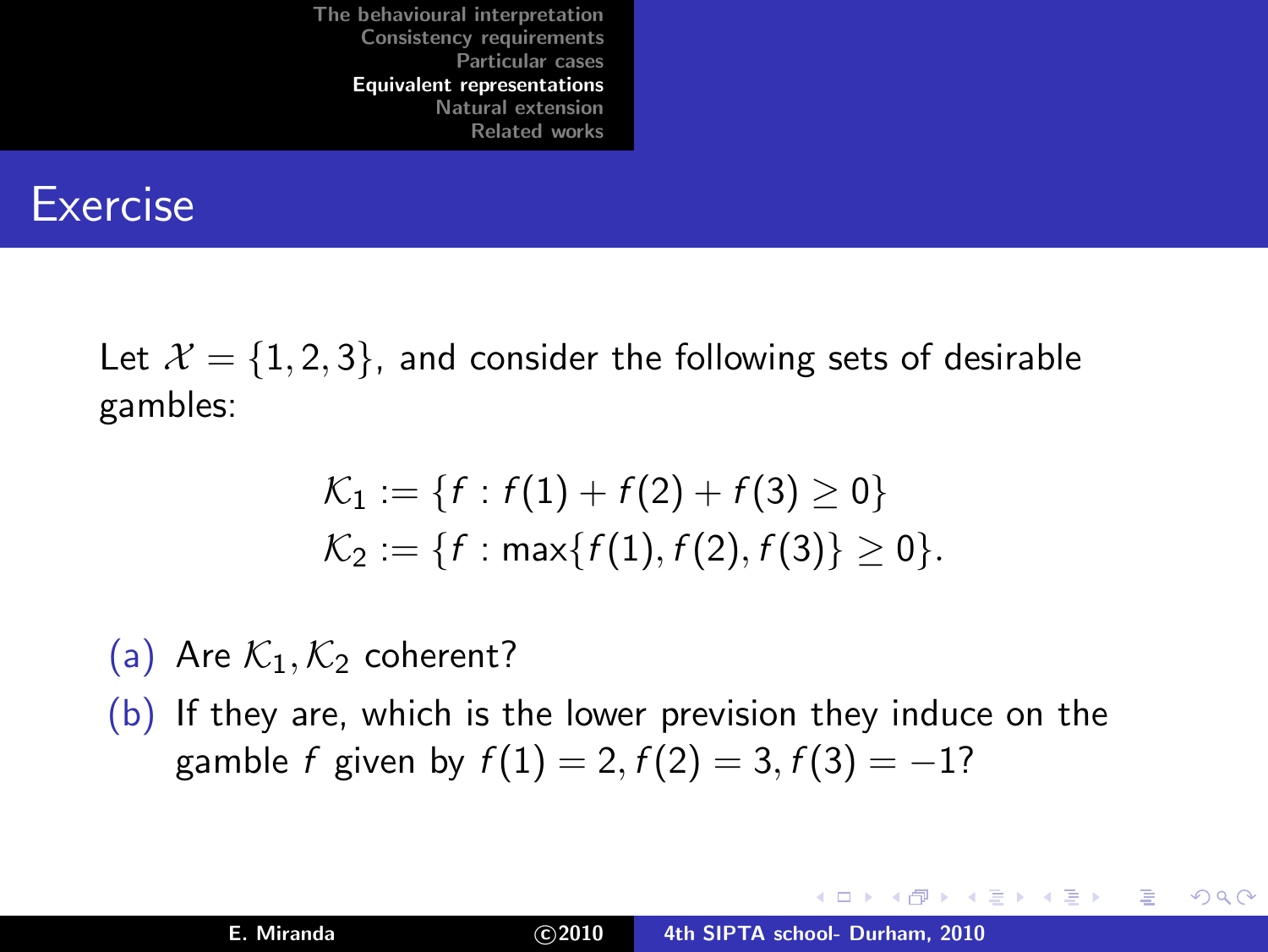### Desirable gambles and linear previsions

Let  $D$  be a coherent set of desirable gambles. Then the set

$$
\mathcal{M}_{\mathcal{D}} := \{ P \in \mathbb{P}(\mathcal{X}) : P(f) \ge 0 \ \forall f \in \mathcal{D} \}
$$

is a closed and convex set of linear previsions. Conversely, given a closed and convex set  $M$  of linear previsions, the set

$$
\mathcal{D}_{\mathcal{M}} := \{ f \in \mathcal{L}(\mathcal{X}) : P(f) \geq 0 \; \forall P \in \mathcal{M} \}
$$

is a coherent set of desirable gambles.

 $\overline{AB}$   $\overline{B}$   $\overline{C}$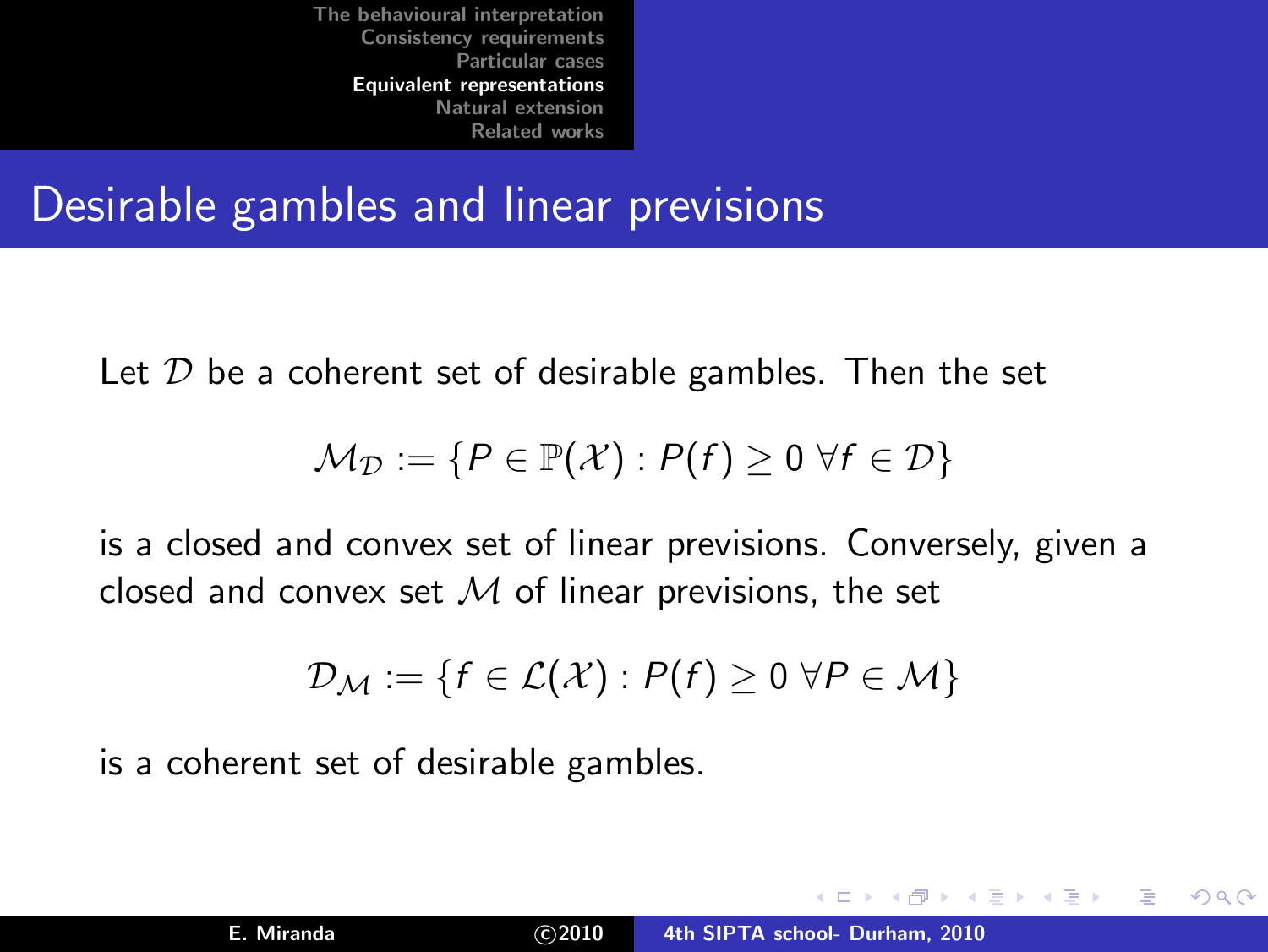#### Important remark

The sets of gambles satisfying the previous axioms are usually called almost-desirable gambles in the literature. There are other approaches, such as sets of really, strict or marginal gambles which are also interesting, and which are sometimes more informative than almost-desirable gambles.

More information about the differences between all these notions will be given in next talk.

 $\left\{ \begin{array}{ccc} 1 & 0 & 0 \\ 0 & 1 & 0 \end{array} \right\}$  ,  $\left\{ \begin{array}{ccc} -1 & 0 & 0 \\ 0 & 0 & 0 \end{array} \right\}$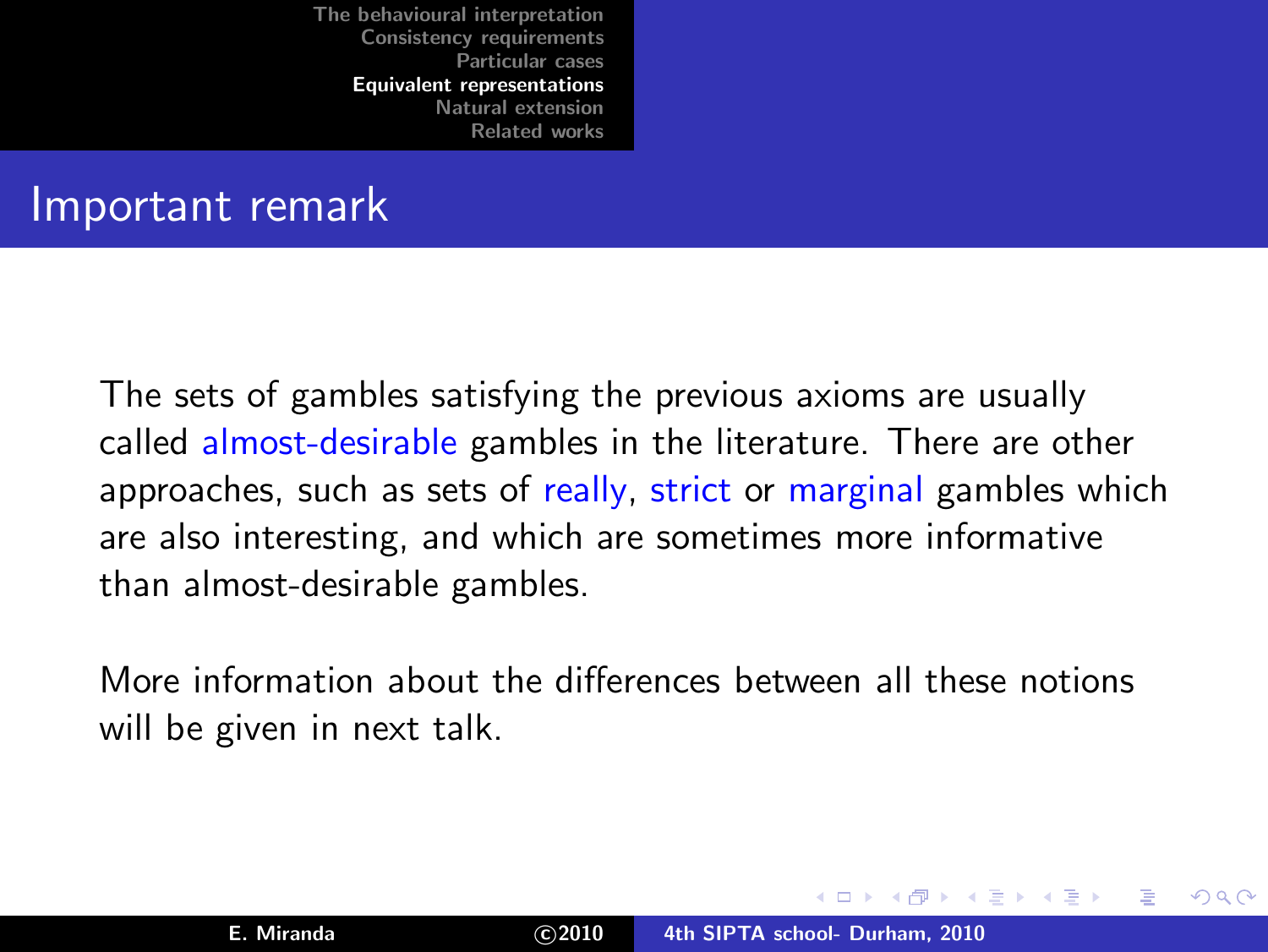Hence, we have three equivalent representations of our beliefs:

- 1. Coherent lower and upper previsions.
- 2. Closed and convex sets of linear previsions.
- 3. Coherent sets of desirable gambles,

and we can easily go from any of these formulations to the others.

 $4.11 \times 4.60 \times 4.71 \times$ 

ia ⊞is

 $290$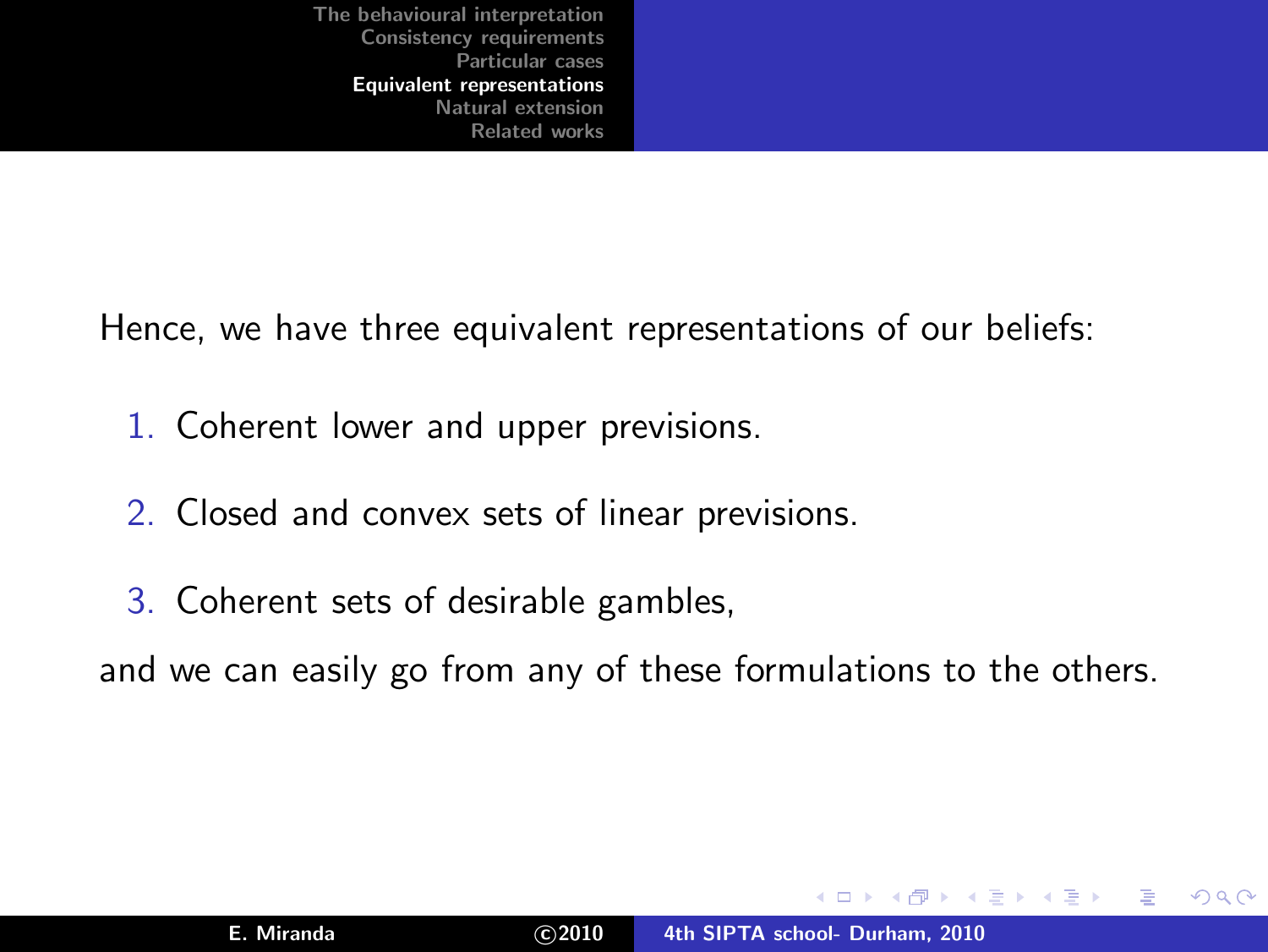### Is coherence too strong?

Some critics to the property of coherence are:

- $\triangleright$  Descriptive decision theory shows that sometimes beliefs violate the notion of coherence.
- ▶ Coherent lower previsions may be difficult to assign for people not familiar with the behavioural theory of imprecise probabilities.
- Other rationality criteria may be also interesting.

<span id="page-57-0"></span> $\left\{ \begin{array}{ccc} 1 & 1 & 1 & 1 & 1 \\ 1 & 1 & 1 & 1 & 1 \end{array} \right.$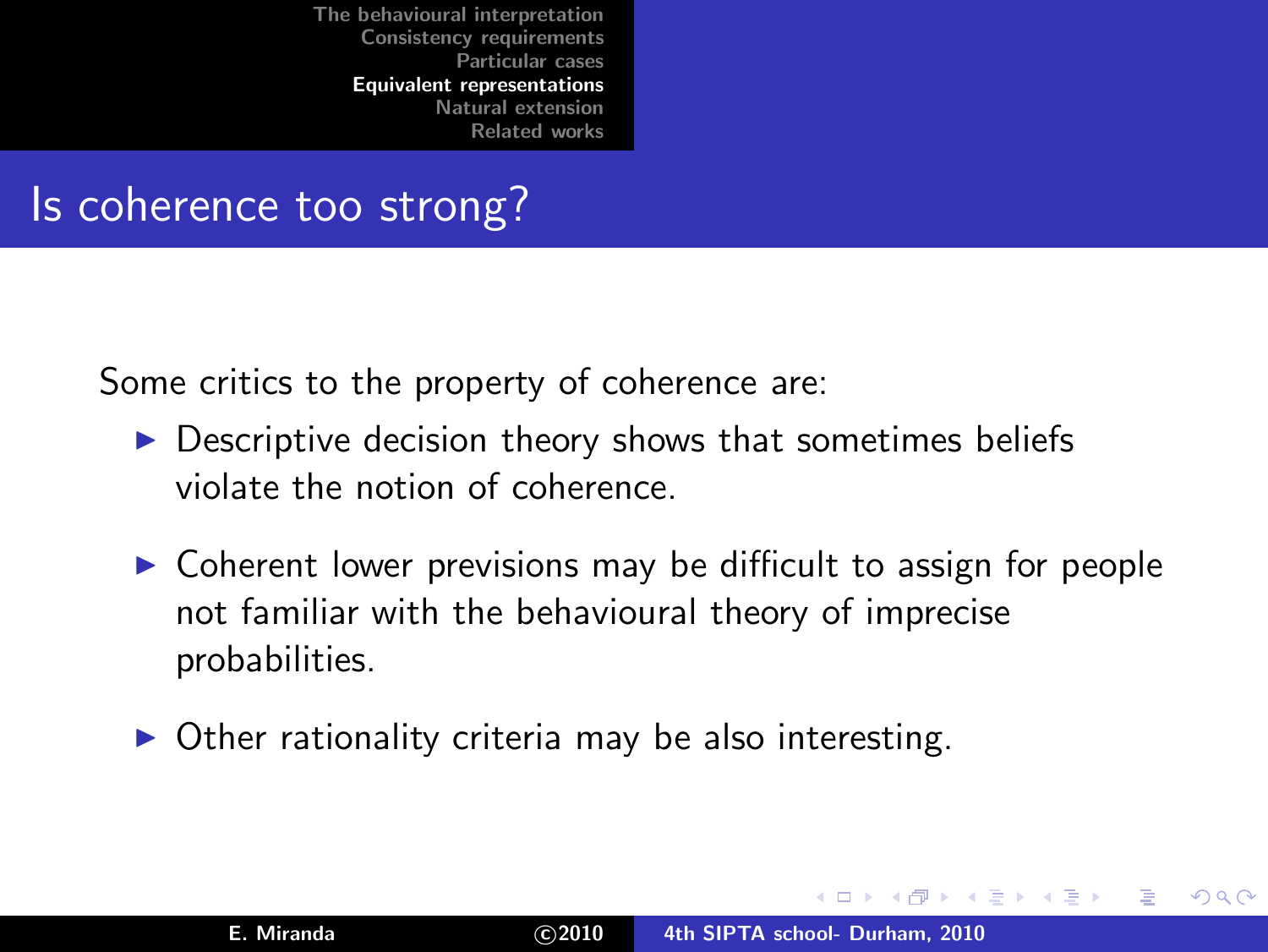[Definition](#page-58-0) [Equivalent representations](#page-62-0)

#### Inference: natural extension

Consider the following gambles:

$$
f(a) = 5, f(b) = 2, f(c) = -5, f(d) = -10
$$
  
g(a) = 2, g(b) = -2, g(c) = 0, g(d) = 5,

and assume we make the assessments  $P(f) = 2, P(g) = 0$ . Can we deduce anything about how much should we pay for the gamble

$$
h(a) = 7, h(b) = 4, h(c) = -5, h(d) = 0
$$

using the axioms of coherence? For instance, since  $h \ge f + g$ , we should be disposed to pay at least  $P(f) + P(g) = 2$ . But can we be more specific?

<span id="page-58-0"></span>→ 伊 ▶ → ヨ ▶ → ヨ ▶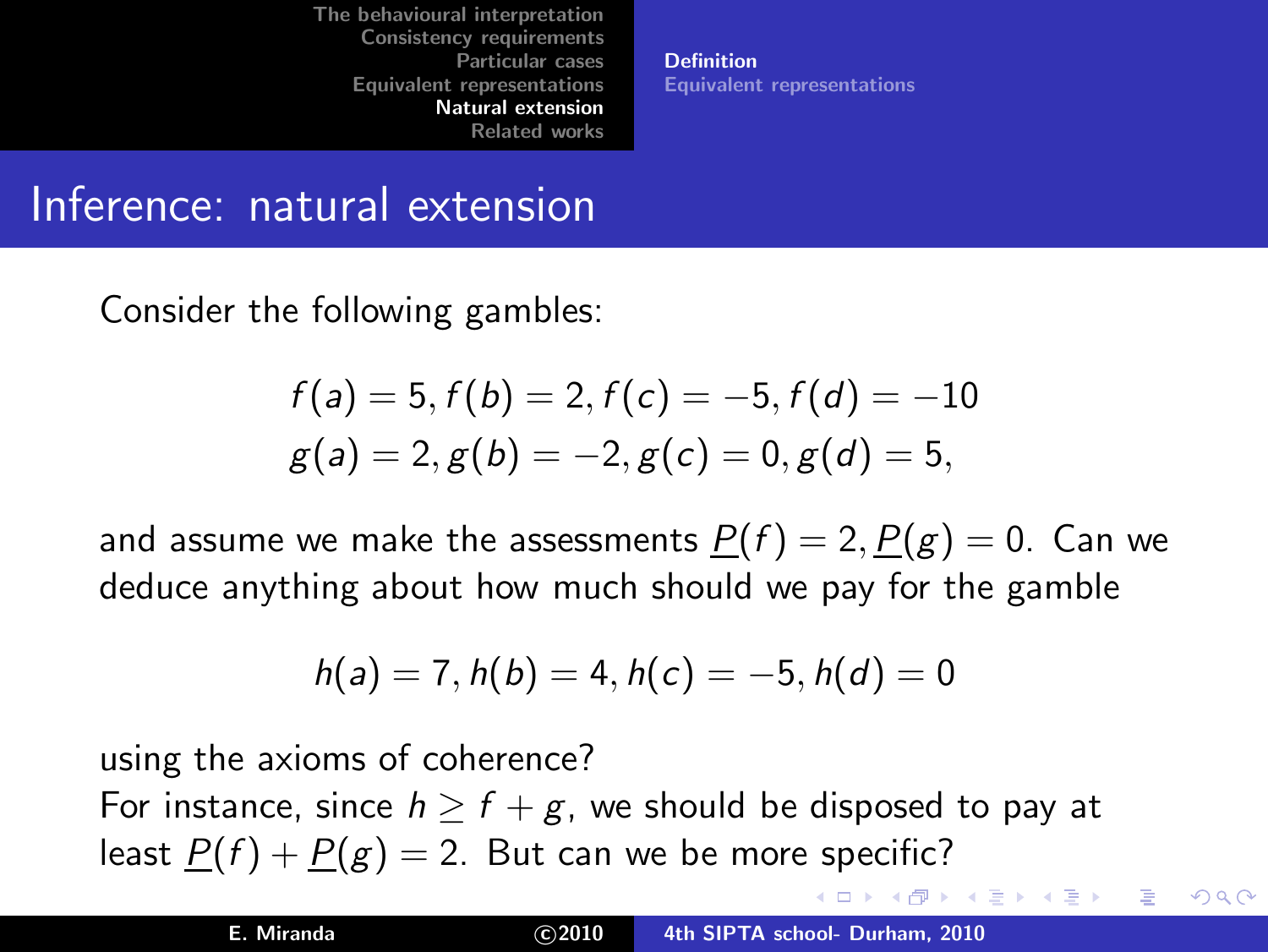[Definition](#page-58-0) [Equivalent representations](#page-62-0)

## Definition

Consider a coherent lower prevision P with domain  $K$ , we seek to determine the consequences of the assessments in  $K$  on gambles outside the domain.

The natural extension of  $P$  to all gambles is given by

$$
\underline{F}(f) := \sup\{\mu : \exists f_k \in \mathcal{K}, \lambda_k \ge 0, k = 1, \dots, n:
$$
  

$$
f - \mu \ge \sum_{i=1}^n \lambda_k (f_k(x) - \underline{P}(f_k))\}
$$

 $E(f)$  is the supremum acceptable buying price for f that can derived from the assessments on the gambles in the domain.

メロメ メ御 メメ きょ メモメ

 $\Omega$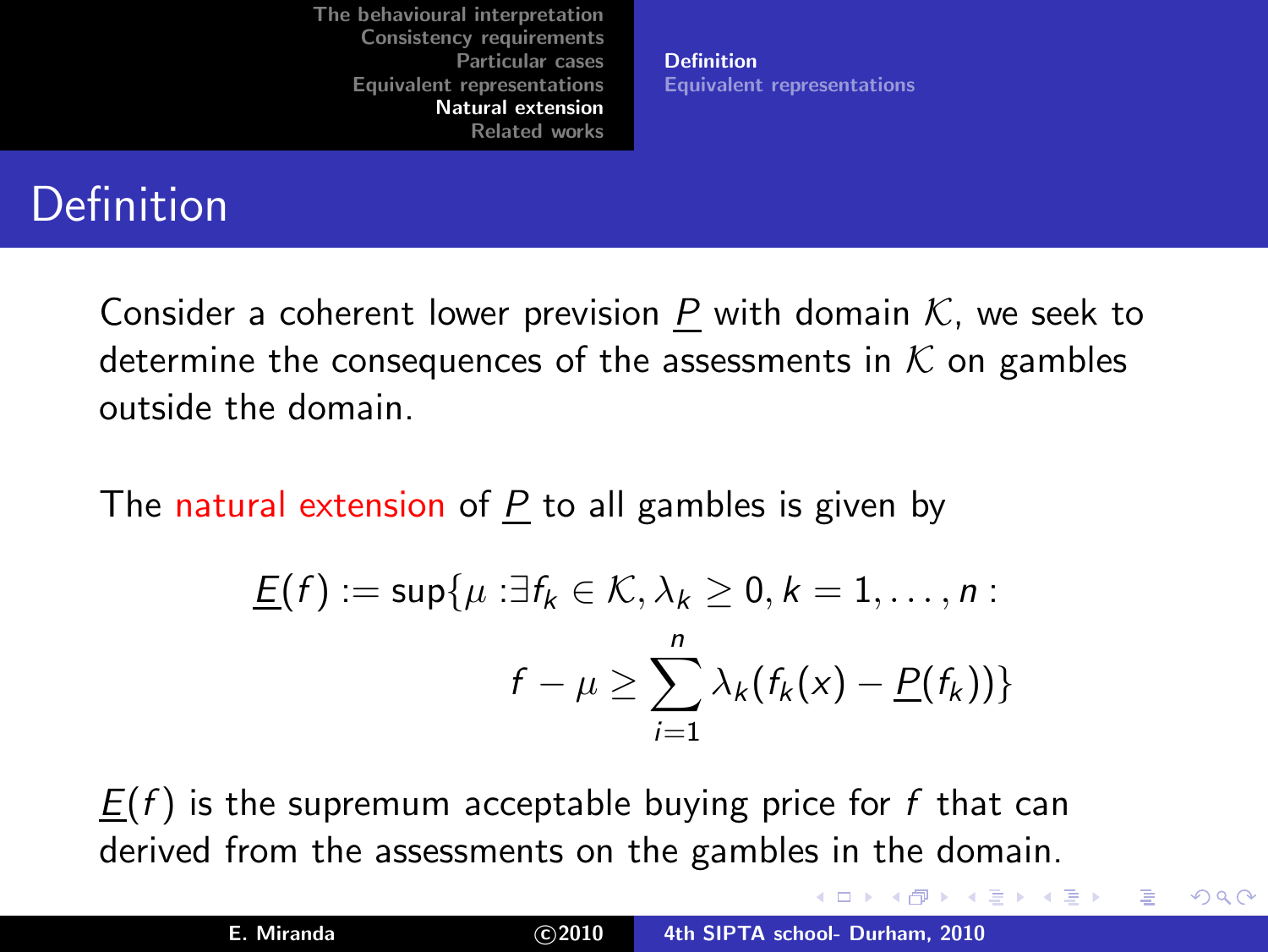[Definition](#page-58-0) [Equivalent representations](#page-62-0)

## Example

Applying this definition, we obtain that  $E(h) = 3.4$ , by considering

$$
h-3.4\geq 1.2(f-\underline{P}(f)).
$$

Hence, the coherent assessments  $P(f) = 2$ ,  $P(g) = 0$  imply that we should pay at least 3.4 for the gamble  $h$ , but not more.

K ロ ⊁ K 倒 ≯ K ミ ⊁ K ミ ⊁

 $290$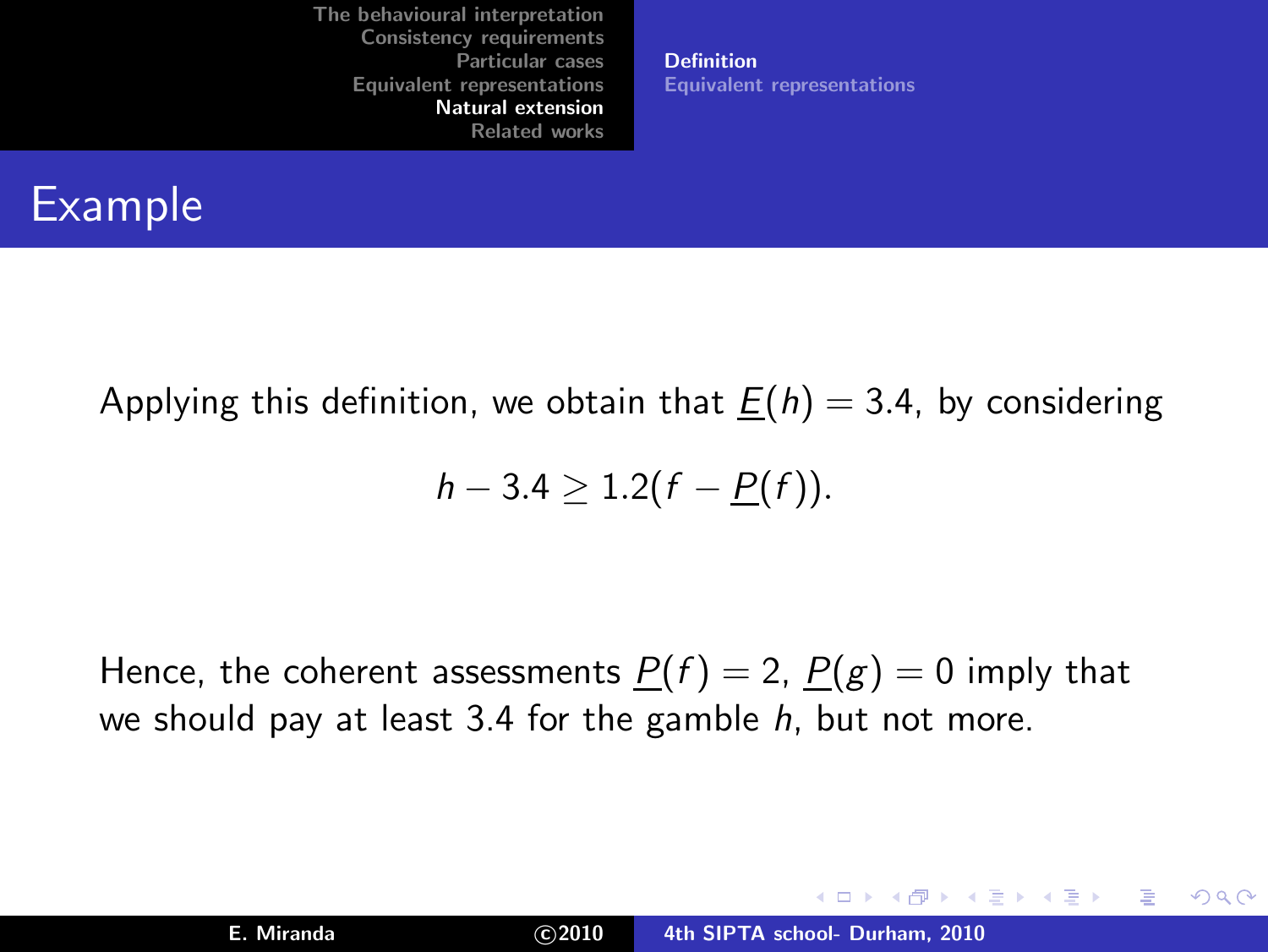[Definition](#page-58-0) [Equivalent representations](#page-62-0)

### Natural extension: properties

- If P does not avoid sure loss, then  $\underline{E}(f) = +\infty$  for any gamble f .
- If P avoids sure loss, then E is the smallest coherent lower prevision on  $\mathcal{L}(\mathcal{X})$  that dominates P on K.
- $\triangleright$  P is coherent if and only if E coincides with P on K.
- $\triangleright$  E is then the least-committal extension of P: if there are other extensions, they reflect stronger assessments than those in P.

イロト イ部 トイモ トイモト

 $290$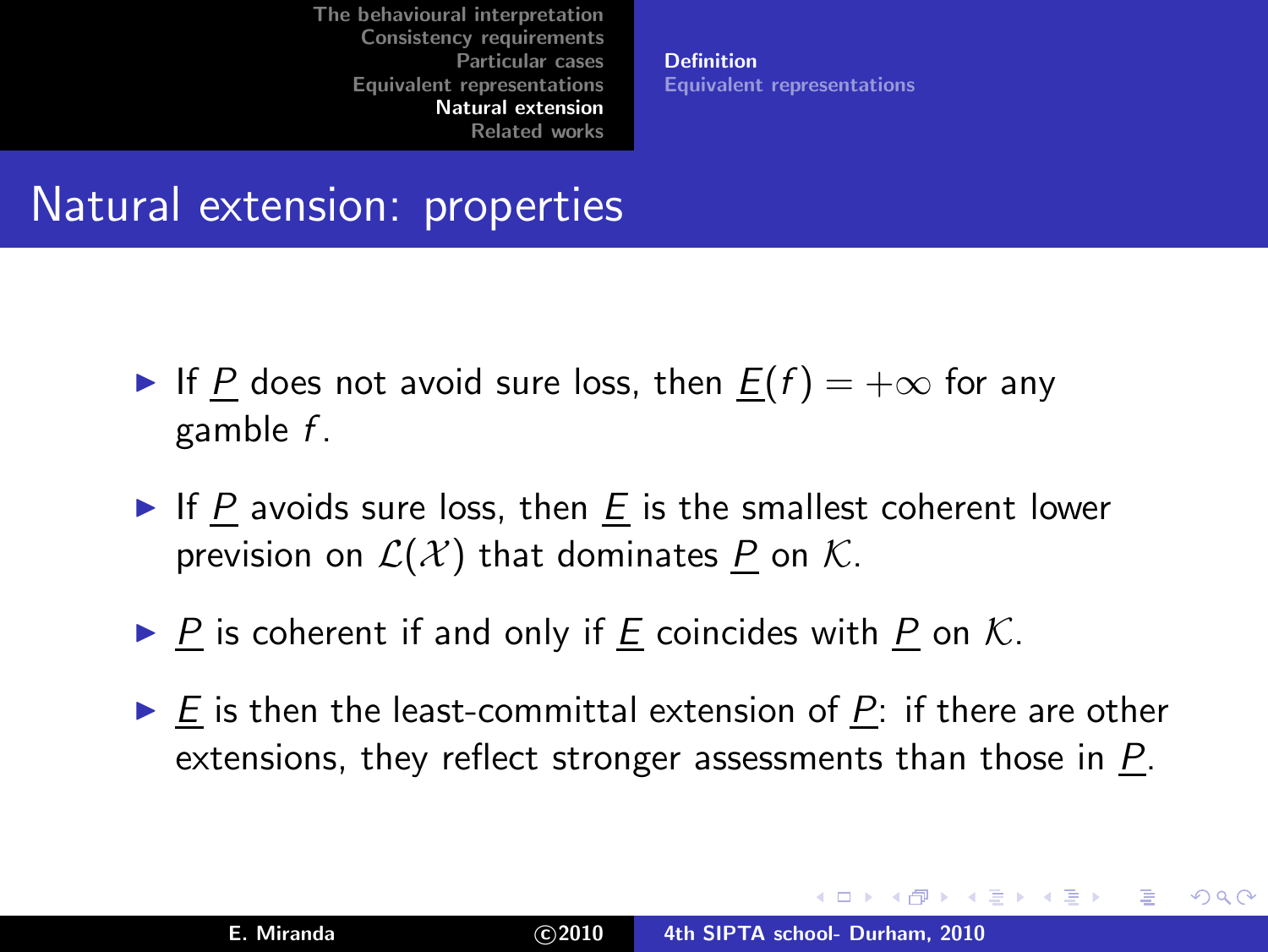[Definition](#page-58-0) [Equivalent representations](#page-62-0)

### In terms of sets of linear previsions

Given a lower prevision  $P$  and its set of dominating linear prevision  $\mathcal{M}(P)$ , the natural extension E of P is the lower envelope of  $\mathcal{M}(P)$ .

 $\triangleright$  This provides the natural extension with a sensitivity analysis interpretation.

We may then consider the previsions that dominate P on  $K$ , extend them to  $\mathcal{L}(\mathcal{X})$ , and take the lower envelope to compute the natural extension.

<span id="page-62-0"></span>メロメ メ御 メメ ミメ メミメ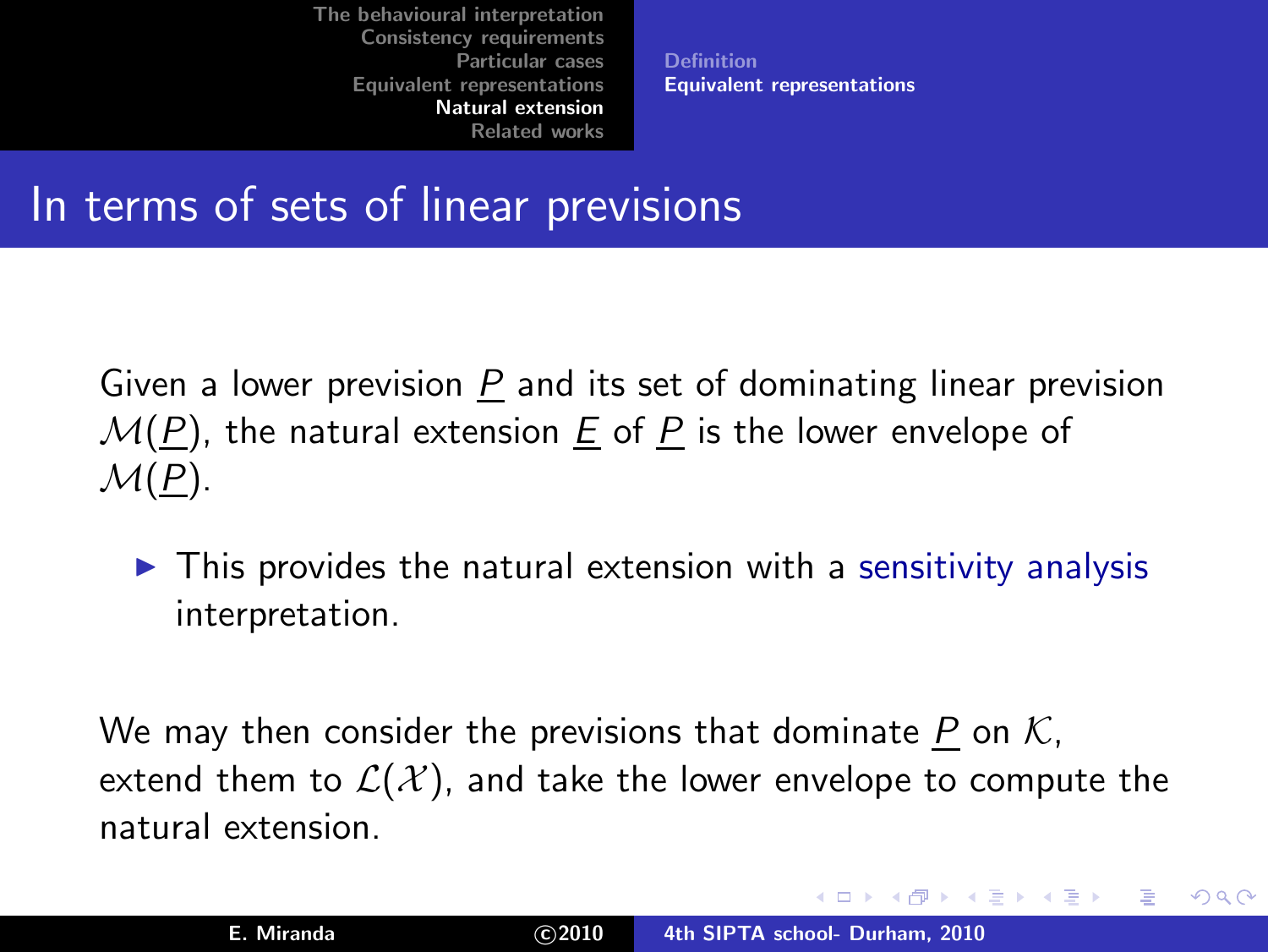[Definition](#page-58-0) [Equivalent representations](#page-62-0)

K ロ ⊁ K 倒 ≯ K ミ ⊁ K ミ ⊁

 $\Omega$ 

#### In terms of sets of gambles

Consider a coherent set of desirable gambles  $D$ . Its natural extension  $\mathcal E$  is the set of gambles

$$
\mathcal{E} := \{ g \in \mathcal{L}(\mathcal{X}) : (\forall \delta > 0)(\exists n \geq 0, \lambda_k \in \mathbb{R}^+, f_k \in \mathcal{D}) \mid g \geq \sum_{k=1}^n \lambda_k f_k - \delta \}.
$$

It is the smallest coherent set of desirable gambles that contains  $D$ . It is the smallest closed convex cone including  $D$  and all non-negative gambles.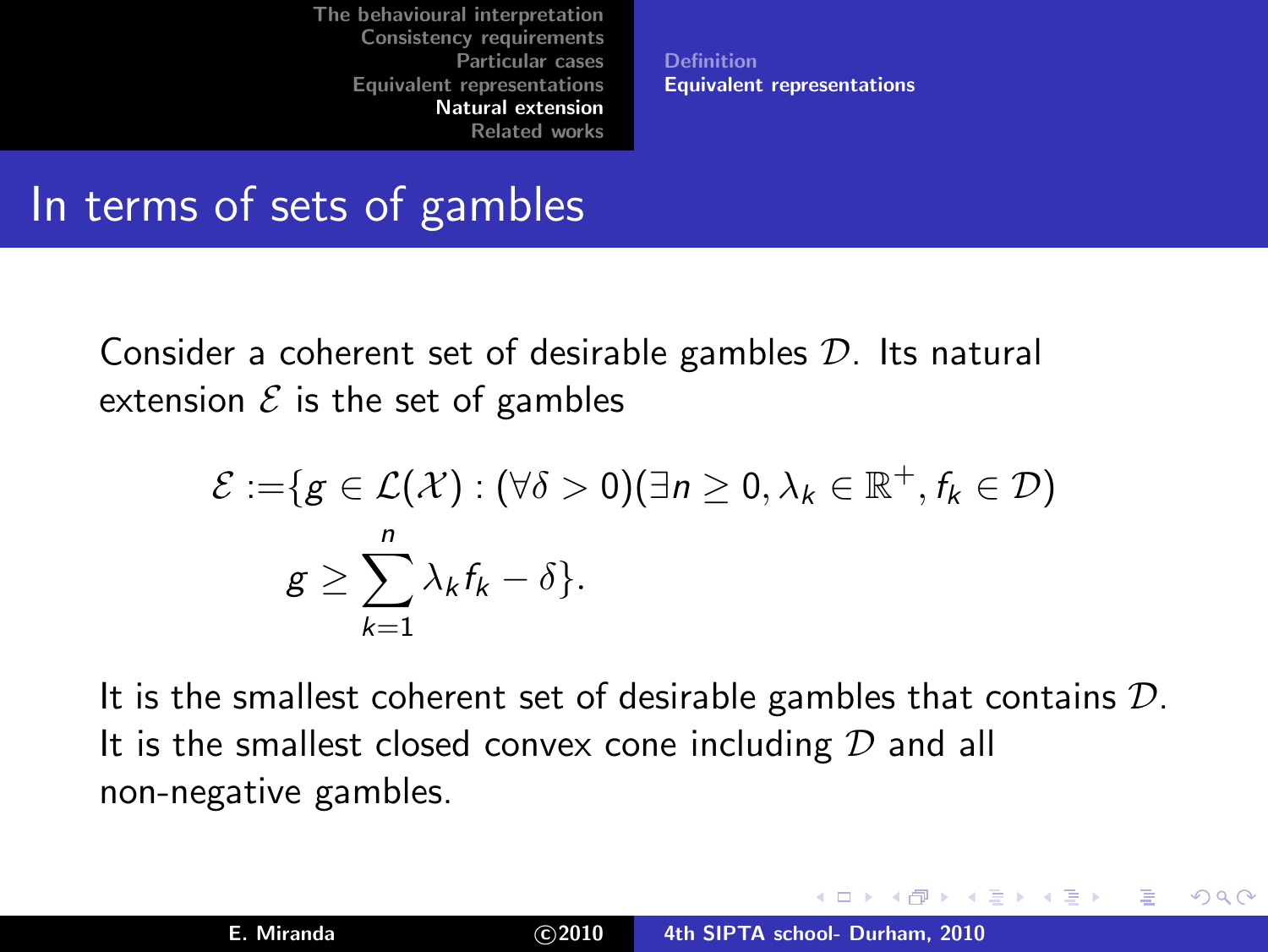[Definition](#page-58-0) [Equivalent representations](#page-62-0)

All these procedures of natural extension agree with one another: if we consider a coherent lower prevision  $P$ , its set of desirable gambles  $\mathcal{D}_{\underline{P}}$ , the natural extension of this set  $\mathcal{E}_{\mathcal{D}_{\underline{P}}}$  and then the coherent lower prevision associated to this set, we obtain the natural extension of P.

Hence, we have three equivalent ways of representing our behavioural dispositions:

- $\triangleright$  Coherent lower previsions.
- $\triangleright$  Sets of linear previsions.
- $\triangleright$  Sets of desirable gambles.

メロメ メ御 メメ ミメ メミメ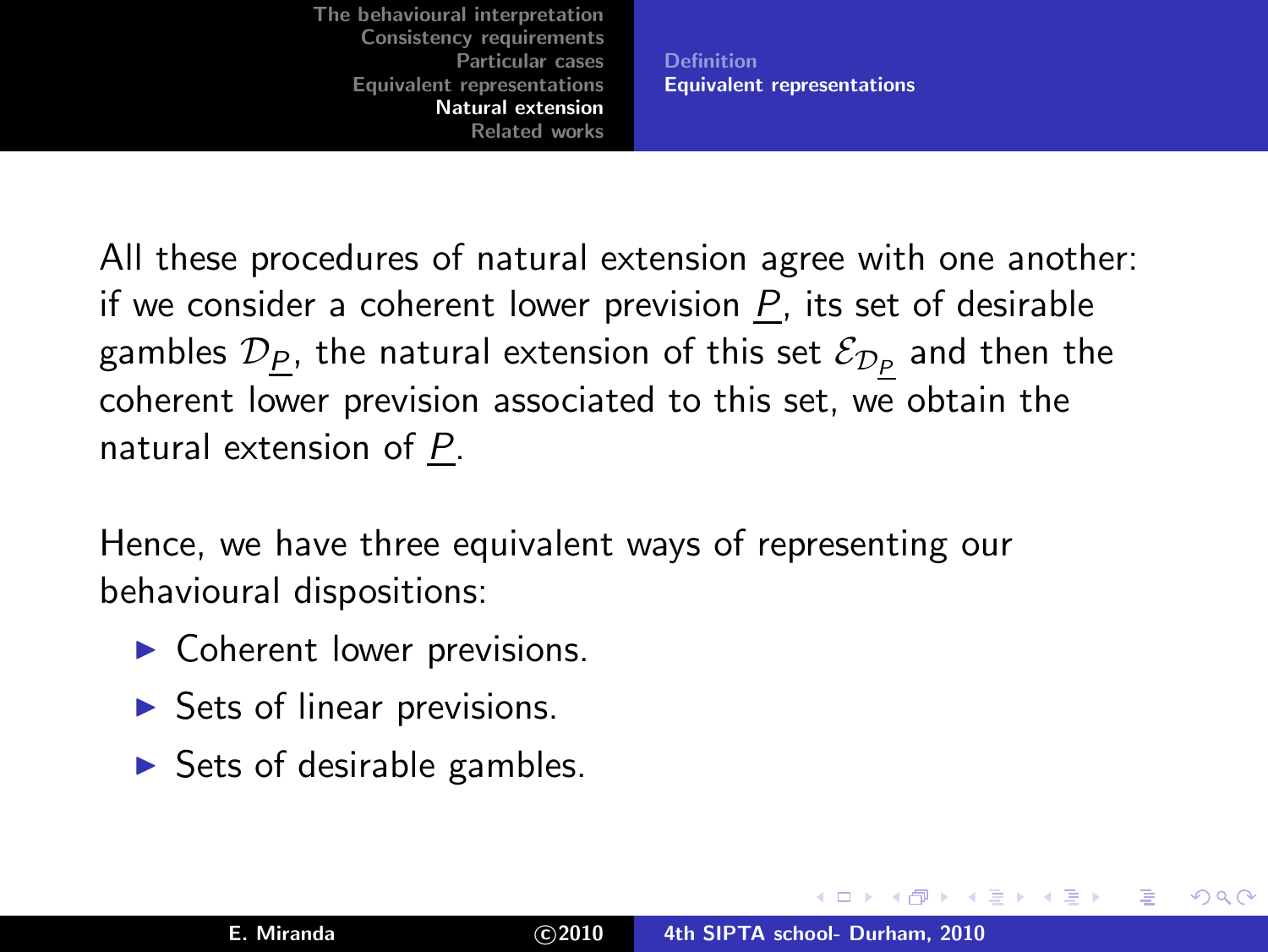[Definition](#page-58-0) [Equivalent representations](#page-62-0)

#### Exercise

Let  $P_A$  be the vacuous lower prevision relative to a set A, given by the assessment  $P_A(A) = 1$ .

Prove that the natural extension  $E$  of  $P_A$  is equal to the vacuous lower prevision relative to A:

$$
\underline{E}(f) = \underline{P}_A(f) = \inf_{x \in A} f(x),
$$

for any  $f \in \mathcal{L}(\mathcal{X})$ .

イロト イ母ト イヨト イヨト

 $290$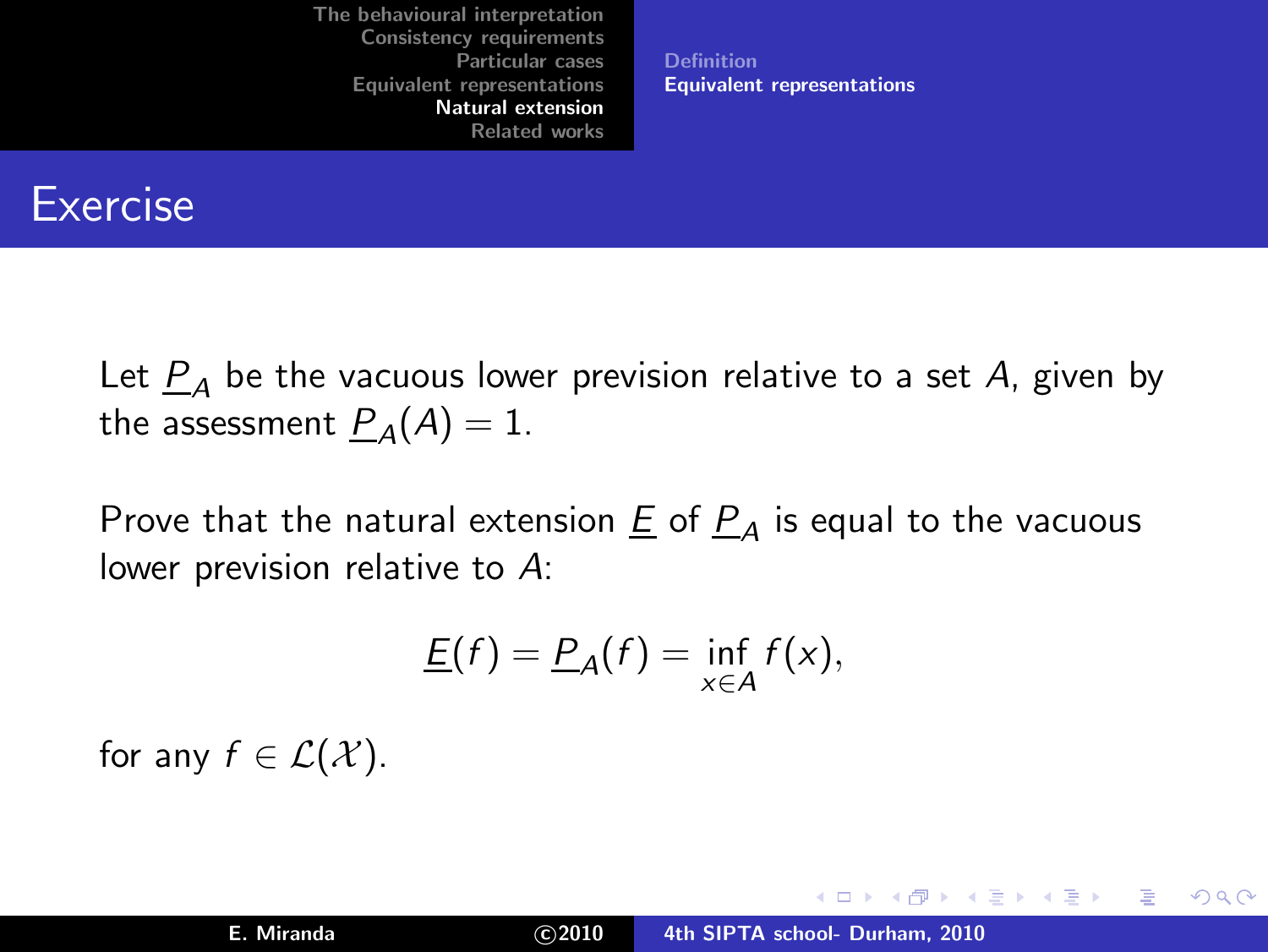[Definition](#page-58-0) [Equivalent representations](#page-62-0)

#### Exercise

Consider  $\mathcal{X} = \{1, 2, 3\}$  and let D be the gambles given by  $\{(1, -1, 0), (0, 1, -1), (1, 0, -1)\}.$ 

- (a) Calculate the set  $\mathcal E$  induced by  $\mathcal D$ .
- (b) Determine the set M and the lower prevision P induced by  $\mathcal{E}$ .
- $(c)$  What is the lower prevision of the gamble  $(0, 1, 2)$ ?

K ロ ⊁ K 倒 ≯ K ミ ⊁ K ミ ⊁

 $290$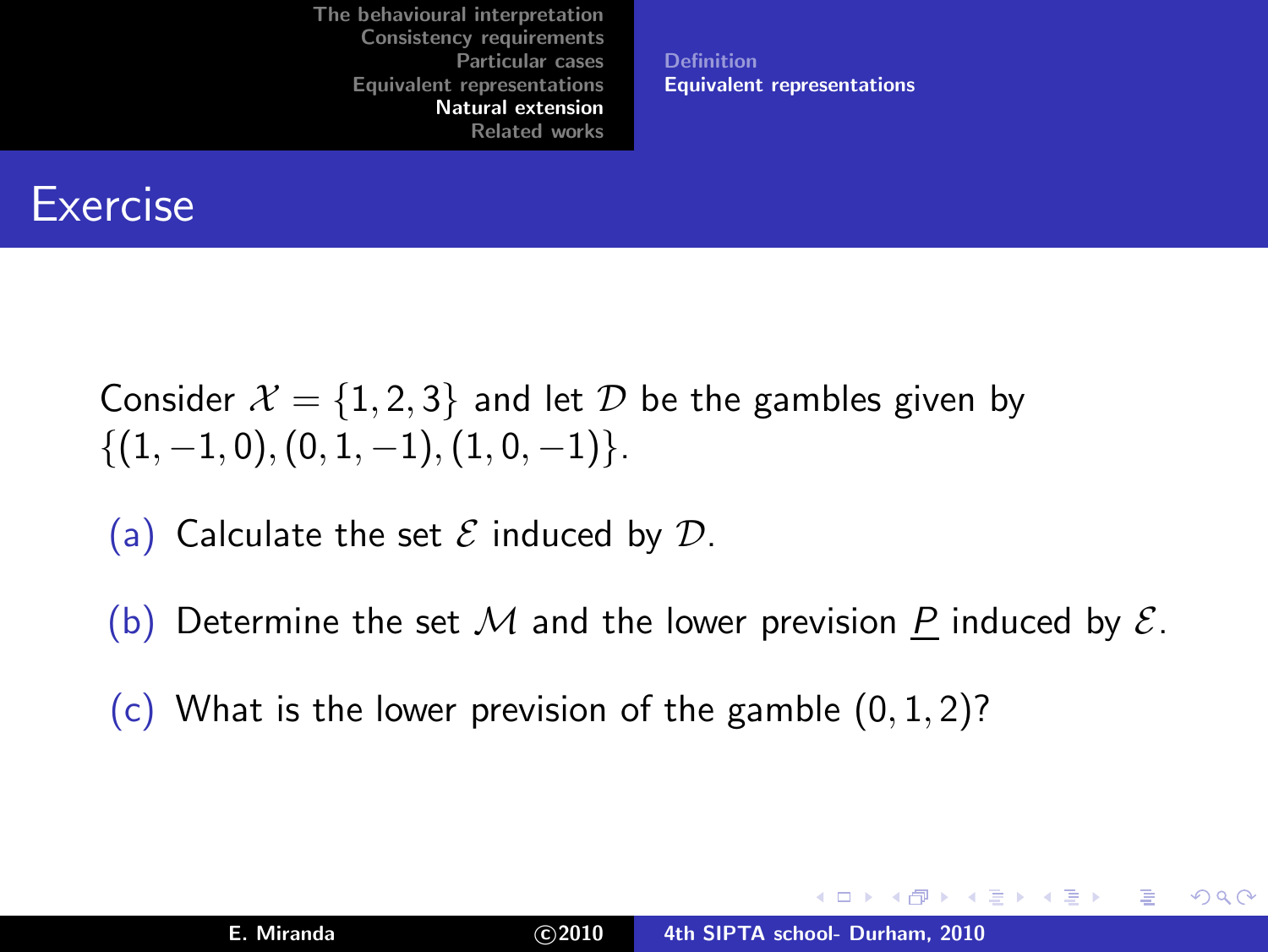[Definition](#page-58-0) [Equivalent representations](#page-62-0)



- Extension of the theory to unbounded gambles  $\hookrightarrow$  M. Troffaes, G. de Cooman.
- $\blacktriangleright$  The notion of coherence may be too weak.
- $\triangleright$  We are assuming that the utility scale is linear, which may not be reasonable in practice  $\hookrightarrow$  R. Pelessoni, P. Vicig.

K ロ ⊁ K 倒 ≯ K ミ ⊁ K ミ ⊁

 $\Omega$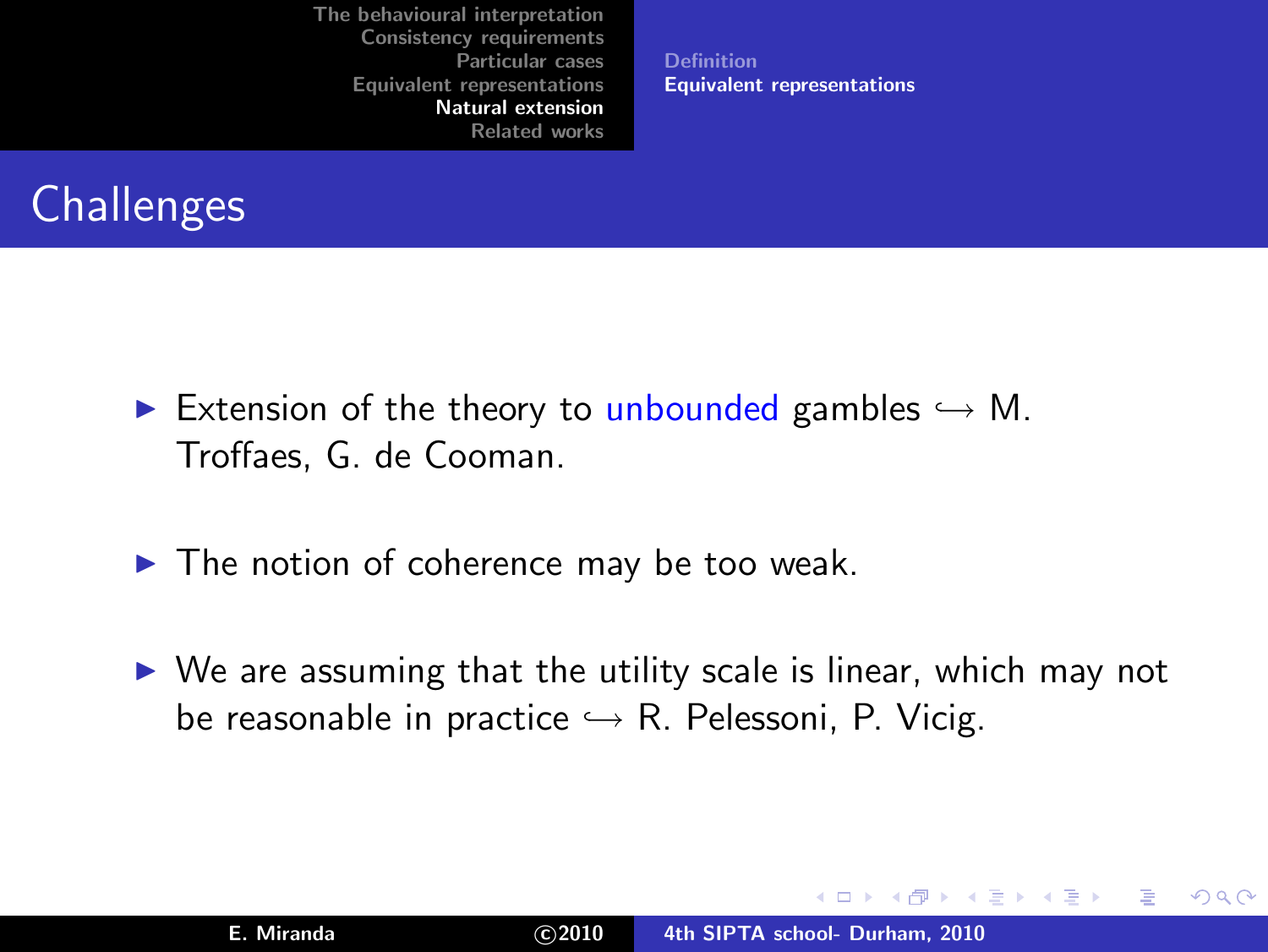#### Related works

- $\blacktriangleright$  B. de Finetti.
- ▶ P. Williams
- ▶ V. Kuznetsov.
- K. Weichselberger.
- ► G. Shafer and V. Vovk.

K ロ ⊁ K 倒 ≯ K ミ ⊁ K ミ ⊁

重

<span id="page-68-0"></span> $2Q$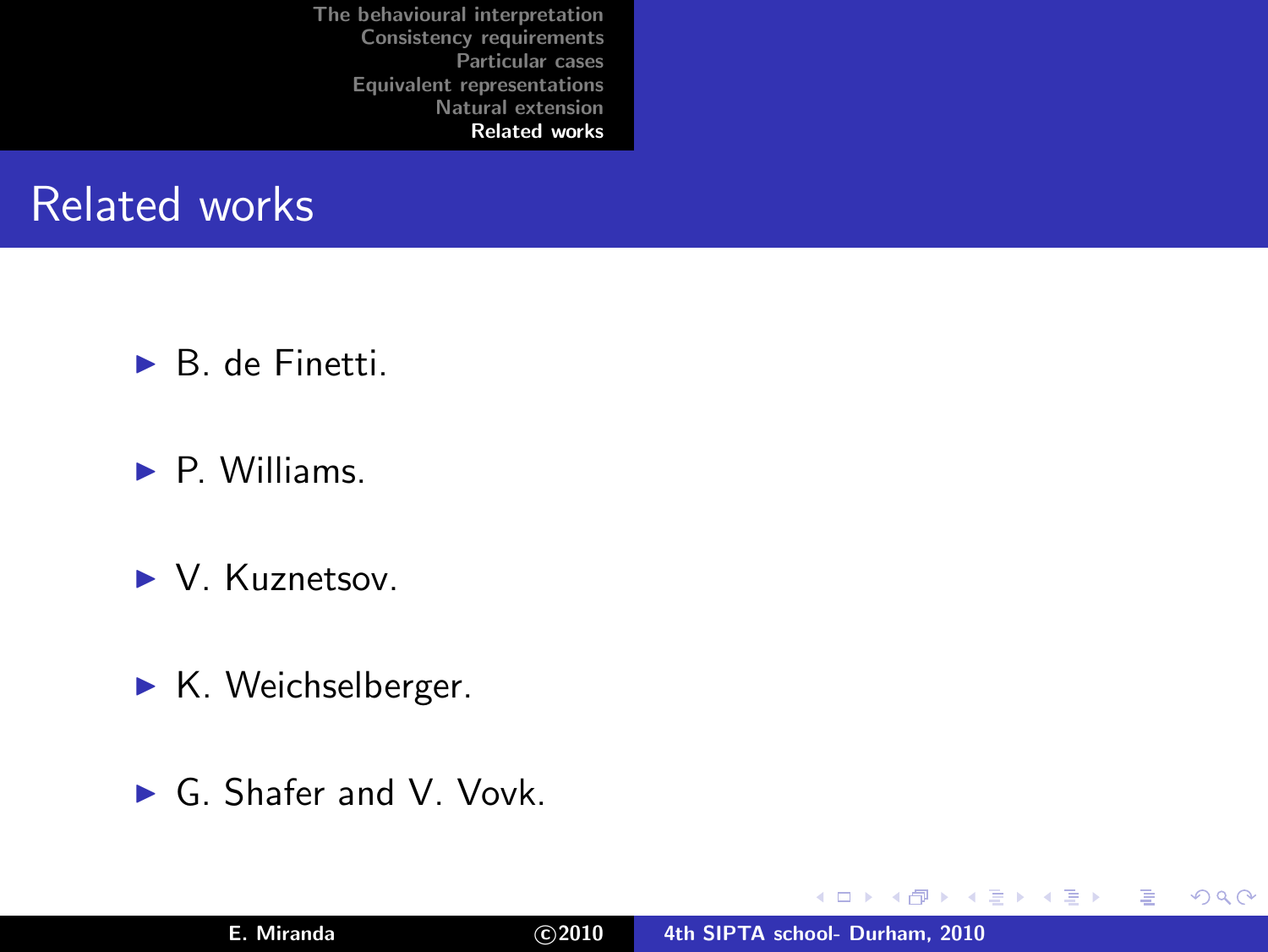## The work of de Finetti

The theory of coherent lower previsions is an extension, allowing for indecision, of earlier works by Bruno de Finetti.

There are, however, certain points of disagreement, mostly on the treatment of the problem of updating a coherent prevision:

- $\blacktriangleright$  The interpretation given by de Finetti is different.
- $\blacktriangleright$  There is an issue with the notion of conglomerability.

(ロ) (伊)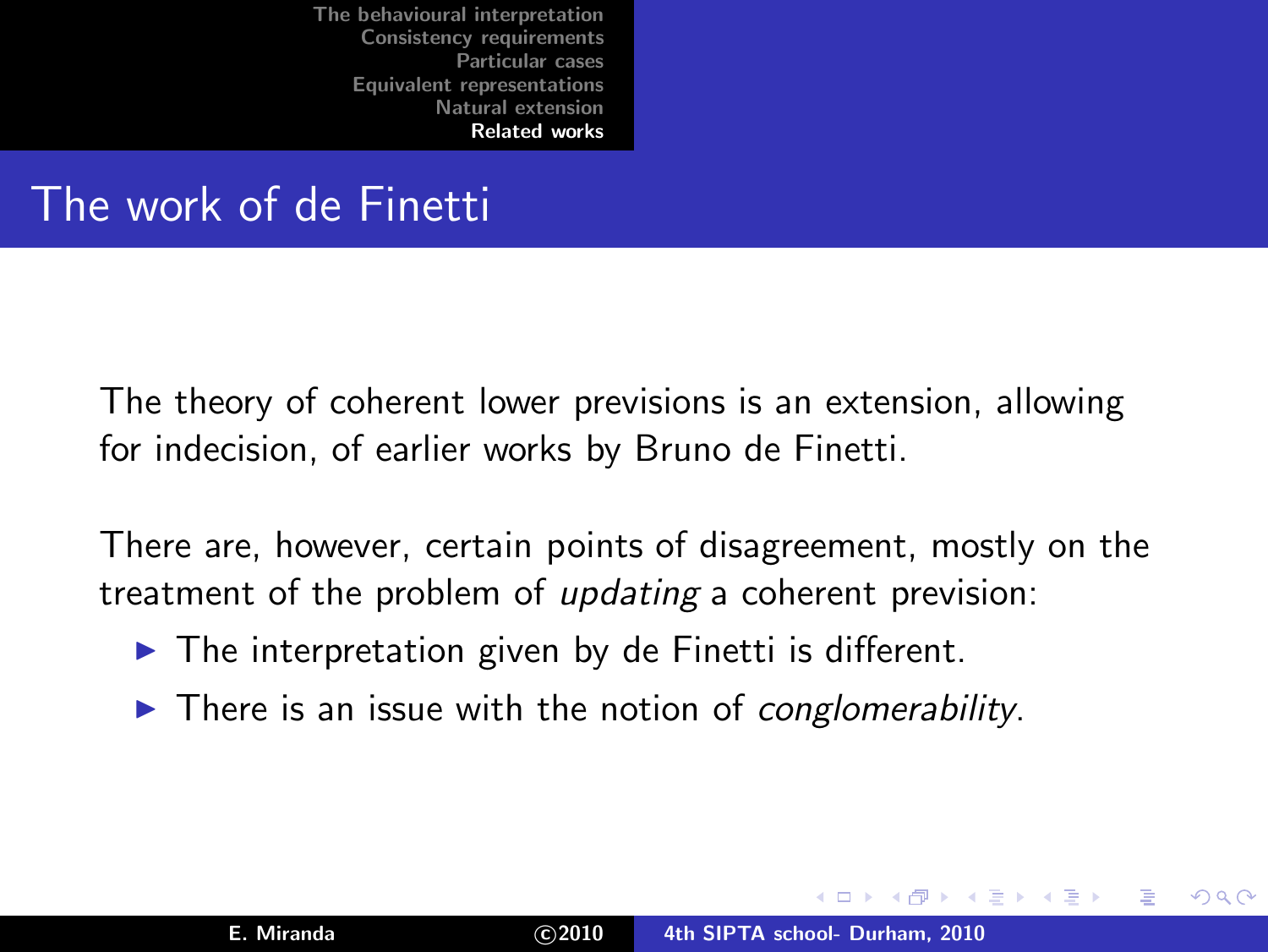## The work of Williams

A first extension of de Finetti's work allowing for imprecision was made in the 70s by Peter Williams. It derives coherent lower previsions from sets of desirable gambles. The main differences are:

- ▶ Like de Finetti, Williams does not require the property of conglomerability.
- $\blacktriangleright$  His approach only allows to update the coherent lower previsions by means of experiments with a finite number of possible values.
- $\triangleright$  On the other hand, his approach allows for some nice mathematical properties that do not hold in general with Walley's approach.

K ロ ⊁ K 倒 ≯ K ミ ⊁ K ミ ⊁

つくい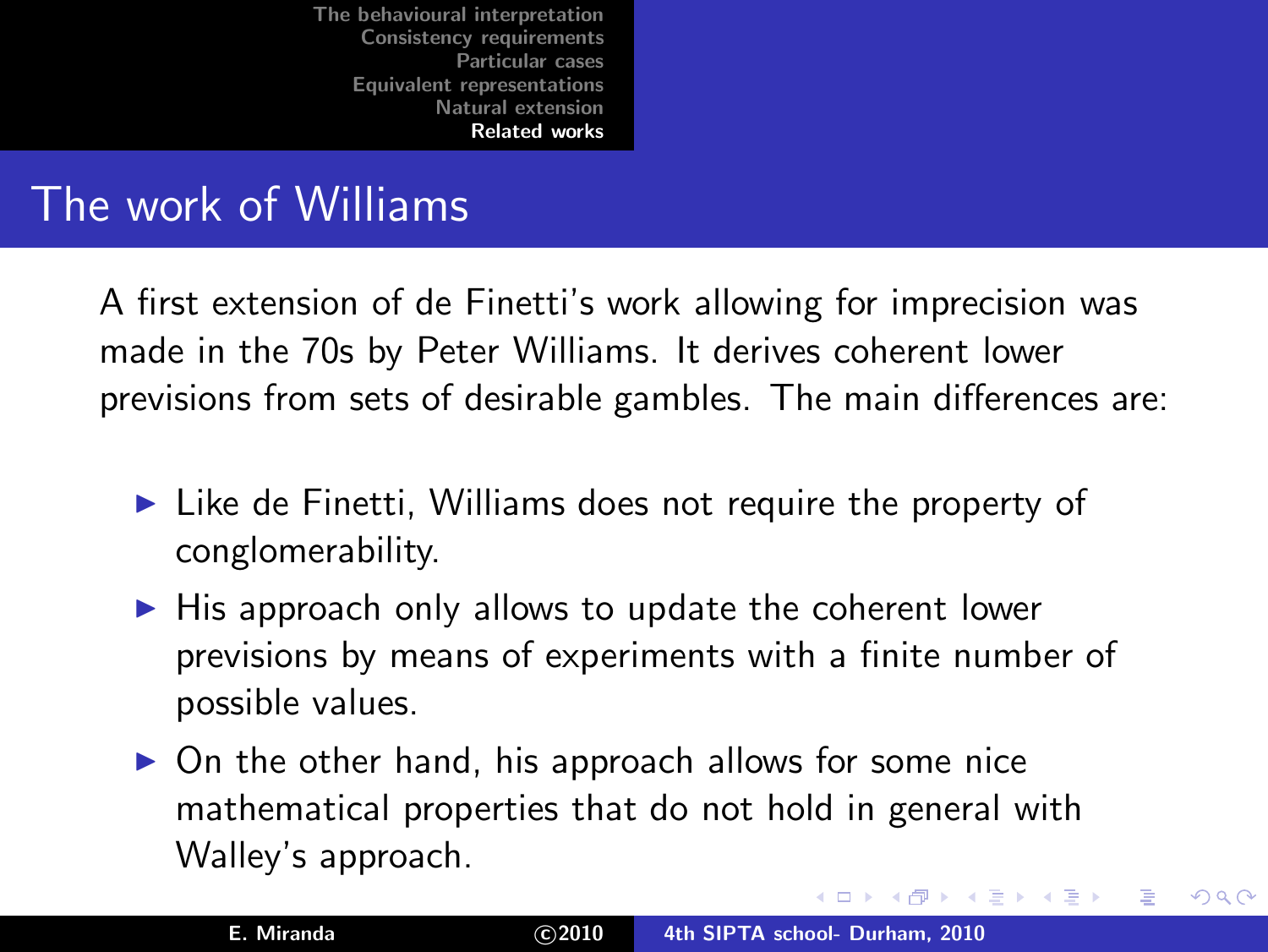## The work of Kuznetsov

In parallel with Walley, Vladimir Kutzetsov established a theory for lower envelopes of finitely additive probability measures. Their work differ in a number of things:

- $\blacktriangleright$  The lack of a behavioural interpretation.
- $\triangleright$  Kuznetsov allows for unbounded gambles.
- $\blacktriangleright$  He makes, however, a number of assumptions on the domains.
- $\triangleright$  The treatment of the updating problem is also different.

See http://www.sipta.org/ for more information.

K ロ ⊁ K 倒 ≯ K ミ ⊁ K ミ ⊁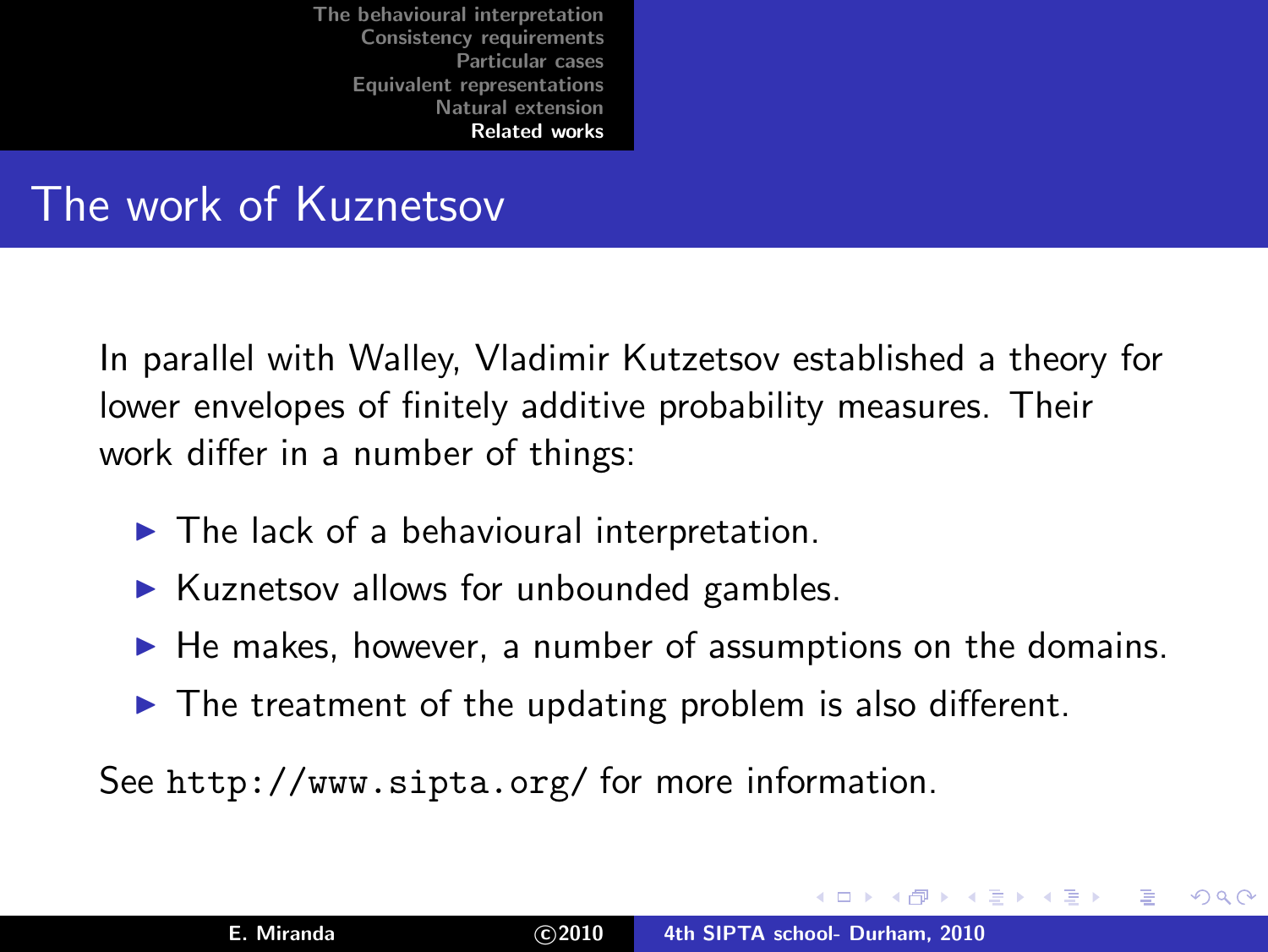## The work of Weichselberger

Kurt Weichselberger and some of his colleagues have established a theory of interval-valued probabilities which has many things in common with the theory of coherent lower previsions. Some of the differences are:

- $\triangleright$  It is based on a frequentist, instead of subjective approach to probability.
- $\blacktriangleright$  It makes some measurability assumptions absent from Walley's theory.
- $\triangleright$  The updating of the imprecise probabilities and the modelling of the notion of independence is also different.

メロメ メ御 メメ ミメ メミメ

へのへ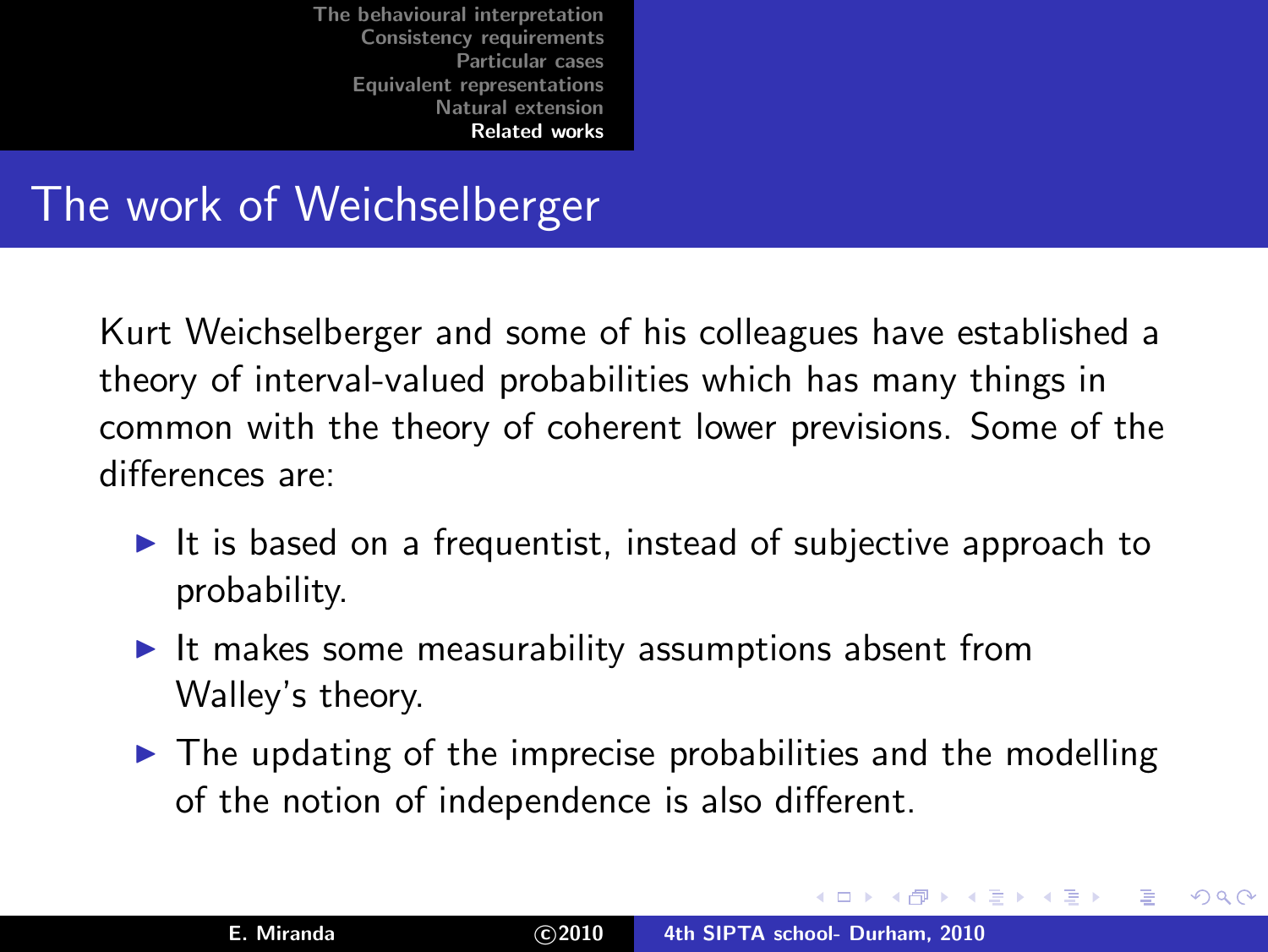## The work of Shafer and Vovk

Glenn Shafer and Vladimir Vovk have connected probability and finance through a game-theoretic approach to coherent lower previsions.

Their approach is similar to the behavioural one from coherent lower previsions, but they consider a game with two players and allow for unbounded gambles.

With these ideas, they obtain laws of large numbers for probability protocols satisfying their idea of coherence.

A tighter connection with Walley's theory has been established recently by Gert de Cooman and Filip Hermans.

イロメ イタメ イラメ イラメ

<span id="page-73-0"></span> $\Omega$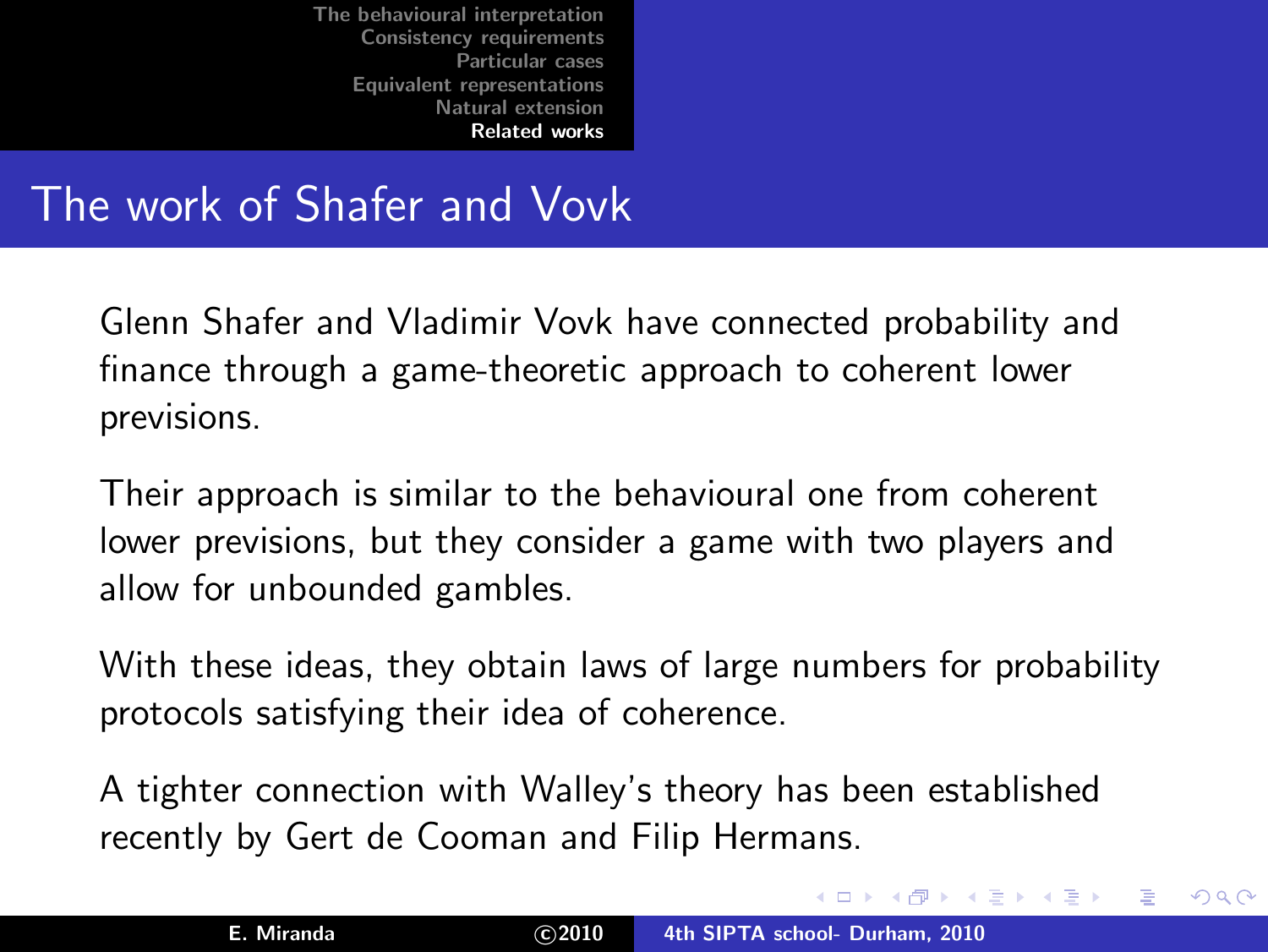## Some references

Unless stated otherwise, the results and definitions can be found in chapters 1-3 from:

 $\triangleright$  P. Walley, Statistical reasoning with imprecise probabilities. Chapman and Hall, 1991.

Additional references:

- ▶ M. Troffaes and G. de Cooman, Intelligent systems for information processing: for representation to application, pages 277-288, 2003.
- ► M. Troffaes, Soft methods for integrated uncertainty modelling, pages 201-210, 2006.
- $\blacktriangleright$  E. Miranda, A survey of the theory of coherent lower previsions. Int. J. of App. Reasoning, [48\(](#page-73-0)[2\):](#page-75-0)[6](#page-73-0)[28](#page-74-0)[–](#page-75-0)[6](#page-67-0)[5](#page-68-0)[8,](#page-75-0) [2](#page-67-0)[0](#page-68-0)[08](#page-75-0)[.](#page-0-0)

<span id="page-74-0"></span>へのへ